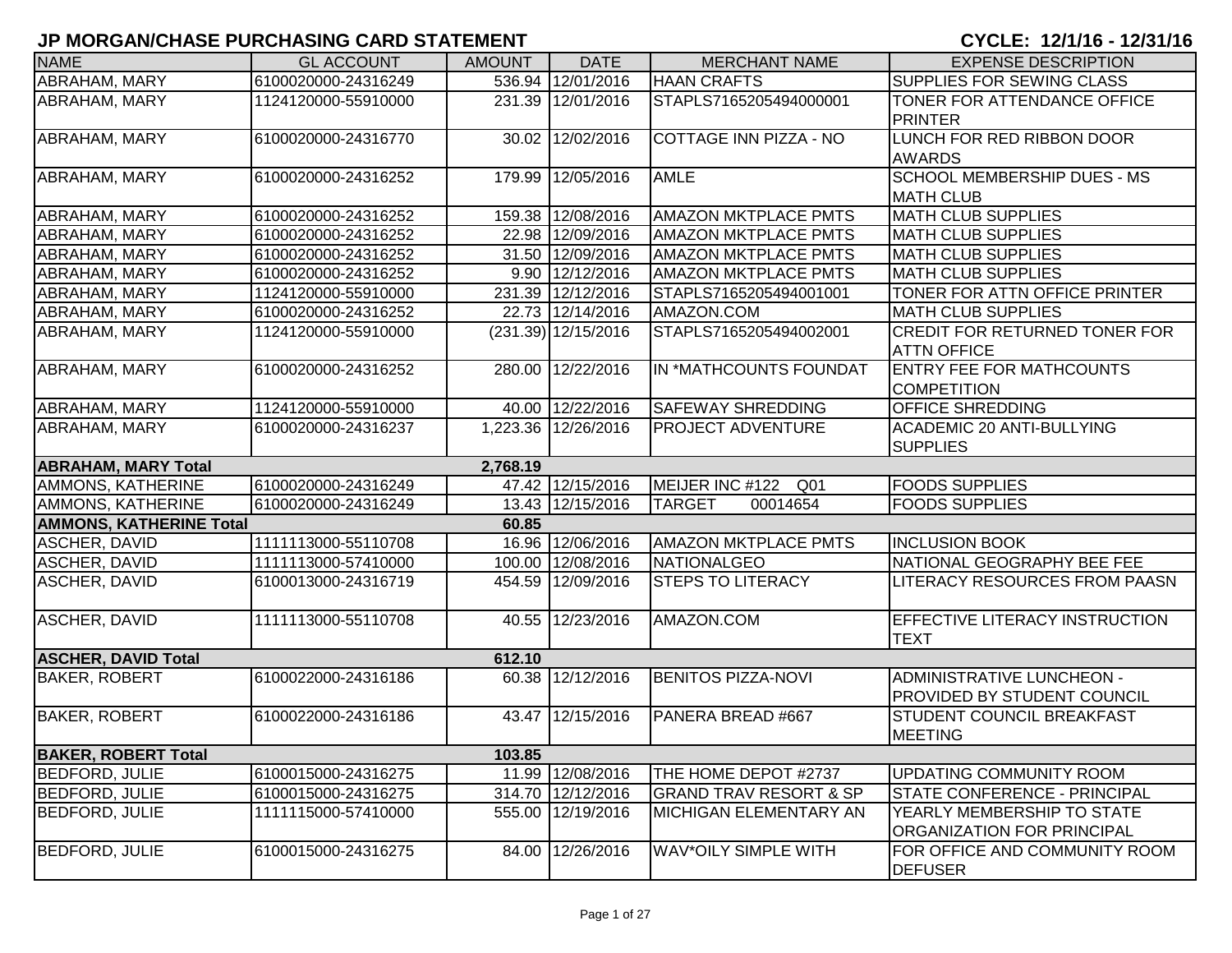| <b>NAME</b>                     | <b>GL ACCOUNT</b>   | <b>AMOUNT</b> | <b>DATE</b>           | <b>MERCHANT NAME</b>         | <b>EXPENSE DESCRIPTION</b>                                 |  |  |  |  |
|---------------------------------|---------------------|---------------|-----------------------|------------------------------|------------------------------------------------------------|--|--|--|--|
| <b>BEDFORD, JULIE Total</b>     | 965.69              |               |                       |                              |                                                            |  |  |  |  |
| <b>BELANGER, KIMBERLY</b>       | 1311800000-55110551 |               | 9.69 12/02/2016       | <b>AMAZON MKTPLACE PMTS</b>  | <b>TOYS AND GAMES</b>                                      |  |  |  |  |
| <b>BELANGER, KIMBERLY</b>       | 1311800000-55110551 | 93.49         | 12/02/2016            | <b>AMAZON MKTPLACE PMTS</b>  | <b>TOYS AND GAMES</b>                                      |  |  |  |  |
| <b>BELANGER, KIMBERLY</b>       | 1311800000-55110551 |               | 20.00 12/21/2016      | <b>DOLLAR TREE</b>           | <b>MATERIALS</b>                                           |  |  |  |  |
| <b>BELANGER, KIMBERLY</b>       | 1311800000-55110551 |               | 25.00 12/21/2016      | <b>SCHOLASTIC BOOK CLUB</b>  | <b>MATERIALS AND SUPPLIES</b>                              |  |  |  |  |
| <b>BELANGER, KIMBERLY</b>       | 1311800000-55110551 |               | 4.92 12/21/2016       | WALGREENS #4933              | <b>MATERIALS</b>                                           |  |  |  |  |
| <b>BELANGER, KIMBERLY Total</b> |                     | 153.10        |                       |                              |                                                            |  |  |  |  |
| <b>BLANCHARD, EVAN</b>          | 6100020000-24316239 | 41.99         | 12/05/2016            | HUNGRY HOWIE'S #1014         | <b>SOLO &amp; ENSEMBLE HOSTING-RELATED</b><br><b>ITEMS</b> |  |  |  |  |
| <b>BLANCHARD, EVAN</b>          | 6100020000-24316239 | 36.49         | 12/05/2016            | HUNGRY HOWIE'S #1014         | <b>SOLO &amp; ENSEMBLE HOSTING-RELATED</b><br><b>ITEMS</b> |  |  |  |  |
| <b>BLANCHARD, EVAN</b>          | 6100020000-24316239 |               | 141.97 12/05/2016     | JIMMY JOHNS - 1659           | <b>SOLO &amp; ENSEMBLE HOSTING-RELATED</b><br><b>ITEMS</b> |  |  |  |  |
| <b>BLANCHARD, EVAN</b>          | 6100020000-24316239 |               | 74.48 12/20/2016      | <b>BARSONS GREENHOUSE</b>    | SOLO & ENSEMBLE HOSTING-RELATED<br><b>ITEMS</b>            |  |  |  |  |
| <b>BLANCHARD, EVAN Total</b>    |                     | 294.93        |                       |                              |                                                            |  |  |  |  |
| <b>BLESSED, KATE</b>            | 1335100000-55990553 |               | 19.98 12/14/2016      | <b>GREAT LAKES ACE HDWE</b>  | ADDITIONAL HOOKS FOR COATS/BAGS                            |  |  |  |  |
| <b>BLESSED, KATE Total</b>      |                     | 19.98         |                       |                              |                                                            |  |  |  |  |
| <b>BLOOM, LYNETTE</b>           | 1335100000-54910553 |               | 62.51 12/05/2016      | HOBBY-LOBBY #645             | <b>OFFICE SUPPLIES</b>                                     |  |  |  |  |
| <b>BLOOM, LYNETTE</b>           | 1335100000-55610553 |               | 195.00 12/08/2016     | <b>PIZZA MARVELOUS</b>       | <b>CHRISTMAS LUNCH</b>                                     |  |  |  |  |
| <b>BLOOM, LYNETTE</b>           | 1335100000-55610553 |               | 72.61 12/20/2016      | <b>LEOS CONEY ISLAND 11</b>  | <b>CHRISTMAS LUNCH</b>                                     |  |  |  |  |
| <b>BLOOM, LYNETTE</b>           | 1311800000-55610551 |               | 29.66 12/23/2016      | PANERA BREAD #600667         | <b>ECEC OPEN HOUSE</b>                                     |  |  |  |  |
| <b>BLOOM, LYNETTE</b>           | 1611851343-54910000 |               | 139.00 12/23/2016     | <b>PATRON *MISCIENCECTR</b>  | <b>GSRP FIELD TRIP</b>                                     |  |  |  |  |
| <b>BLOOM, LYNETTE Total</b>     |                     | 498.78        |                       |                              |                                                            |  |  |  |  |
| <b>BORN, ELIZABETH</b>          | 1122700331-55910751 | 14.45         | 12/06/2016            | OFFICE DEPOT #330            | <b>MAGNETIC CLIPS FOR LINDA'S</b><br><b>WHITEBOARD</b>     |  |  |  |  |
| <b>BORN, ELIZABETH</b>          | 6100025000-24316301 |               | 300.00 12/09/2016     | SPEEDWAY 02203 5 M           | 20 - \$15 EACH GAS CARDS FOR<br><b>STUDENT INCENTIVES</b>  |  |  |  |  |
| <b>BORN, ELIZABETH Total</b>    |                     | 314.45        |                       |                              |                                                            |  |  |  |  |
| BOURGEAU, BENJAMIN              | 1126160000-55992000 |               | 91.25 12/01/2016      | <b>BEARING SERVICE LVN</b>   | PV ART ROOM                                                |  |  |  |  |
| <b>BOURGEAU, BENJAMIN</b>       | 1126160000-55992000 |               | 455.06 12/01/2016     | DOWNRIVER REFRIG SUP C       | DF HOT WATER PARTS SUPPLIES                                |  |  |  |  |
| BOURGEAU, BENJAMIN              | 1126160000-55992000 |               | 186.00 12/05/2016     | DOWNRIVER REFRIG SUP C       | <b>MS AHU2 REPAIR</b>                                      |  |  |  |  |
| BOURGEAU, BENJAMIN              | 1126160000-55992000 |               | 24.37 12/07/2016      | THE HOME DEPOT #2737         | MS AHU2 REPAIR                                             |  |  |  |  |
| BOURGEAU, BENJAMIN              | 1126160000-55992000 |               | 415.39 12/12/2016     | DOWNRIVER REFRIG SUP C       | HS PUMP 20                                                 |  |  |  |  |
| <b>BOURGEAU, BENJAMIN</b>       | 1126160000-55992000 |               | (1,382.43) 12/12/2016 | TRANE SUPPLY-113415          | RETURN MONEY OF OVERCHARGE                                 |  |  |  |  |
| <b>BOURGEAU, BENJAMIN</b>       | 1126160000-55992000 |               | 484.40 12/12/2016     | TRANE SUPPLY-113415          | <b>TRANS MEN'S BATHROOM</b>                                |  |  |  |  |
| <b>BOURGEAU, BENJAMIN</b>       | 1126160000-55992000 |               | 493.67 12/13/2016     | DOWNRIVER REFRIG SUP C       | HS AHU-22 REPAIRS                                          |  |  |  |  |
| <b>BOURGEAU, BENJAMIN</b>       | 1126160000-55992000 |               | 20.22 12/13/2016      | <b>FERGUSON ENTERPRISES,</b> | <b>MTCE HVAC STOCK</b>                                     |  |  |  |  |
| <b>BOURGEAU, BENJAMIN</b>       | 2326160000-55992000 |               | 207.18 12/13/2016     | <b>WW GRAINGER</b>           | <b>MTCE SHOP COMPRESSOR REPAIRS</b>                        |  |  |  |  |
| <b>BOURGEAU, BENJAMIN</b>       | 1126160000-55992000 |               | 15.54 12/14/2016      | <b>NAPA PARTS M-2</b>        | <b>HS BELTS</b>                                            |  |  |  |  |
| <b>BOURGEAU, BENJAMIN</b>       | 1126160000-55992000 |               | 57.40 12/14/2016      | <b>WW GRAINGER</b>           | HS BELTS                                                   |  |  |  |  |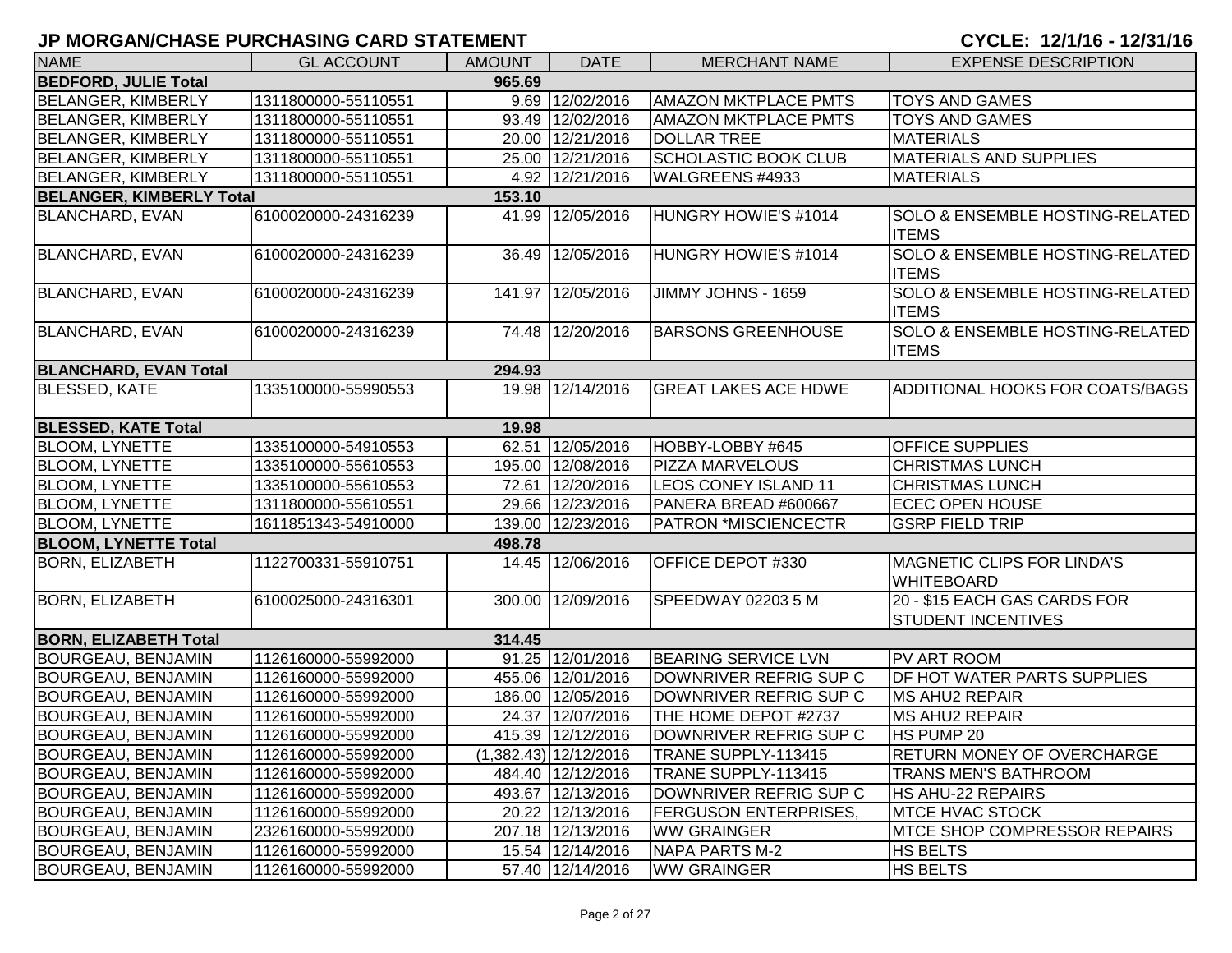| 19.69 12/19/2016<br>BOURGEAU, BENJAMIN<br>1126160000-55992000<br>DOWNRIVER REFRIG SUP C<br><b>MTCE HEATER UNIT REPAIRS</b><br>BOURGEAU, BENJAMIN<br>1126160000-55992000<br>336.39 12/21/2016<br><b>WW GRAINGER</b><br><b>HS G2 UNIT REPAIRS</b><br>336.39 12/21/2016<br>BOURGEAU, BENJAMIN<br>1126160000-55992000<br><b>WW GRAINGER</b><br><b>HS G2 UNIT REPAIRS</b><br>336.39 12/21/2016<br><b>WW GRAINGER</b><br><b>BOURGEAU, BENJAMIN</b><br>1126160000-55992000<br><b>HS G2 UNIT REPAIRS</b><br>THE HOME DEPOT #2737<br>54.28 12/22/2016<br>HS, ITC REPAIR HOLE IN WALL<br><b>BOURGEAU, BENJAMIN</b><br>1126160000-55992000<br>102.90 12/23/2016<br><b>BOURGEAU, BENJAMIN</b><br>1126160000-55992000<br><b>PRODUCTION TOOL SUPPLY</b><br><b>NM6 KITCHEN</b><br>HS ZONE VALVE, ACTUATOR<br>1,490.01 12/26/2016<br>BOURGEAU, BENJAMIN<br>DOWNRIVER REFRIG SUP C<br>1126160000-55992000<br>112.88 12/29/2016<br>BOURGEAU, BENJAMIN<br>THERMALNETICS, INC.<br>PV BAND ROOM REPAIRS<br>1126160000-55992000<br>474.45 12/30/2016<br>DOWNRIVER REFRIG SUP C<br>BOURGEAU, BENJAMIN<br>HS VALVES FOR TRUCK STOCK<br>1126160000-55992000<br><b>BOURGEAU, BENJAMIN Total</b><br>4,331.43<br>733.20 12/05/2016<br>6100022000-24316108<br><b>NOVI NIKE SIDELINE EXC</b><br><b>BRASIL, SANDRA</b><br>SPIRITWEAR FOR ADMINISTRATION<br>37.43 12/08/2016<br><b>BRASIL, SANDRA</b><br>1121220349-55990000<br><b>AMAZON MKTPLACE PMTS</b><br>LABELS FOR ADMIN. OFFICE<br>108.41 12/19/2016<br>SUPPLIES FOR STAFF MEETING<br><b>BRASIL, SANDRA</b><br>6100022000-24316108<br><b>GFS STORE #1985</b><br><b>BRASIL, SANDRA</b><br>15.16 12/19/2016<br>MEIJER INC #122 Q01<br>SUPPLIES FOR STAFF MEETING-<br>6100022000-24316108<br><b>COCOA BAR</b><br><b>BRASIL, SANDRA</b><br>23.80 12/20/2016<br>JETS PIZZA - MI-046<br>LUNCH FOR HAVEN PRESENTERS<br>6100022000-24316108<br><b>BRASIL, SANDRA</b><br>15.98 12/21/2016<br>COOKIES FOR COFFEE WITH CARTER<br>6100022000-24316108<br>KROGER #674<br><b>PARENT MEETING</b><br><b>BRASIL, SANDRA</b><br>75.00 12/22/2016<br>1111322000-57410000<br>OAKLAND SCHOOLS-RC INT<br>WORKSHOP FOR R. BAKER-OAKLAND<br><b>SCHOOLS</b><br><b>BRASIL, SANDRA</b><br>26.00 12/22/2016<br>SURVEYMONKEY.COM<br>SUBSCRIPTION TO SCHOOL SURVEY<br>1111322000-57410000<br><b>SERVICES</b><br><b>BRASIL, SANDRA Total</b><br>1,034.98<br>67.34 12/01/2016<br>FOLLETT SCHOOL SOLUTIO<br><b>BACK ORDERED ITEMS FOR LMC</b><br><b>BRATNEY, BETHANY</b><br>1122222000-55310000<br>BRATNEY, BETHANY<br>63.18 12/09/2016<br><b>FOLLETT SCHOOL SOLUTIO</b><br>1122222000-55310000<br>NEW MATERIALS FOR LMC<br>18.99 12/12/2016<br><b>BRATNEY, BETHANY</b><br>1122222000-55310000<br><b>BOOKSAMILLION.COM</b><br><b>NEW RELEASES FOR LMC</b><br>22.09 12/12/2016<br><b>BRATNEY, BETHANY</b><br>1122222000-55310000<br><b>BOOKSAMILLION.COM</b><br><b>NEW RELEASES FOR LMC</b><br>99.34 12/14/2016<br><b>DEMCO INC</b><br><b>BRATNEY, BETHANY</b><br>1122222000-55990000<br><b>BOOK JACKETS</b><br><b>BRATNEY, BETHANY</b><br>66.14 12/14/2016<br><b>QUILL CORPORATION</b><br>BATTERIES FOR PLAYAWAYS<br>1122222000-55990000<br>126.22 12/29/2016<br><b>NEW MATERIALS FOR LMC</b><br><b>BRATNEY, BETHANY</b><br>1122222000-55310000<br><b>BOOKOUTLET</b><br><b>BRATNEY, BETHANY Total</b><br>463.30<br>39.94 12/09/2016<br>1111220730-55110000<br>CALENDARS.COM<br>INFORMATIONAL CALENDARS AND<br><b>BRAUN, LISA</b><br><b>BOOKS FOR CLASSROOM USE</b><br>23.91 12/09/2016<br><b>BRAUN, LISA</b><br>1111220730-55110000<br>THE HOME DEPOT #2762<br>VINYL GLOVES AND WIPING CLOTHS<br>FOR SCIENCE EXPERIMENTS<br><b>BRAUN, LISA Total</b><br>63.85<br><b>BUNKER, JEFFREY</b><br>2.61 12/01/2016<br><b>NAPA PARTS M-2</b><br><b>MTCE BOOM SPRAYER REPAIR PARTS</b><br>1126160000-55992000<br><b>BUNKER, JEFFREY</b><br>182.50 12/02/2016<br><b>GRNDS HEDGE TRIMMER REPAIRS</b><br>1126160000-54910000<br>BADER AND SONS CO.<br><b>BUNKER, JEFFREY</b><br>135.20 12/02/2016<br>MARKS OUTDOOR POWER EQ GRNDS WALK BEHIND BLOWER<br>1126160000-54910000<br><b>REPAIRS</b> | <b>NAME</b> | <b>GL ACCOUNT</b> | <b>AMOUNT</b> | <b>DATE</b> | <b>MERCHANT NAME</b> | <b>EXPENSE DESCRIPTION</b> |
|-------------------------------------------------------------------------------------------------------------------------------------------------------------------------------------------------------------------------------------------------------------------------------------------------------------------------------------------------------------------------------------------------------------------------------------------------------------------------------------------------------------------------------------------------------------------------------------------------------------------------------------------------------------------------------------------------------------------------------------------------------------------------------------------------------------------------------------------------------------------------------------------------------------------------------------------------------------------------------------------------------------------------------------------------------------------------------------------------------------------------------------------------------------------------------------------------------------------------------------------------------------------------------------------------------------------------------------------------------------------------------------------------------------------------------------------------------------------------------------------------------------------------------------------------------------------------------------------------------------------------------------------------------------------------------------------------------------------------------------------------------------------------------------------------------------------------------------------------------------------------------------------------------------------------------------------------------------------------------------------------------------------------------------------------------------------------------------------------------------------------------------------------------------------------------------------------------------------------------------------------------------------------------------------------------------------------------------------------------------------------------------------------------------------------------------------------------------------------------------------------------------------------------------------------------------------------------------------------------------------------------------------------------------------------------------------------------------------------------------------------------------------------------------------------------------------------------------------------------------------------------------------------------------------------------------------------------------------------------------------------------------------------------------------------------------------------------------------------------------------------------------------------------------------------------------------------------------------------------------------------------------------------------------------------------------------------------------------------------------------------------------------------------------------------------------------------------------------------------------------------------------------------------------------------------------------------------------------------------------------------------------------------------------------------------------------------------------------------------------------------------------------------------------------------------------------------------------------------------------------------------------------------------------------------------------------------------------------------------------------------------------------------------------------------------------------------|-------------|-------------------|---------------|-------------|----------------------|----------------------------|
|                                                                                                                                                                                                                                                                                                                                                                                                                                                                                                                                                                                                                                                                                                                                                                                                                                                                                                                                                                                                                                                                                                                                                                                                                                                                                                                                                                                                                                                                                                                                                                                                                                                                                                                                                                                                                                                                                                                                                                                                                                                                                                                                                                                                                                                                                                                                                                                                                                                                                                                                                                                                                                                                                                                                                                                                                                                                                                                                                                                                                                                                                                                                                                                                                                                                                                                                                                                                                                                                                                                                                                                                                                                                                                                                                                                                                                                                                                                                                                                                                                                                         |             |                   |               |             |                      |                            |
|                                                                                                                                                                                                                                                                                                                                                                                                                                                                                                                                                                                                                                                                                                                                                                                                                                                                                                                                                                                                                                                                                                                                                                                                                                                                                                                                                                                                                                                                                                                                                                                                                                                                                                                                                                                                                                                                                                                                                                                                                                                                                                                                                                                                                                                                                                                                                                                                                                                                                                                                                                                                                                                                                                                                                                                                                                                                                                                                                                                                                                                                                                                                                                                                                                                                                                                                                                                                                                                                                                                                                                                                                                                                                                                                                                                                                                                                                                                                                                                                                                                                         |             |                   |               |             |                      |                            |
|                                                                                                                                                                                                                                                                                                                                                                                                                                                                                                                                                                                                                                                                                                                                                                                                                                                                                                                                                                                                                                                                                                                                                                                                                                                                                                                                                                                                                                                                                                                                                                                                                                                                                                                                                                                                                                                                                                                                                                                                                                                                                                                                                                                                                                                                                                                                                                                                                                                                                                                                                                                                                                                                                                                                                                                                                                                                                                                                                                                                                                                                                                                                                                                                                                                                                                                                                                                                                                                                                                                                                                                                                                                                                                                                                                                                                                                                                                                                                                                                                                                                         |             |                   |               |             |                      |                            |
|                                                                                                                                                                                                                                                                                                                                                                                                                                                                                                                                                                                                                                                                                                                                                                                                                                                                                                                                                                                                                                                                                                                                                                                                                                                                                                                                                                                                                                                                                                                                                                                                                                                                                                                                                                                                                                                                                                                                                                                                                                                                                                                                                                                                                                                                                                                                                                                                                                                                                                                                                                                                                                                                                                                                                                                                                                                                                                                                                                                                                                                                                                                                                                                                                                                                                                                                                                                                                                                                                                                                                                                                                                                                                                                                                                                                                                                                                                                                                                                                                                                                         |             |                   |               |             |                      |                            |
|                                                                                                                                                                                                                                                                                                                                                                                                                                                                                                                                                                                                                                                                                                                                                                                                                                                                                                                                                                                                                                                                                                                                                                                                                                                                                                                                                                                                                                                                                                                                                                                                                                                                                                                                                                                                                                                                                                                                                                                                                                                                                                                                                                                                                                                                                                                                                                                                                                                                                                                                                                                                                                                                                                                                                                                                                                                                                                                                                                                                                                                                                                                                                                                                                                                                                                                                                                                                                                                                                                                                                                                                                                                                                                                                                                                                                                                                                                                                                                                                                                                                         |             |                   |               |             |                      |                            |
|                                                                                                                                                                                                                                                                                                                                                                                                                                                                                                                                                                                                                                                                                                                                                                                                                                                                                                                                                                                                                                                                                                                                                                                                                                                                                                                                                                                                                                                                                                                                                                                                                                                                                                                                                                                                                                                                                                                                                                                                                                                                                                                                                                                                                                                                                                                                                                                                                                                                                                                                                                                                                                                                                                                                                                                                                                                                                                                                                                                                                                                                                                                                                                                                                                                                                                                                                                                                                                                                                                                                                                                                                                                                                                                                                                                                                                                                                                                                                                                                                                                                         |             |                   |               |             |                      |                            |
|                                                                                                                                                                                                                                                                                                                                                                                                                                                                                                                                                                                                                                                                                                                                                                                                                                                                                                                                                                                                                                                                                                                                                                                                                                                                                                                                                                                                                                                                                                                                                                                                                                                                                                                                                                                                                                                                                                                                                                                                                                                                                                                                                                                                                                                                                                                                                                                                                                                                                                                                                                                                                                                                                                                                                                                                                                                                                                                                                                                                                                                                                                                                                                                                                                                                                                                                                                                                                                                                                                                                                                                                                                                                                                                                                                                                                                                                                                                                                                                                                                                                         |             |                   |               |             |                      |                            |
|                                                                                                                                                                                                                                                                                                                                                                                                                                                                                                                                                                                                                                                                                                                                                                                                                                                                                                                                                                                                                                                                                                                                                                                                                                                                                                                                                                                                                                                                                                                                                                                                                                                                                                                                                                                                                                                                                                                                                                                                                                                                                                                                                                                                                                                                                                                                                                                                                                                                                                                                                                                                                                                                                                                                                                                                                                                                                                                                                                                                                                                                                                                                                                                                                                                                                                                                                                                                                                                                                                                                                                                                                                                                                                                                                                                                                                                                                                                                                                                                                                                                         |             |                   |               |             |                      |                            |
|                                                                                                                                                                                                                                                                                                                                                                                                                                                                                                                                                                                                                                                                                                                                                                                                                                                                                                                                                                                                                                                                                                                                                                                                                                                                                                                                                                                                                                                                                                                                                                                                                                                                                                                                                                                                                                                                                                                                                                                                                                                                                                                                                                                                                                                                                                                                                                                                                                                                                                                                                                                                                                                                                                                                                                                                                                                                                                                                                                                                                                                                                                                                                                                                                                                                                                                                                                                                                                                                                                                                                                                                                                                                                                                                                                                                                                                                                                                                                                                                                                                                         |             |                   |               |             |                      |                            |
|                                                                                                                                                                                                                                                                                                                                                                                                                                                                                                                                                                                                                                                                                                                                                                                                                                                                                                                                                                                                                                                                                                                                                                                                                                                                                                                                                                                                                                                                                                                                                                                                                                                                                                                                                                                                                                                                                                                                                                                                                                                                                                                                                                                                                                                                                                                                                                                                                                                                                                                                                                                                                                                                                                                                                                                                                                                                                                                                                                                                                                                                                                                                                                                                                                                                                                                                                                                                                                                                                                                                                                                                                                                                                                                                                                                                                                                                                                                                                                                                                                                                         |             |                   |               |             |                      |                            |
|                                                                                                                                                                                                                                                                                                                                                                                                                                                                                                                                                                                                                                                                                                                                                                                                                                                                                                                                                                                                                                                                                                                                                                                                                                                                                                                                                                                                                                                                                                                                                                                                                                                                                                                                                                                                                                                                                                                                                                                                                                                                                                                                                                                                                                                                                                                                                                                                                                                                                                                                                                                                                                                                                                                                                                                                                                                                                                                                                                                                                                                                                                                                                                                                                                                                                                                                                                                                                                                                                                                                                                                                                                                                                                                                                                                                                                                                                                                                                                                                                                                                         |             |                   |               |             |                      |                            |
|                                                                                                                                                                                                                                                                                                                                                                                                                                                                                                                                                                                                                                                                                                                                                                                                                                                                                                                                                                                                                                                                                                                                                                                                                                                                                                                                                                                                                                                                                                                                                                                                                                                                                                                                                                                                                                                                                                                                                                                                                                                                                                                                                                                                                                                                                                                                                                                                                                                                                                                                                                                                                                                                                                                                                                                                                                                                                                                                                                                                                                                                                                                                                                                                                                                                                                                                                                                                                                                                                                                                                                                                                                                                                                                                                                                                                                                                                                                                                                                                                                                                         |             |                   |               |             |                      |                            |
|                                                                                                                                                                                                                                                                                                                                                                                                                                                                                                                                                                                                                                                                                                                                                                                                                                                                                                                                                                                                                                                                                                                                                                                                                                                                                                                                                                                                                                                                                                                                                                                                                                                                                                                                                                                                                                                                                                                                                                                                                                                                                                                                                                                                                                                                                                                                                                                                                                                                                                                                                                                                                                                                                                                                                                                                                                                                                                                                                                                                                                                                                                                                                                                                                                                                                                                                                                                                                                                                                                                                                                                                                                                                                                                                                                                                                                                                                                                                                                                                                                                                         |             |                   |               |             |                      |                            |
|                                                                                                                                                                                                                                                                                                                                                                                                                                                                                                                                                                                                                                                                                                                                                                                                                                                                                                                                                                                                                                                                                                                                                                                                                                                                                                                                                                                                                                                                                                                                                                                                                                                                                                                                                                                                                                                                                                                                                                                                                                                                                                                                                                                                                                                                                                                                                                                                                                                                                                                                                                                                                                                                                                                                                                                                                                                                                                                                                                                                                                                                                                                                                                                                                                                                                                                                                                                                                                                                                                                                                                                                                                                                                                                                                                                                                                                                                                                                                                                                                                                                         |             |                   |               |             |                      |                            |
|                                                                                                                                                                                                                                                                                                                                                                                                                                                                                                                                                                                                                                                                                                                                                                                                                                                                                                                                                                                                                                                                                                                                                                                                                                                                                                                                                                                                                                                                                                                                                                                                                                                                                                                                                                                                                                                                                                                                                                                                                                                                                                                                                                                                                                                                                                                                                                                                                                                                                                                                                                                                                                                                                                                                                                                                                                                                                                                                                                                                                                                                                                                                                                                                                                                                                                                                                                                                                                                                                                                                                                                                                                                                                                                                                                                                                                                                                                                                                                                                                                                                         |             |                   |               |             |                      |                            |
|                                                                                                                                                                                                                                                                                                                                                                                                                                                                                                                                                                                                                                                                                                                                                                                                                                                                                                                                                                                                                                                                                                                                                                                                                                                                                                                                                                                                                                                                                                                                                                                                                                                                                                                                                                                                                                                                                                                                                                                                                                                                                                                                                                                                                                                                                                                                                                                                                                                                                                                                                                                                                                                                                                                                                                                                                                                                                                                                                                                                                                                                                                                                                                                                                                                                                                                                                                                                                                                                                                                                                                                                                                                                                                                                                                                                                                                                                                                                                                                                                                                                         |             |                   |               |             |                      |                            |
|                                                                                                                                                                                                                                                                                                                                                                                                                                                                                                                                                                                                                                                                                                                                                                                                                                                                                                                                                                                                                                                                                                                                                                                                                                                                                                                                                                                                                                                                                                                                                                                                                                                                                                                                                                                                                                                                                                                                                                                                                                                                                                                                                                                                                                                                                                                                                                                                                                                                                                                                                                                                                                                                                                                                                                                                                                                                                                                                                                                                                                                                                                                                                                                                                                                                                                                                                                                                                                                                                                                                                                                                                                                                                                                                                                                                                                                                                                                                                                                                                                                                         |             |                   |               |             |                      |                            |
|                                                                                                                                                                                                                                                                                                                                                                                                                                                                                                                                                                                                                                                                                                                                                                                                                                                                                                                                                                                                                                                                                                                                                                                                                                                                                                                                                                                                                                                                                                                                                                                                                                                                                                                                                                                                                                                                                                                                                                                                                                                                                                                                                                                                                                                                                                                                                                                                                                                                                                                                                                                                                                                                                                                                                                                                                                                                                                                                                                                                                                                                                                                                                                                                                                                                                                                                                                                                                                                                                                                                                                                                                                                                                                                                                                                                                                                                                                                                                                                                                                                                         |             |                   |               |             |                      |                            |
|                                                                                                                                                                                                                                                                                                                                                                                                                                                                                                                                                                                                                                                                                                                                                                                                                                                                                                                                                                                                                                                                                                                                                                                                                                                                                                                                                                                                                                                                                                                                                                                                                                                                                                                                                                                                                                                                                                                                                                                                                                                                                                                                                                                                                                                                                                                                                                                                                                                                                                                                                                                                                                                                                                                                                                                                                                                                                                                                                                                                                                                                                                                                                                                                                                                                                                                                                                                                                                                                                                                                                                                                                                                                                                                                                                                                                                                                                                                                                                                                                                                                         |             |                   |               |             |                      |                            |
|                                                                                                                                                                                                                                                                                                                                                                                                                                                                                                                                                                                                                                                                                                                                                                                                                                                                                                                                                                                                                                                                                                                                                                                                                                                                                                                                                                                                                                                                                                                                                                                                                                                                                                                                                                                                                                                                                                                                                                                                                                                                                                                                                                                                                                                                                                                                                                                                                                                                                                                                                                                                                                                                                                                                                                                                                                                                                                                                                                                                                                                                                                                                                                                                                                                                                                                                                                                                                                                                                                                                                                                                                                                                                                                                                                                                                                                                                                                                                                                                                                                                         |             |                   |               |             |                      |                            |
|                                                                                                                                                                                                                                                                                                                                                                                                                                                                                                                                                                                                                                                                                                                                                                                                                                                                                                                                                                                                                                                                                                                                                                                                                                                                                                                                                                                                                                                                                                                                                                                                                                                                                                                                                                                                                                                                                                                                                                                                                                                                                                                                                                                                                                                                                                                                                                                                                                                                                                                                                                                                                                                                                                                                                                                                                                                                                                                                                                                                                                                                                                                                                                                                                                                                                                                                                                                                                                                                                                                                                                                                                                                                                                                                                                                                                                                                                                                                                                                                                                                                         |             |                   |               |             |                      |                            |
|                                                                                                                                                                                                                                                                                                                                                                                                                                                                                                                                                                                                                                                                                                                                                                                                                                                                                                                                                                                                                                                                                                                                                                                                                                                                                                                                                                                                                                                                                                                                                                                                                                                                                                                                                                                                                                                                                                                                                                                                                                                                                                                                                                                                                                                                                                                                                                                                                                                                                                                                                                                                                                                                                                                                                                                                                                                                                                                                                                                                                                                                                                                                                                                                                                                                                                                                                                                                                                                                                                                                                                                                                                                                                                                                                                                                                                                                                                                                                                                                                                                                         |             |                   |               |             |                      |                            |
|                                                                                                                                                                                                                                                                                                                                                                                                                                                                                                                                                                                                                                                                                                                                                                                                                                                                                                                                                                                                                                                                                                                                                                                                                                                                                                                                                                                                                                                                                                                                                                                                                                                                                                                                                                                                                                                                                                                                                                                                                                                                                                                                                                                                                                                                                                                                                                                                                                                                                                                                                                                                                                                                                                                                                                                                                                                                                                                                                                                                                                                                                                                                                                                                                                                                                                                                                                                                                                                                                                                                                                                                                                                                                                                                                                                                                                                                                                                                                                                                                                                                         |             |                   |               |             |                      |                            |
|                                                                                                                                                                                                                                                                                                                                                                                                                                                                                                                                                                                                                                                                                                                                                                                                                                                                                                                                                                                                                                                                                                                                                                                                                                                                                                                                                                                                                                                                                                                                                                                                                                                                                                                                                                                                                                                                                                                                                                                                                                                                                                                                                                                                                                                                                                                                                                                                                                                                                                                                                                                                                                                                                                                                                                                                                                                                                                                                                                                                                                                                                                                                                                                                                                                                                                                                                                                                                                                                                                                                                                                                                                                                                                                                                                                                                                                                                                                                                                                                                                                                         |             |                   |               |             |                      |                            |
|                                                                                                                                                                                                                                                                                                                                                                                                                                                                                                                                                                                                                                                                                                                                                                                                                                                                                                                                                                                                                                                                                                                                                                                                                                                                                                                                                                                                                                                                                                                                                                                                                                                                                                                                                                                                                                                                                                                                                                                                                                                                                                                                                                                                                                                                                                                                                                                                                                                                                                                                                                                                                                                                                                                                                                                                                                                                                                                                                                                                                                                                                                                                                                                                                                                                                                                                                                                                                                                                                                                                                                                                                                                                                                                                                                                                                                                                                                                                                                                                                                                                         |             |                   |               |             |                      |                            |
|                                                                                                                                                                                                                                                                                                                                                                                                                                                                                                                                                                                                                                                                                                                                                                                                                                                                                                                                                                                                                                                                                                                                                                                                                                                                                                                                                                                                                                                                                                                                                                                                                                                                                                                                                                                                                                                                                                                                                                                                                                                                                                                                                                                                                                                                                                                                                                                                                                                                                                                                                                                                                                                                                                                                                                                                                                                                                                                                                                                                                                                                                                                                                                                                                                                                                                                                                                                                                                                                                                                                                                                                                                                                                                                                                                                                                                                                                                                                                                                                                                                                         |             |                   |               |             |                      |                            |
|                                                                                                                                                                                                                                                                                                                                                                                                                                                                                                                                                                                                                                                                                                                                                                                                                                                                                                                                                                                                                                                                                                                                                                                                                                                                                                                                                                                                                                                                                                                                                                                                                                                                                                                                                                                                                                                                                                                                                                                                                                                                                                                                                                                                                                                                                                                                                                                                                                                                                                                                                                                                                                                                                                                                                                                                                                                                                                                                                                                                                                                                                                                                                                                                                                                                                                                                                                                                                                                                                                                                                                                                                                                                                                                                                                                                                                                                                                                                                                                                                                                                         |             |                   |               |             |                      |                            |
|                                                                                                                                                                                                                                                                                                                                                                                                                                                                                                                                                                                                                                                                                                                                                                                                                                                                                                                                                                                                                                                                                                                                                                                                                                                                                                                                                                                                                                                                                                                                                                                                                                                                                                                                                                                                                                                                                                                                                                                                                                                                                                                                                                                                                                                                                                                                                                                                                                                                                                                                                                                                                                                                                                                                                                                                                                                                                                                                                                                                                                                                                                                                                                                                                                                                                                                                                                                                                                                                                                                                                                                                                                                                                                                                                                                                                                                                                                                                                                                                                                                                         |             |                   |               |             |                      |                            |
|                                                                                                                                                                                                                                                                                                                                                                                                                                                                                                                                                                                                                                                                                                                                                                                                                                                                                                                                                                                                                                                                                                                                                                                                                                                                                                                                                                                                                                                                                                                                                                                                                                                                                                                                                                                                                                                                                                                                                                                                                                                                                                                                                                                                                                                                                                                                                                                                                                                                                                                                                                                                                                                                                                                                                                                                                                                                                                                                                                                                                                                                                                                                                                                                                                                                                                                                                                                                                                                                                                                                                                                                                                                                                                                                                                                                                                                                                                                                                                                                                                                                         |             |                   |               |             |                      |                            |
|                                                                                                                                                                                                                                                                                                                                                                                                                                                                                                                                                                                                                                                                                                                                                                                                                                                                                                                                                                                                                                                                                                                                                                                                                                                                                                                                                                                                                                                                                                                                                                                                                                                                                                                                                                                                                                                                                                                                                                                                                                                                                                                                                                                                                                                                                                                                                                                                                                                                                                                                                                                                                                                                                                                                                                                                                                                                                                                                                                                                                                                                                                                                                                                                                                                                                                                                                                                                                                                                                                                                                                                                                                                                                                                                                                                                                                                                                                                                                                                                                                                                         |             |                   |               |             |                      |                            |
|                                                                                                                                                                                                                                                                                                                                                                                                                                                                                                                                                                                                                                                                                                                                                                                                                                                                                                                                                                                                                                                                                                                                                                                                                                                                                                                                                                                                                                                                                                                                                                                                                                                                                                                                                                                                                                                                                                                                                                                                                                                                                                                                                                                                                                                                                                                                                                                                                                                                                                                                                                                                                                                                                                                                                                                                                                                                                                                                                                                                                                                                                                                                                                                                                                                                                                                                                                                                                                                                                                                                                                                                                                                                                                                                                                                                                                                                                                                                                                                                                                                                         |             |                   |               |             |                      |                            |
|                                                                                                                                                                                                                                                                                                                                                                                                                                                                                                                                                                                                                                                                                                                                                                                                                                                                                                                                                                                                                                                                                                                                                                                                                                                                                                                                                                                                                                                                                                                                                                                                                                                                                                                                                                                                                                                                                                                                                                                                                                                                                                                                                                                                                                                                                                                                                                                                                                                                                                                                                                                                                                                                                                                                                                                                                                                                                                                                                                                                                                                                                                                                                                                                                                                                                                                                                                                                                                                                                                                                                                                                                                                                                                                                                                                                                                                                                                                                                                                                                                                                         |             |                   |               |             |                      |                            |
|                                                                                                                                                                                                                                                                                                                                                                                                                                                                                                                                                                                                                                                                                                                                                                                                                                                                                                                                                                                                                                                                                                                                                                                                                                                                                                                                                                                                                                                                                                                                                                                                                                                                                                                                                                                                                                                                                                                                                                                                                                                                                                                                                                                                                                                                                                                                                                                                                                                                                                                                                                                                                                                                                                                                                                                                                                                                                                                                                                                                                                                                                                                                                                                                                                                                                                                                                                                                                                                                                                                                                                                                                                                                                                                                                                                                                                                                                                                                                                                                                                                                         |             |                   |               |             |                      |                            |
|                                                                                                                                                                                                                                                                                                                                                                                                                                                                                                                                                                                                                                                                                                                                                                                                                                                                                                                                                                                                                                                                                                                                                                                                                                                                                                                                                                                                                                                                                                                                                                                                                                                                                                                                                                                                                                                                                                                                                                                                                                                                                                                                                                                                                                                                                                                                                                                                                                                                                                                                                                                                                                                                                                                                                                                                                                                                                                                                                                                                                                                                                                                                                                                                                                                                                                                                                                                                                                                                                                                                                                                                                                                                                                                                                                                                                                                                                                                                                                                                                                                                         |             |                   |               |             |                      |                            |
|                                                                                                                                                                                                                                                                                                                                                                                                                                                                                                                                                                                                                                                                                                                                                                                                                                                                                                                                                                                                                                                                                                                                                                                                                                                                                                                                                                                                                                                                                                                                                                                                                                                                                                                                                                                                                                                                                                                                                                                                                                                                                                                                                                                                                                                                                                                                                                                                                                                                                                                                                                                                                                                                                                                                                                                                                                                                                                                                                                                                                                                                                                                                                                                                                                                                                                                                                                                                                                                                                                                                                                                                                                                                                                                                                                                                                                                                                                                                                                                                                                                                         |             |                   |               |             |                      |                            |
|                                                                                                                                                                                                                                                                                                                                                                                                                                                                                                                                                                                                                                                                                                                                                                                                                                                                                                                                                                                                                                                                                                                                                                                                                                                                                                                                                                                                                                                                                                                                                                                                                                                                                                                                                                                                                                                                                                                                                                                                                                                                                                                                                                                                                                                                                                                                                                                                                                                                                                                                                                                                                                                                                                                                                                                                                                                                                                                                                                                                                                                                                                                                                                                                                                                                                                                                                                                                                                                                                                                                                                                                                                                                                                                                                                                                                                                                                                                                                                                                                                                                         |             |                   |               |             |                      |                            |
|                                                                                                                                                                                                                                                                                                                                                                                                                                                                                                                                                                                                                                                                                                                                                                                                                                                                                                                                                                                                                                                                                                                                                                                                                                                                                                                                                                                                                                                                                                                                                                                                                                                                                                                                                                                                                                                                                                                                                                                                                                                                                                                                                                                                                                                                                                                                                                                                                                                                                                                                                                                                                                                                                                                                                                                                                                                                                                                                                                                                                                                                                                                                                                                                                                                                                                                                                                                                                                                                                                                                                                                                                                                                                                                                                                                                                                                                                                                                                                                                                                                                         |             |                   |               |             |                      |                            |
|                                                                                                                                                                                                                                                                                                                                                                                                                                                                                                                                                                                                                                                                                                                                                                                                                                                                                                                                                                                                                                                                                                                                                                                                                                                                                                                                                                                                                                                                                                                                                                                                                                                                                                                                                                                                                                                                                                                                                                                                                                                                                                                                                                                                                                                                                                                                                                                                                                                                                                                                                                                                                                                                                                                                                                                                                                                                                                                                                                                                                                                                                                                                                                                                                                                                                                                                                                                                                                                                                                                                                                                                                                                                                                                                                                                                                                                                                                                                                                                                                                                                         |             |                   |               |             |                      |                            |
|                                                                                                                                                                                                                                                                                                                                                                                                                                                                                                                                                                                                                                                                                                                                                                                                                                                                                                                                                                                                                                                                                                                                                                                                                                                                                                                                                                                                                                                                                                                                                                                                                                                                                                                                                                                                                                                                                                                                                                                                                                                                                                                                                                                                                                                                                                                                                                                                                                                                                                                                                                                                                                                                                                                                                                                                                                                                                                                                                                                                                                                                                                                                                                                                                                                                                                                                                                                                                                                                                                                                                                                                                                                                                                                                                                                                                                                                                                                                                                                                                                                                         |             |                   |               |             |                      |                            |
|                                                                                                                                                                                                                                                                                                                                                                                                                                                                                                                                                                                                                                                                                                                                                                                                                                                                                                                                                                                                                                                                                                                                                                                                                                                                                                                                                                                                                                                                                                                                                                                                                                                                                                                                                                                                                                                                                                                                                                                                                                                                                                                                                                                                                                                                                                                                                                                                                                                                                                                                                                                                                                                                                                                                                                                                                                                                                                                                                                                                                                                                                                                                                                                                                                                                                                                                                                                                                                                                                                                                                                                                                                                                                                                                                                                                                                                                                                                                                                                                                                                                         |             |                   |               |             |                      |                            |
|                                                                                                                                                                                                                                                                                                                                                                                                                                                                                                                                                                                                                                                                                                                                                                                                                                                                                                                                                                                                                                                                                                                                                                                                                                                                                                                                                                                                                                                                                                                                                                                                                                                                                                                                                                                                                                                                                                                                                                                                                                                                                                                                                                                                                                                                                                                                                                                                                                                                                                                                                                                                                                                                                                                                                                                                                                                                                                                                                                                                                                                                                                                                                                                                                                                                                                                                                                                                                                                                                                                                                                                                                                                                                                                                                                                                                                                                                                                                                                                                                                                                         |             |                   |               |             |                      |                            |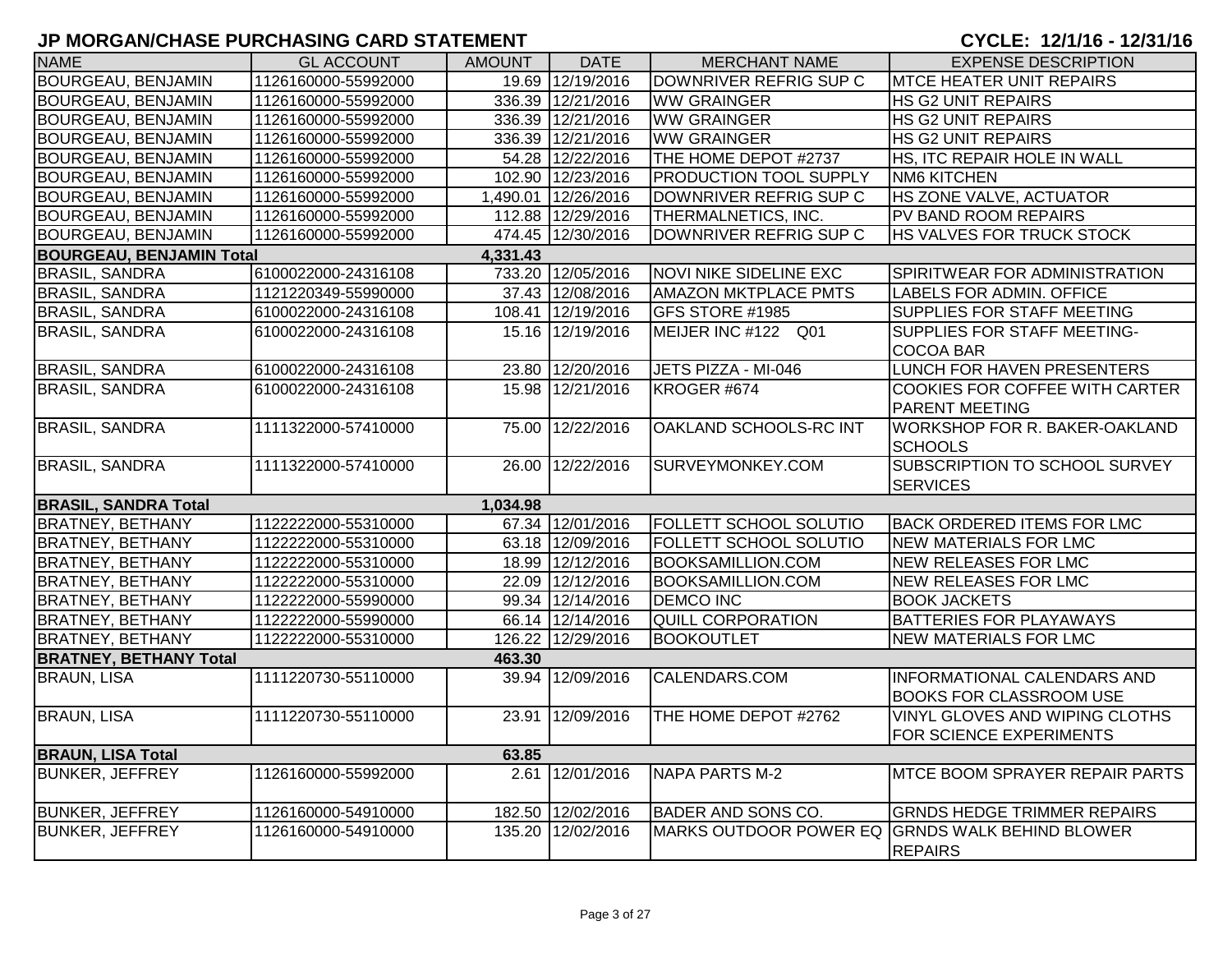| <b>NAME</b>                                | <b>GL ACCOUNT</b>   | <b>AMOUNT</b> | <b>DATE</b>         | <b>MERCHANT NAME</b>               | <b>EXPENSE DESCRIPTION</b>                               |
|--------------------------------------------|---------------------|---------------|---------------------|------------------------------------|----------------------------------------------------------|
| <b>BUNKER, JEFFREY</b>                     | 1126160000-55993000 |               | 311.26 12/05/2016   | <b>J THOMAS DISTRIBUTORS</b>       | <b>GRNDS GOOSEN REPLACEMENT</b>                          |
|                                            |                     |               |                     |                                    | TIRES, FUEL CONDITIONER FOR                              |
|                                            |                     |               |                     |                                    | <b>SNOWBLOWERS</b>                                       |
| <b>BUNKER, JEFFREY</b>                     | 1126160000-55992000 |               | 39.94 12/05/2016    | THE HOME DEPOT #2737               | <b>MTCE CARGO STRAPS FOR TRUCKS</b>                      |
| <b>BUNKER, JEFFREY</b>                     | 1126160000-55993000 |               | 152.66 12/09/2016   | <b>FASTENAL COMPANY01</b>          | <b>GRNDS PLOW REPAIR PARTS</b>                           |
| <b>BUNKER, JEFFREY</b>                     | 1126160000-54120000 |               | 706.20 12/22/2016   | <b>BADER AND SONS CO.</b>          | <b>GRNDS NM TRACTOR, BLOWER</b>                          |
|                                            |                     |               |                     |                                    | <b>REPAIR, GATOR WINTER SERVICE</b>                      |
| <b>BUNKER, JEFFREY</b>                     | 1126160000-55992000 |               | 274.94 12/22/2016   | THE HOME DEPOT #2737               | MTCE TOOL REPLACEMENT, STORAGE                           |
|                                            |                     |               |                     |                                    | <b>OF EQUIPMENT</b>                                      |
| <b>BUNKER, JEFFREY Total</b>               |                     | 1,805.31      |                     |                                    |                                                          |
| <b>BURKHARDT, LORETTA</b>                  | 6100020000-24316415 |               | 7.41 12/12/2016     | <b>RITE AID STORE - 4534</b>       | <b>PROPS FOR A THEATER SHOW</b>                          |
| <b>BURKHARDT, LORETTA Total</b>            |                     | 7.41          |                     |                                    |                                                          |
| <b>BURNHAM, SUSAN</b>                      | 1622111762-53220000 | 75.00         | 12/21/2016          | OAKLAND SCHOOLS-RC INT             | <b>TRAINING-EMBEDDING FORMATIVE</b><br><b>ASSESSMENT</b> |
| <b>BURNHAM, SUSAN</b>                      | 1111111000-53220000 |               | 75.00 12/21/2016    | OAKLAND SCHOOLS-RC INT             | <b>EMBEDDING FORMATIVE ASSESSMENT</b>                    |
|                                            |                     |               |                     |                                    | <b>TRAINING</b>                                          |
| <b>BURNHAM, SUSAN</b>                      | 1622111762-53220000 |               | 75.00 12/21/2016    | OAKLAND SCHOOLS-RC INT             | <b>EMBEDDING FORMATIVE ASSESSMENT</b>                    |
|                                            |                     |               |                     |                                    | <b>TRAINING</b>                                          |
| <b>BURNHAM, SUSAN Total</b>                |                     | 225.00        |                     |                                    |                                                          |
| <b>CALHOUN, STEPHANIE</b>                  | 1335100000-55110553 |               | 14.00 12/01/2016    | <b>DOLLAR TREE</b>                 | <b>CLASSROOM SUPPLIES</b>                                |
| <b>CALHOUN, STEPHANIE</b>                  | 1335100000-55110553 |               | 4.48 12/22/2016     | KROGER #363                        | <b>CLASSROOM SUPPLIES</b>                                |
| <b>CALHOUN, STEPHANIE Total</b>            |                     | 18.48         |                     |                                    |                                                          |
| CANALES, BETH                              | 1111322000-55110718 |               | 195.61 12/02/2016   | MEIJER INC #054<br>Q <sub>01</sub> | <b>PROTEIN LAB</b>                                       |
| <b>CANALES, BETH</b>                       | 1111322000-55110718 |               | 87.45 12/12/2016    | BUSCH'S #1205                      | <b>PLANT PROTEIN LAB</b>                                 |
| <b>CANALES, BETH</b>                       | 1111322000-55110718 |               | 90.54 12/19/2016    | <b>BUSCH'S #1205</b>               | <b>FATS LAB</b>                                          |
| <b>CANALES, BETH Total</b>                 |                     | 373.60        |                     |                                    |                                                          |
| CHRISTOPOULOS, COURTNI1311800000-55110551  |                     |               | 25.00 12/12/2016    | <b>SCHOLASTIC BOOK CLUB</b>        | <b>GIFTS FOR CLASS</b>                                   |
| CHRISTOPOULOS, COURTNI1311800000-55110551  |                     |               | 6.00 12/12/2016     | WM SUPERCENTER #5893               | <b>HOLIDAY PARTY</b>                                     |
| CHRISTOPOULOS, COURTNI1311800000-55110551  |                     |               | 7.16 12/20/2016     | JO-ANN STORE #2405                 | <b>PARENT GIFTS FROM CHILDREN</b>                        |
|                                            |                     |               |                     |                                    | <b>SUPPLIES</b>                                          |
| CHRISTOPOULOS, COURTNI 1311800000-55110551 |                     | 14.33         | 12/22/2016          | HOBBY-LOBBY #645                   | <b>HOLIDAY PARTY SUPPLIES AND GIFTS</b>                  |
|                                            |                     |               |                     |                                    | <b>FOR PARENTS</b>                                       |
| <b>CHRISTOPOULOS, COURTNEY Total</b>       |                     | 52.49         |                     |                                    |                                                          |
| CIANCIO, WANDA                             | 4245603000-56423958 |               | 149.70 12/02/2016   | AMAZON.COM                         | <b>WIRELESS KEYBOARDS AND MICE</b>                       |
| CIANCIO, WANDA                             | 4245600000-56422958 |               | 6,300.00 12/15/2016 | <b>TROXELL COMMUNICATIONS</b>      | <b>MICROPHONES AND CHARGERS</b>                          |
| CIANCIO, WANDA                             | 1126114000-54120824 |               | 115.00 12/16/2016   | <b>SECURITY DESIGNS</b>            | <b>REPAIR TO PARKVIEW ELEMENTARY</b>                     |
|                                            |                     |               |                     |                                    | DOOR #4, RANDOMLY READING PROX                           |
|                                            |                     |               |                     |                                    | <b>CARDS</b>                                             |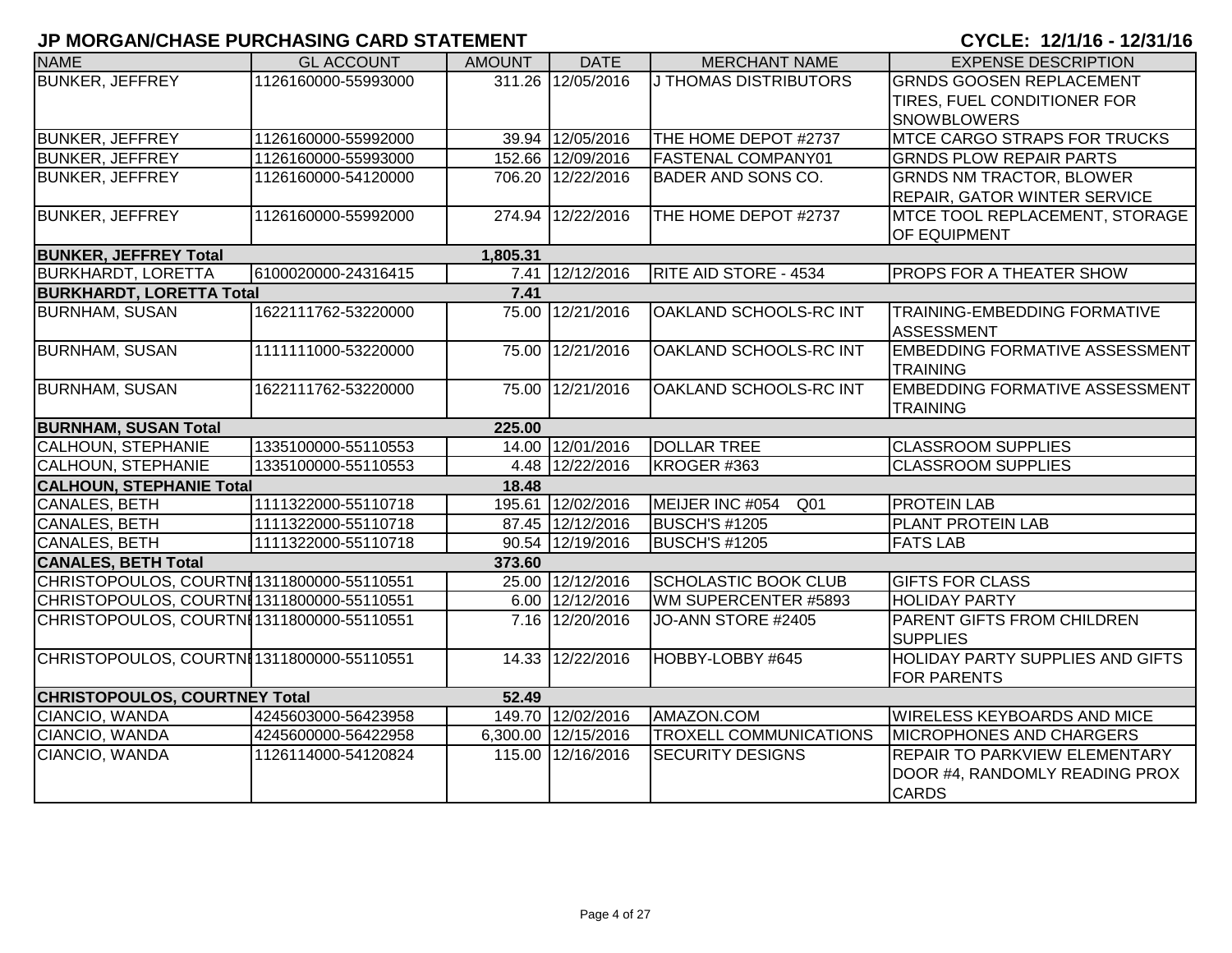| <b>NAME</b>                 | <b>GL ACCOUNT</b>   | <b>AMOUNT</b> | <b>DATE</b>       | <b>MERCHANT NAME</b>          | <b>EXPENSE DESCRIPTION</b>             |
|-----------------------------|---------------------|---------------|-------------------|-------------------------------|----------------------------------------|
| CIANCIO, WANDA              | 1126112000-54120824 |               | 115.00 12/16/2016 | <b>SECURITY DESIGNS</b>       | <b>REPAIR TO ORCHARD HILLS OUTSIDE</b> |
|                             |                     |               |                   |                               | DOORS ON N SIDE BY ROOMS 101, 102.     |
|                             |                     |               |                   |                               | 103 NOT READING PROX CARDS.            |
|                             |                     |               |                   |                               | PANEL REMOVED AND DOWNLOADED           |
|                             |                     |               |                   |                               |                                        |
| CIANCIO, WANDA              | 1126122000-54120824 |               | 190.00 12/16/2016 | <b>SECURITY DESIGNS</b>       | REPAIR TO DOOR #40 AT HIGH             |
|                             |                     |               |                   |                               | SCHOOL, CLICKING AND OPENING ON        |
|                             |                     |               |                   |                               | <b>IT'S OWN</b>                        |
| CIANCIO, WANDA              | 1126118000-54120824 |               | 565.00 12/16/2016 | <b>SECURITY DESIGNS</b>       | REPAIR TO NOVI MEADOWS LOADING         |
|                             |                     |               |                   |                               | DOCK DOORS DOORS 11 & 8                |
|                             |                     |               |                   |                               | <b>REPLACED AND READERS DIDN'T</b>     |
|                             |                     |               |                   |                               | <b>WORK</b>                            |
| CIANCIO, WANDA              | 1126118000-54120824 |               | 757.50 12/16/2016 | <b>SECURITY DESIGNS</b>       | REPAIR TO NOVI MEADOWS DOOR #12        |
|                             |                     |               |                   |                               | <b>MISSING READER DUE TO</b>           |
|                             |                     |               |                   |                               | CONSTRUCTION, REPLACEMENT              |
| CIANCIO, WANDA              | 1126118000-54120824 |               | 799.00 12/16/2016 | <b>SECURITY DESIGNS</b>       | REPLACE LOADING DOCK AND DOOR          |
|                             |                     |               |                   |                               | #11 DOOR CARD READERS DUE TO           |
|                             |                     |               |                   |                               | <b>CONSTRUCTION</b>                    |
| CIANCIO, WANDA              | 1126122000-54120824 |               | 950.00 12/16/2016 | <b>SECURITY DESIGNS</b>       | REPAIR TO HIGH SCHOOL. DOOR #40        |
|                             |                     |               |                   |                               | CLICKING AND UNLOCKING, BOARD          |
|                             |                     |               |                   |                               | <b>REPLACED IN PANEL</b>               |
| CIANCIO, WANDA              | 1126120000-54120824 |               | 152.50 12/16/2016 | <b>SECURITY DESIGNS</b>       | <b>REPAIR TO MIDDLE SCHOOL DOORS-</b>  |
|                             |                     |               |                   |                               | NEW DOORS CAUSED THE READERS           |
|                             |                     |               |                   |                               | <b>NOT TO WORK</b>                     |
| CIANCIO, WANDA              | 1122500000-54120000 |               | 162.34 12/20/2016 | AMAZON.COM                    | <b>ESB - TONER CARTRIDGE FOR DELL</b>  |
|                             |                     |               |                   |                               | PRINTER FOR HR                         |
| CIANCIO, WANDA              | 1122500000-54120000 |               | 347.04 12/26/2016 | <b>AMAZON MKTPLACE PMTS</b>   | NOVI WOODS GYM - MITSUBISHI LAMP       |
|                             |                     |               |                   |                               | VLT-XD-3200LP REPLACEMENT FOR          |
|                             |                     |               |                   |                               | <b>PROJECTOR</b>                       |
| CIANCIO, WANDA              | 1122500000-54120000 |               | 53.14 12/27/2016  | <b>AMAZON MKTPLACE PMTS</b>   | DELL AC CHARGER FOR LAPTOP             |
| <b>CIANCIO, WANDA Total</b> |                     | 10,656.22     |                   |                               |                                        |
| CLARK, KIM                  | 1122218000-55410000 |               | 5.94 12/02/2016   | AMAZON.COM                    | <b>LIBRARY BOOK</b>                    |
| CLARK, KIM                  | 1122218000-55410000 |               | 11.25 12/02/2016  | AMAZON.COM                    | <b>LIBRARY BOOK</b>                    |
| <b>CLARK, KIM</b>           | 1122218000-55410000 |               | 11.99 12/02/2016  | AMAZON.COM                    | <b>LIBRARY BOOK</b>                    |
| <b>CLARK, KIM</b>           | 1122218000-55410000 |               | 19.30 12/05/2016  | AMAZON.COM                    | <b>LIBRARY BOOK</b>                    |
| CLARK, KIM                  | 1122218000-55410000 |               | 77.77 12/06/2016  | AMAZON MKTPLACE PMTS          | <b>DUCK TAPE FOR MAKERSPACE</b>        |
| <b>CLARK, KIM</b>           | 1122218000-55410000 |               | 15.84 12/06/2016  | GFS STORE #0868               | <b>STRAWS FOR MAKERSPACE</b>           |
| <b>CLARK, KIM</b>           | 6100018000-24316217 |               | 195.00 12/08/2016 | <b>MICHIGAN ASSOCIATION F</b> | <b>MACUL REGISTRATION - CO-</b>        |
|                             |                     |               |                   |                               | <b>PRESENTING</b>                      |
| <b>CLARK, KIM</b>           | 6100018000-24316217 |               | 660.03 12/12/2016 | <b>SCHOLASTIC BOOK FAIRS</b>  | BOOK GIVEAWAYS FOR AR PROGRAM          |
| CLARK, KIM                  | 1122218000-55410000 |               | 15.99 12/15/2016  | AMAZON.COM                    | <b>LIBRARY BOOK</b>                    |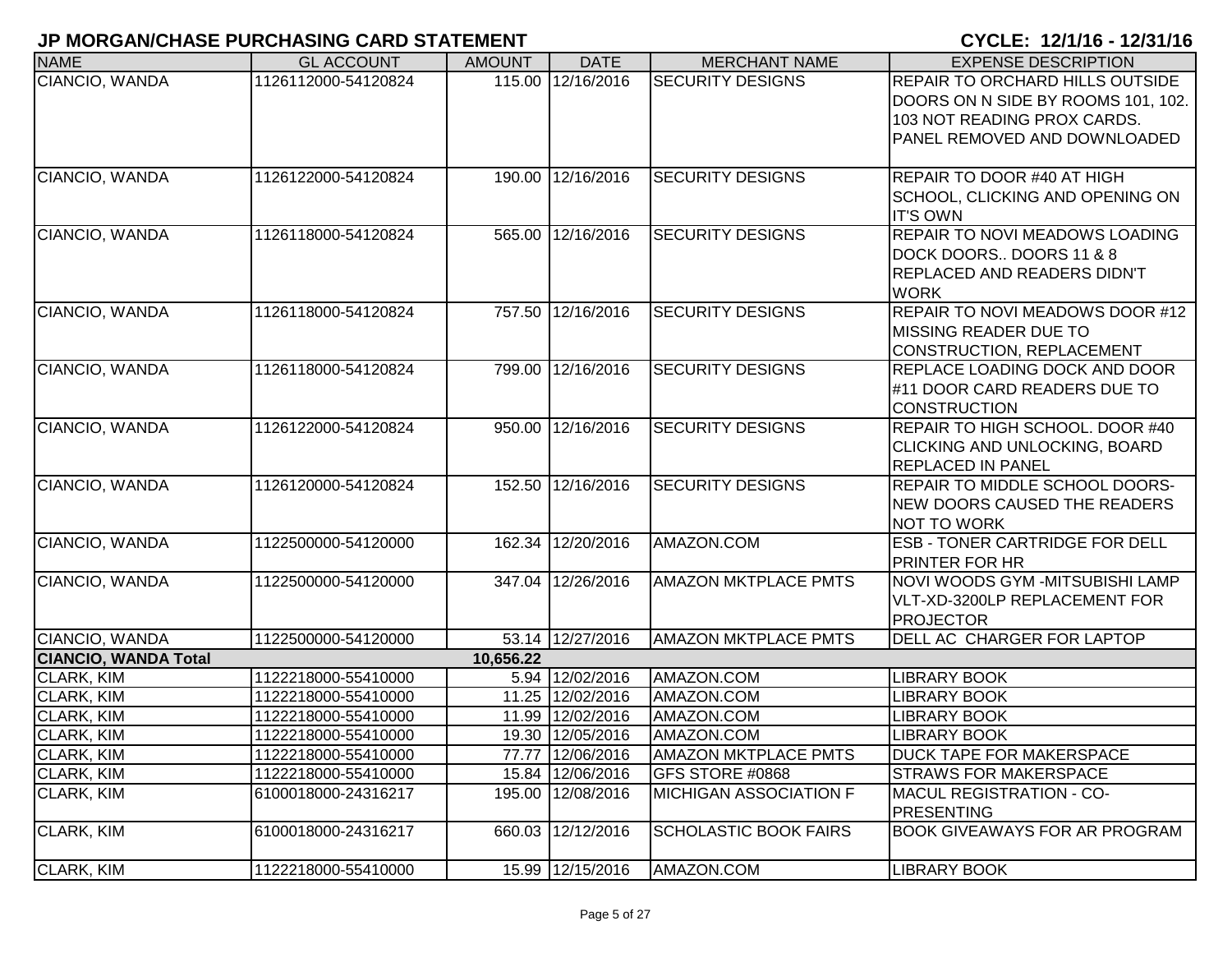| <b>NAME</b>                  | <b>GL ACCOUNT</b>   | <b>AMOUNT</b> | <b>DATE</b>          | <b>MERCHANT NAME</b>          | <b>EXPENSE DESCRIPTION</b>          |
|------------------------------|---------------------|---------------|----------------------|-------------------------------|-------------------------------------|
| <b>CLARK, KIM</b>            | 1122218000-55410000 |               | 79.26 12/16/2016     | <b>AMAZON MKTPLACE PMTS</b>   | <b>CABLES FOR IPADS AND LIBRARY</b> |
|                              |                     |               |                      |                               | <b>BOOKS</b>                        |
| <b>CLARK, KIM</b>            | 1122218000-55410000 |               | 4.57 12/19/2016      | <b>AMAZON MKTPLACE PMTS</b>   | <b>LIBRARY BOOK</b>                 |
| <b>CLARK, KIM</b>            | 1122218000-55410000 |               | 148.42 12/19/2016    | <b>AMAZON MKTPLACE PMTS</b>   | <b>LIBRARY BOOKS</b>                |
| <b>CLARK, KIM</b>            | 1122218000-55410000 |               | 43.80 12/19/2016     | <b>AMAZON MKTPLACE PMTS</b>   | <b>LIBRARY BOOKS</b>                |
| CLARK, KIM                   | 1122218000-55410000 |               | 8.00 12/19/2016      | <b>AMAZON MKTPLACE PMTS</b>   | <b>LIBRARY BOOK</b>                 |
| <b>CLARK, KIM</b>            | 1122218000-55410000 |               | 8.49 12/19/2016      | <b>AMAZON MKTPLACE PMTS</b>   | <b>LIBRARY BOOK</b>                 |
| CLARK, KIM                   | 1122218000-55410000 |               | 60.00 12/21/2016     | AMAZON.COM                    | <b>LIBRARY BOOKS</b>                |
| <b>CLARK, KIM</b>            | 1122218000-55410000 |               | 39.99 12/21/2016     | AMAZON.COM                    | <b>DESIGN STUDIO GAME FOR</b>       |
|                              |                     |               |                      |                               | <b>MAKERSPACE</b>                   |
| <b>CLARK, KIM</b>            | 1122218000-55410000 |               | 6.99 12/21/2016      | AMAZON.COM                    | <b>LIBRARY BOOK</b>                 |
| <b>CLARK, KIM</b>            | 1122218000-55410000 |               | 159.98 12/21/2016    | <b>FOLLETT SCHOOL SOLUTIO</b> | PLAYAWAY EARBUDS AND LANYARDS       |
|                              |                     |               |                      |                               |                                     |
| <b>CLARK, KIM</b>            | 6100018000-24316217 |               | 37.14 12/21/2016     | PANERA BREAD #667             | <b>BAGELS FOR BOOKS AND BAGELS</b>  |
| <b>CLARK, KIM</b>            | 1122218000-55410000 |               | 37.38 12/22/2016     | AMAZON.COM                    | <b>BATTERIES</b>                    |
| <b>CLARK, KIM</b>            | 1122218000-55410000 |               | 9.65 12/23/2016      | AMAZON.COM                    | <b>LIBRARY BOOK</b>                 |
| <b>CLARK, KIM Total</b>      |                     | 1,656.78      |                      |                               |                                     |
| COOLMAN, ROBERT              | 1126160000-55992000 |               | 69.17 12/01/2016     | COMPLETE BATTERY SOURC        | OH FIRE ALARM BATTERY               |
| COOLMAN, ROBERT              | 1126160000-55992000 |               | 872.50 12/12/2016    | <b>CONSERVA ELECTRIC SUPP</b> | <b>MTCE STOCK LAMPS</b>             |
| COOLMAN, ROBERT              | 1126160000-55992000 |               | 2,865.60 12/12/2016  | <b>CONSERVA ELECTRIC SUPP</b> | <b>MTCE STOCK LAMPS</b>             |
| COOLMAN, ROBERT              | 1126160000-55992000 |               | 60.00 12/16/2016     | <b>CONSERVA ELECTRIC SUPP</b> | <b>MTCE STOCK</b>                   |
| COOLMAN, ROBERT              | 1126160000-55992000 |               | 315.00 12/21/2016    | CONSERVA ELECTRIC SUPP        | <b>MTCE STOCK LED LAMPS</b>         |
| COOLMAN, ROBERT              | 1126160000-55992000 |               | 214.00 12/21/2016    | CONSERVA ELECTRIC SUPP        | <b>MTCE STOCK LED LAMPS</b>         |
| <b>COOLMAN, ROBERT Total</b> |                     | 4,396.27      |                      |                               |                                     |
| <b>DIATIKAR, CHRISTINE</b>   | 1127170000-55710000 |               | 10,290.48 12/05/2016 | CORRIGAN OIL #2 - BRI         | 6500 GAL DIESEL, 11/22/16           |
| <b>DIATIKAR, CHRISTINE</b>   | 1429300000-54910000 |               | 2,865.55 12/08/2016  | PLYMOUTH NOVI 155             | 10/16 ATHLETIC TRAINER              |
| <b>DIATIKAR, CHRISTINE</b>   | 6100061000-24316188 |               | 189.00 12/08/2016    | PLYMOUTH NOVI 155             | 10/16 ATHLETIC TRAINER              |
| <b>DIATIKAR, CHRISTINE</b>   | 6100061000-24316172 |               | 4,868.00 12/09/2016  | <b>TEAM SPORTS</b>            | INV 253194/1 FB HS CAMP             |
| <b>DIATIKAR, CHRISTINE</b>   | 6100061000-24316172 |               | 195.00 12/09/2016    | <b>TEAM SPORTS</b>            | INV 253598/1 BOBCAT WILDCAT CAMP    |
|                              |                     |               |                      |                               |                                     |
| <b>DIATIKAR, CHRISTINE</b>   | 6100061000-24316172 |               | 75.00 12/09/2016     | <b>TEAM SPORTS</b>            | INV 256505/1 MOUTHPIECES            |
| <b>DIATIKAR, CHRISTINE</b>   | 6100061000-24316172 |               | 110.00 12/09/2016    | <b>TEAM SPORTS</b>            | INV 257218/1 FB TECH PANTS          |
| <b>DIATIKAR, CHRISTINE</b>   | 6100061000-24316172 |               | 616.00 12/09/2016    | <b>TEAM SPORTS</b>            | INV 258466/1 FB COACHES POLOS       |
| <b>DIATIKAR, CHRISTINE</b>   | 6100061000-24316187 |               | 32.40 12/09/2016     | <b>TEAM SPORTS</b>            | INV 256970/1 SWIM COACHES           |
| <b>DIATIKAR, CHRISTINE</b>   | 6100061000-24316195 |               | 140.00 12/09/2016    | <b>TEAM SPORTS</b>            | INV 253376/1 COACHES ORDER          |
| DIATIKAR, CHRISTINE          | 6100061000-24316275 |               | 967.00 12/09/2016    | <b>TEAM SPORTS</b>            | INV 253853/1 COACHES GIFTS          |
| <b>DIATIKAR, CHRISTINE</b>   | 6100061000-24316275 |               | 1,010.00 12/09/2016  | <b>TEAM SPORTS</b>            | INV 206186/1 TACK ON ORDER          |
| <b>DIATIKAR, CHRISTINE</b>   | 6100061000-24316126 |               | 655.00 12/09/2016    | <b>TEAM SPORTS</b>            | INV 236062/1 PRACTICE GEAR          |
| <b>DIATIKAR, CHRISTINE</b>   | 1429300000-55997000 |               | 2,400.00 12/09/2016  | <b>TEAM SPORTS</b>            | INV 238161/1 VB UNIFORMS            |
| <b>DIATIKAR, CHRISTINE</b>   | 6100061000-24316195 |               | 640.00 12/09/2016    | <b>TEAM SPORTS</b>            | INV 238089/1 BACKPACKS              |
| <b>DIATIKAR, CHRISTINE</b>   | 1429300000-55997000 |               | 3,180.00 12/09/2016  | <b>TEAM SPORTS</b>            | INV 216398/1 HELMETS                |
| DIATIKAR, CHRISTINE          | 1429300000-55997000 |               | 3,000.00 12/09/2016  | <b>TEAM SPORTS</b>            | INV 217873/1 SHOULDER PADS          |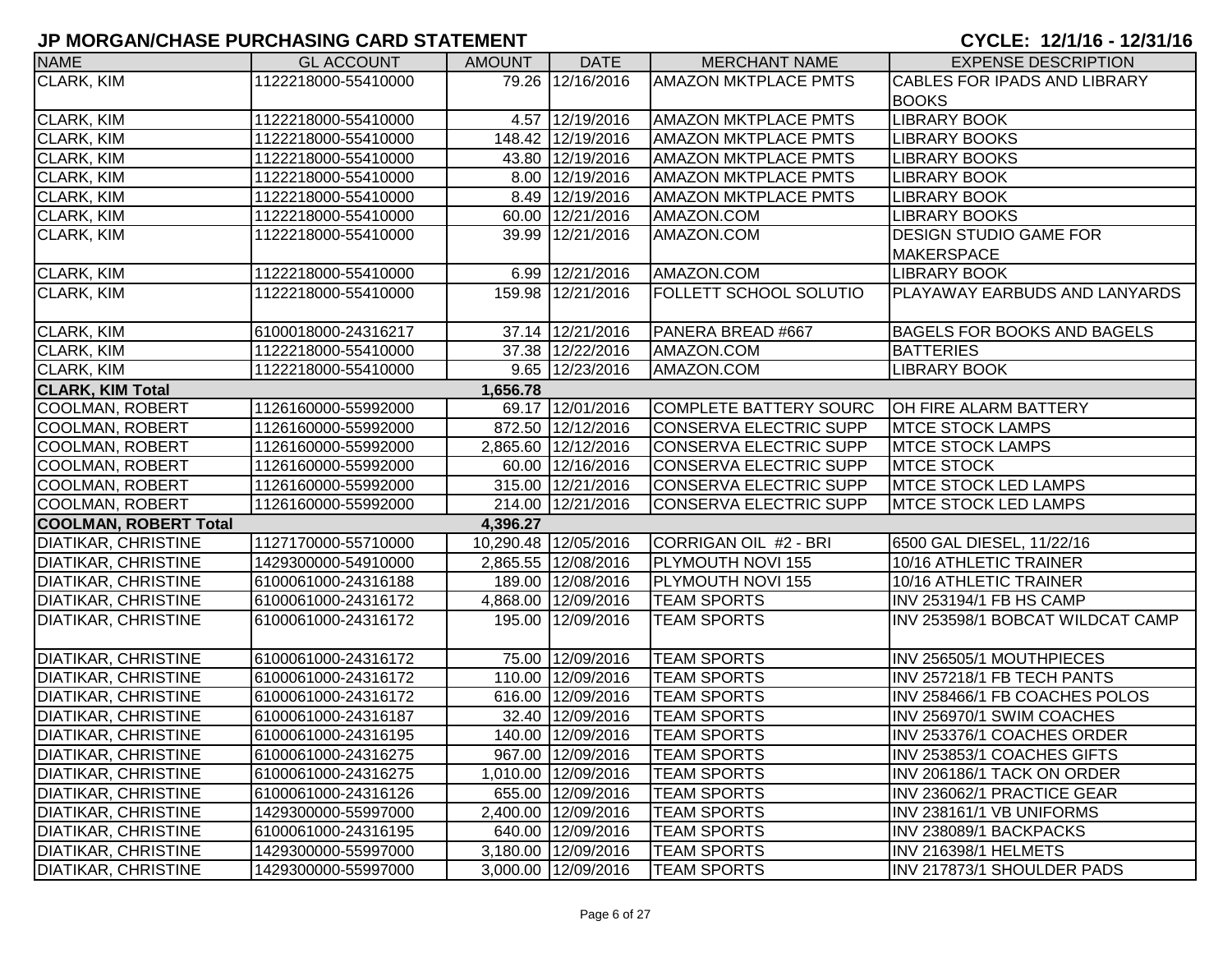| <b>NAME</b>                      | <b>GL ACCOUNT</b>   | <b>AMOUNT</b> | <b>DATE</b>          | <b>MERCHANT NAME</b>              | <b>EXPENSE DESCRIPTION</b>                        |
|----------------------------------|---------------------|---------------|----------------------|-----------------------------------|---------------------------------------------------|
| DIATIKAR, CHRISTINE              | 1429300000-55998000 |               | 170.00 12/09/2016    | <b>TEAM SPORTS</b>                | INV 238265/1 SOFTBALLS                            |
| DIATIKAR, CHRISTINE              | 1429300000-55997000 |               | 500.00 12/09/2016    | <b>TEAM SPORTS</b>                | INV 243353/1 G SWIM & DIVE WARM                   |
|                                  |                     |               |                      |                                   | <b>UPS</b>                                        |
| <b>DIATIKAR, CHRISTINE</b>       | 1429300000-55997000 |               | 4,200.00 12/09/2016  | <b>TEAM SPORTS</b>                | INV 248487/1 G SWIM & DIVE WARM                   |
|                                  |                     |               |                      |                                   | <b>UPS</b>                                        |
| DIATIKAR, CHRISTINE              | 1429300000-55998000 |               | 1,459.80 12/09/2016  | <b>TEAM SPORTS</b>                | INV 247292/1 FOOTBALLS                            |
| DIATIKAR, CHRISTINE              | 1429300000-55998000 |               | 1,079.76 12/09/2016  | <b>TEAM SPORTS</b>                | INV 253970/1 VOLLEYBALLS                          |
| DIATIKAR, CHRISTINE              | 1429300000-55998000 |               | 1,368.00 12/09/2016  | <b>TEAM SPORTS</b>                | INV 254082/1 TENNIS BALLS                         |
| <b>DIATIKAR, CHRISTINE</b>       | 1429300000-55998000 |               | 1,019.88 12/09/2016  | <b>TEAM SPORTS</b>                | INV 256011/1 SOCCER BALLS                         |
| <b>DIATIKAR, CHRISTINE</b>       | 1429300000-54120000 |               | 959.94 12/09/2016    | <b>TEAM SPORTS</b>                | INV 255363/1 FB & SOCCER EQUIP                    |
| <b>DIATIKAR, CHRISTINE</b>       | 6100022000-24316112 |               | 592.50 12/09/2016    | <b>TEAM SPORTS</b>                | INV 245555/1 TUMBLERS                             |
| <b>DIATIKAR, CHRISTINE</b>       | 1429300000-55998000 |               | 663.86 12/09/2016    | <b>TEAM SPORTS</b>                | INV 282123/1 BASKETBALLS                          |
| DIATIKAR, CHRISTINE              | 6100061000-24316177 |               | 54.95 12/09/2016     | <b>TEAM SPORTS</b>                | INV 278876/1 POM ADD ONS-                         |
|                                  |                     |               |                      |                                   | <b>FUNDRAISING</b>                                |
| DIATIKAR, CHRISTINE              | 1429300000-55997000 |               | 2,100.00 12/09/2016  | <b>TEAM SPORTS</b>                | INV 282450/1 BOYS SWIM WARM UP                    |
|                                  |                     |               |                      |                                   | <b>PANTS</b>                                      |
| DIATIKAR, CHRISTINE              | 1429300000-55997000 |               | 3,500.00 12/09/2016  | <b>TEAM SPORTS</b>                | INV 282451/1 BOYS SWIM WARM UP                    |
|                                  |                     |               |                      |                                   | <b>JACKETS</b>                                    |
| <b>DIATIKAR, CHRISTINE</b>       | 6100061000-24316187 |               | 145.75 12/09/2016    | <b>TEAM SPORTS</b>                | INV 280173/1 G SWIM STATE TEES                    |
| <b>DIATIKAR, CHRISTINE</b>       | 1125200000-55910000 |               | 0.25 12/15/2016      | STAPLS7167660997000002            | <b>OFFICE SUPPLIES</b>                            |
| <b>DIATIKAR, CHRISTINE</b>       | 1125200000-55910000 |               | 61.40 12/15/2016     | STAPLS7167660997000003            | <b>OFFICE SUPPLIES</b>                            |
| <b>DIATIKAR, CHRISTINE</b>       | 6100022000-24316099 |               | 24.95 12/16/2016     | A2HOSTING.COM                     | 12/14/16-1/13/17 WEBSITE                          |
| <b>DIATIKAR, CHRISTINE</b>       | 1125200000-55910000 |               | 17.18 12/19/2016     | STAPLS7167660997000001            | <b>OFFICE SUPPLIES</b>                            |
| <b>DIATIKAR, CHRISTINE</b>       | 6100020000-24316243 |               | 10,534.90 12/26/2016 | <b>CENTURY RESOURCES</b>          | <b>FUNDRAISER</b>                                 |
| <b>DIATIKAR, CHRISTINE</b>       | 1127170000-55710000 |               | 11,912.74 12/28/2016 | CORRIGAN OIL #2 - BRI             | 7011 GALS OF DIESEL 12/20/16                      |
| <b>DIATIKAR, CHRISTINE</b>       | 1127170000-55710000 |               | 408.10 12/28/2016    | CORRIGAN OIL #2 - BRI             | <b>BLUE CAP DEF BULK</b>                          |
| <b>DIATIKAR, CHRISTINE Total</b> |                     | 72,007.39     |                      |                                   |                                                   |
| DONOVAN, KATHRYN                 | 1128300000-55910000 |               | 30.98 12/20/2016     | <b>IKEA CANTON</b>                | <b>OFFICE SUPPLIES</b>                            |
| <b>DONOVAN, KATHRYN Total</b>    |                     | 30.98         |                      |                                   |                                                   |
| DRAGOO, MICHAEL                  | 1126101000-54910000 |               | 163.00 12/09/2016    | <b>ALL SERVICE CARPET CAR</b>     | <b>ESB CARPET CLEANING</b>                        |
| DRAGOO, MICHAEL                  | 1126160000-55993000 |               | 375.10 12/09/2016    | THE GRANGER PLASTICS C            | MTCE 2017 F-350 PLOW TRUCK<br><b>WEIGHT</b>       |
| DRAGOO, MICHAEL                  | 1126160000-55992000 |               | 145.20 12/09/2016    | <b>WW GRAINGER</b>                | <b>HS SALT BINS</b>                               |
| DRAGOO, MICHAEL                  | 1126160000-55992000 |               | 47.40 12/09/2016     | <b>WW GRAINGER</b>                | <b>HS SALT BINS</b>                               |
| DRAGOO, MICHAEL                  | 1126160000-55992000 |               | 121.02 12/09/2016    | <b>WW GRAINGER</b>                | <b>HS SALT BINS</b>                               |
| <b>DRAGOO, MICHAEL</b>           | 1126160000-55990000 |               | 255.92 12/19/2016    | <b>AMAZON MKTPLACE PMTS</b>       | <b>MTCE OTTER BOXES FOR MTCE</b><br><b>PHONES</b> |
| DRAGOO, MICHAEL                  | 1126160000-55992000 |               | 82.75 12/20/2016     | <b>COCHRANE SUPPLY AND EN</b>     | <b>HS G2 UNIT REPAIRS</b>                         |
| DRAGOO, MICHAEL                  | 1126160000-55990000 |               | 15.99 12/26/2016     | <b>AMAZON MKTPLACE PMTS</b>       | <b>MTCE PHONE EARPIECE</b>                        |
| <b>DRAGOO, MICHAEL Total</b>     |                     | 1,206.38      |                      |                                   |                                                   |
| FENCHEL, LISA                    | 1124118000-57410000 |               | 129.35 12/12/2016    | <b>GRAND TRAV RESORT &amp; SP</b> | MEMSPA CONFERENCE-ROOM<br><b>CHARGE</b>           |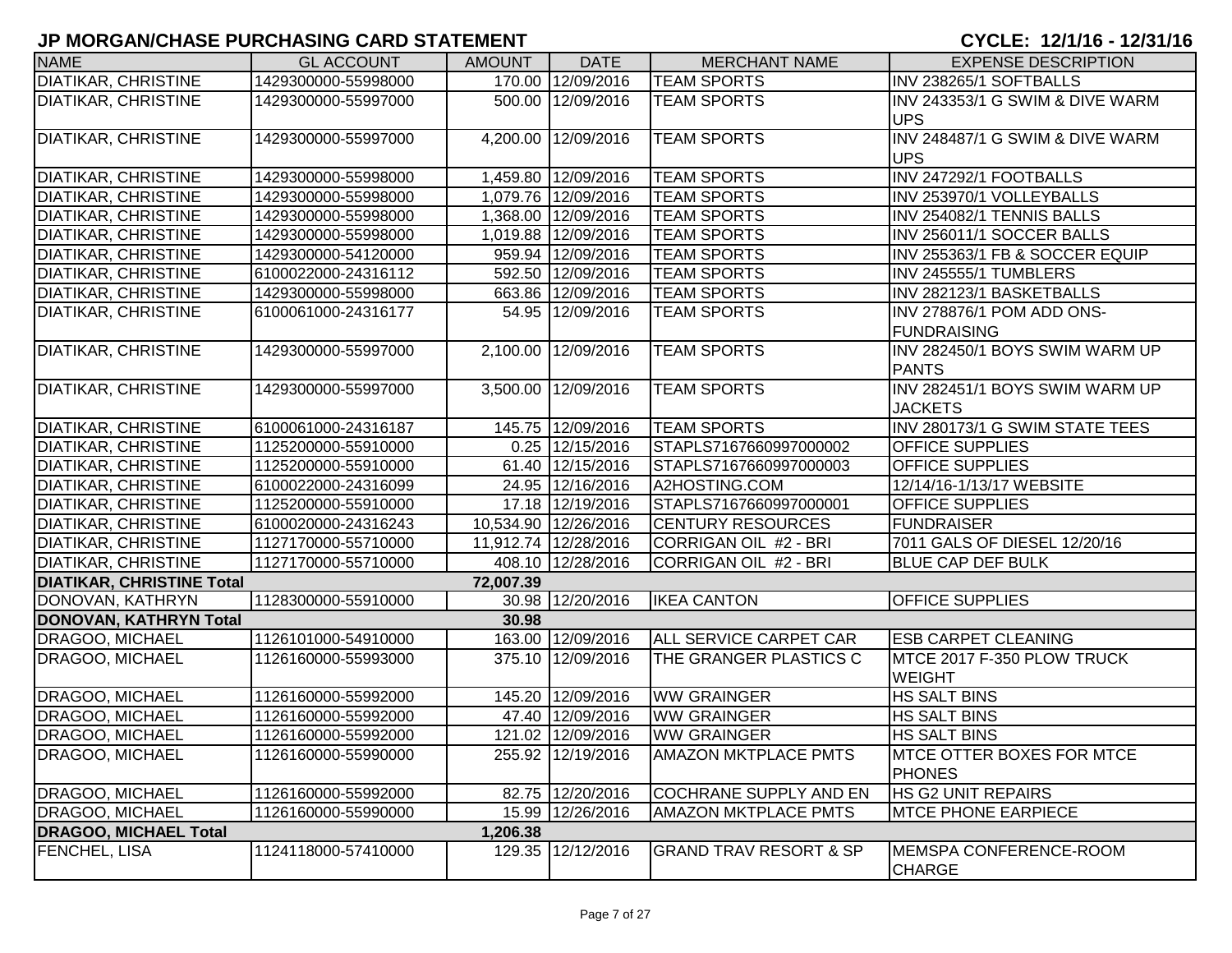| <b>NAME</b>                     | <b>GL ACCOUNT</b>   | <b>AMOUNT</b> | <b>DATE</b>         | <b>MERCHANT NAME</b>                     | <b>EXPENSE DESCRIPTION</b>                                                               |
|---------------------------------|---------------------|---------------|---------------------|------------------------------------------|------------------------------------------------------------------------------------------|
| FENCHEL, LISA                   | 1111118000-55110799 |               | 203.28 12/23/2016   | <b>BORDER CANTINA</b>                    | LUNCHEON FOR STAFF                                                                       |
| FENCHEL, LISA                   | 1111118000-55110000 |               | 150.00 12/23/2016   | OAKLAND SCHOOLS-RC INT                   | <b>EMBEDDING FORMATIVE ASSESSMENT-</b><br>OS REGISTRATION FOR J. PAYNE & T.<br>MICHALSKI |
| <b>FENCHEL, LISA Total</b>      |                     | 482.63        |                     |                                          |                                                                                          |
| <b>FULAR, JAMES</b>             | 1126160000-55992000 |               | 27.92 12/02/2016    | THE HOME DEPOT #2737                     | <b>MTCE SUPPLIES</b>                                                                     |
| FULAR, JAMES                    | 1126160000-55993000 |               | 339.67 12/06/2016   | BADER AND SONS CO.                       | <b>GRNDS NM TRACTOR PARTS, MTCE</b><br><b>TRACTOR WINDOW</b>                             |
| <b>FULAR, JAMES</b>             | 1126160000-54120000 |               | 2,162.00 12/08/2016 | <b>GREEN OAK TIRE</b>                    | <b>MTCE LOADER NEW TIRES</b>                                                             |
| <b>FULAR, JAMES</b>             | 1126160000-55992000 |               | 76.56 12/08/2016    | THE HOME DEPOT #2737                     | <b>ECEC OUTDOOR BUILDING</b>                                                             |
| <b>FULAR, JAMES</b>             | 1126160000-55993000 |               | 1,325.00 12/09/2016 | MARKS OUTDOOR POWER EQ ECEC SNOW BLOWERS |                                                                                          |
| <b>FULAR, JAMES</b>             | 1126160000-55993000 |               | 7.65 12/09/2016     | MARKS OUTDOOR POWER EQ INS GAS CAP       |                                                                                          |
| FULAR, JAMES                    | 1126160000-54220000 |               | 129.92 12/12/2016   | CHET'S RENT ALL - NOVI                   | <b>GRNDS RENTAL TO BLOW OUT</b><br><b>BASEBALL FIELD LINE</b>                            |
| <b>FULAR, JAMES</b>             | 1126160000-53220000 |               | 675.00 12/16/2016   | <b>MTF</b>                               | <b>MTCE CONTINUING ED CLASSES FOR</b><br><b>FULAR, BUNKER &amp; NESMITH</b>              |
| <b>FULAR, JAMES</b>             | 1126160000-54220000 |               | 67.20 12/21/2016    | <b>CHET'S RENT ALL - NOVI</b>            | <b>MTCE TRAILER RENTAL</b>                                                               |
| <b>FULAR, JAMES</b>             | 1126160000-55990000 |               | 45.93 12/21/2016    | <b>J THOMAS DISTRIBUTORS</b>             | MTCE SUPPLIES, 2009 F-350 PLOW<br><b>CONTROLLER</b>                                      |
| <b>FULAR, JAMES</b>             | 1126160000-55992000 |               | 347.55 12/22/2016   | <b>AMSOIL</b>                            | <b>MTCE OIL</b>                                                                          |
| <b>FULAR, JAMES</b>             | 1126160000-54120000 |               | 67.23 12/23/2016    |                                          | MARKS OUTDOOR POWER EQ PV SNOW EQUIPMENT REPAIR                                          |
| <b>FULAR, JAMES</b>             | 1126160000-55992000 |               | 199.95 12/26/2016   | <b>MACSCUSTOMTIEDOWNS</b>                | <b>MTCE TIE DOWNS FOR EQUIPMENT</b><br><b>MOVES</b>                                      |
| <b>FULAR, JAMES Total</b>       |                     | 5,471.58      |                     |                                          |                                                                                          |
| FURLOW, SETH                    | 1711322000-55110614 |               | 201.08 12/06/2016   | <b>CAROLINA BIOLOGIC SUPP</b>            | NEUROBIOLOGY UNIT AND<br><b>DISSECTION MATERIALS</b>                                     |
| FURLOW, SETH                    | 1711322000-55110614 |               | 240.99 12/08/2016   | <b>BACKYARD BRAINS</b>                   | NEUROBIOLOGY UNIT LAB<br><b>INVESTIGATIONS</b>                                           |
| FURLOW, SETH                    | 1711322000-55110614 |               | 1,358.04 12/13/2016 | <b>VERNIER SOFTWARE &amp; TEC</b>        | ADDITIONAL VERNIER SENSORS FOR<br><b>IB SCIENCES</b>                                     |
| <b>FURLOW, SETH Total</b>       |                     | 1,800.11      |                     |                                          |                                                                                          |
| <b>GASIDLO, MEGAN</b>           | 1111220000-55110708 |               | 24.00 12/06/2016    | TEACHERSPAYTEACHERS.CO 8TH GRADE LESSONS |                                                                                          |
| <b>GASIDLO, MEGAN Total</b>     |                     | 24.00         |                     |                                          |                                                                                          |
| <b>GILCHRIST, BETHANY</b>       | 1335100000-55990553 |               | 10.28 12/08/2016    | MICHAELS STORES 3744                     | <b>CRAFT SUPPLIES</b>                                                                    |
| <b>GILCHRIST, BETHANY</b>       | 1335100000-55990553 |               | 40.94 12/21/2016    | GFS STORE #1985                          | <b>HOLIDAY CRAFT SUPPLIES</b>                                                            |
| <b>GILCHRIST, BETHANY Total</b> |                     | 51.22         |                     |                                          |                                                                                          |
| <b>GILMORE, MEGAN</b>           | 1311800000-55110551 |               | 30.00 12/06/2016    | MICHAELS STORES 3744                     | <b>TEACHING SUPPLIES</b>                                                                 |
| <b>GILMORE, MEGAN</b>           | 1311800000-55110551 |               | 15.00 12/15/2016    | SCHOLASTIC INC. KEY 22                   | <b>BOOKS FOR CLASSROOM</b>                                                               |
| GILMORE, MEGAN                  | 1311800000-55110551 |               | 16.00 12/16/2016    | <b>SCHOLASTIC BOOK CLUB</b>              | <b>BOOKS FOR CLASS</b>                                                                   |
| <b>GILMORE, MEGAN Total</b>     |                     | 61.00         |                     |                                          |                                                                                          |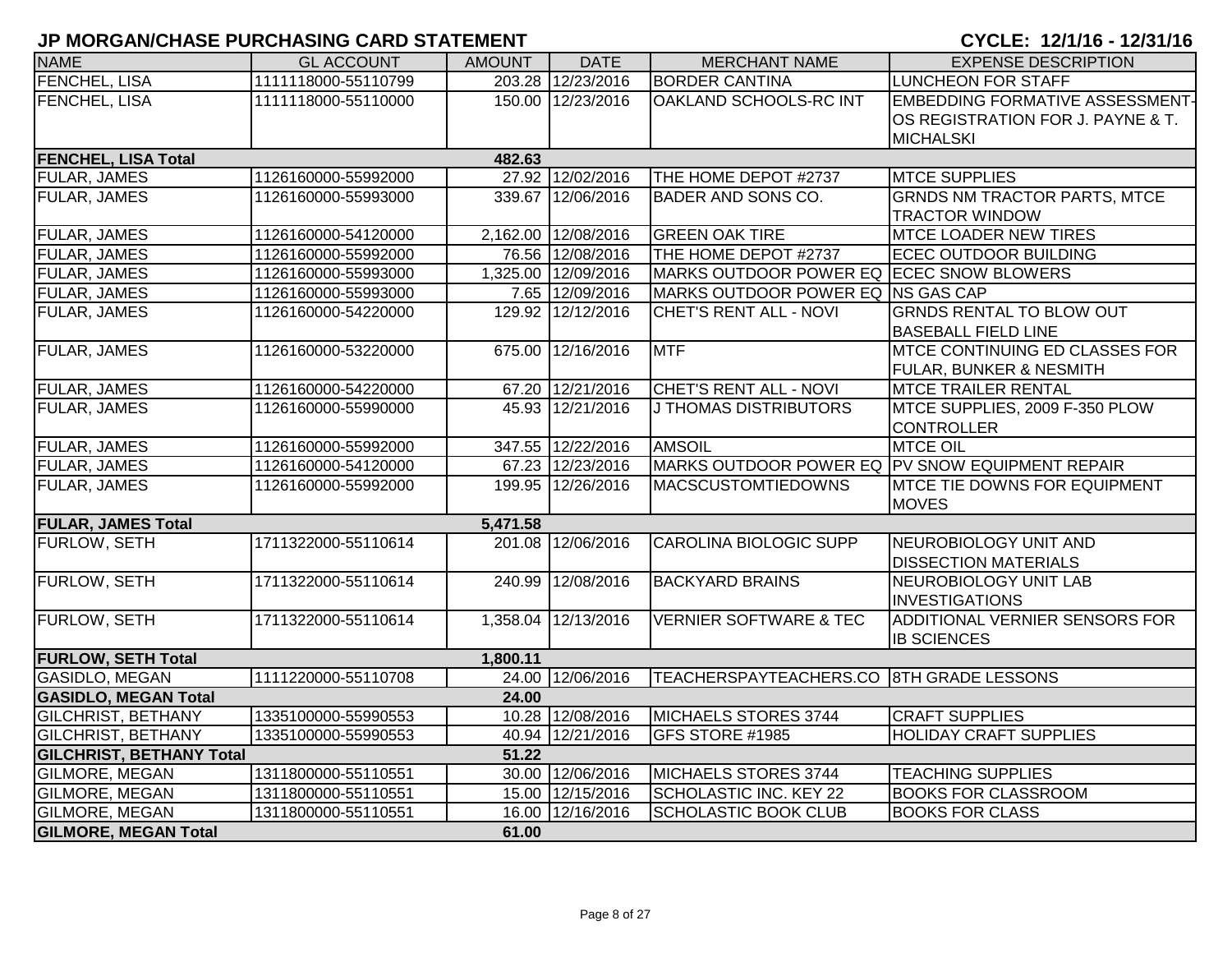| <b>NAME</b>                               | <b>GL ACCOUNT</b>   | <b>AMOUNT</b> | <b>DATE</b>       | <b>MERCHANT NAME</b>          | <b>EXPENSE DESCRIPTION</b>                                |
|-------------------------------------------|---------------------|---------------|-------------------|-------------------------------|-----------------------------------------------------------|
| GONZALEZ-SHEERAN, MAR06100020000-24316645 |                     |               | 185.00 12/23/2016 | <b>FISH DOCTORS CANTON</b>    | CANISTER FILTER NEEDED FOR DNR                            |
|                                           |                     |               |                   |                               | SALMON IN THE CLASSROOM PROJECT                           |
| <b>GONZALEZ-SHEERAN, MARGARET Total</b>   |                     | 185.00        |                   |                               |                                                           |
| <b>GORDON, BRIAN</b>                      | 6100061000-24316116 |               | 458.78 12/05/2016 | NFINITY ATHLETIC              | <b>CHEER SPIRIT WEAR</b>                                  |
| <b>GORDON, BRIAN</b>                      | 6100061000-24316104 |               | 754.00 12/05/2016 | <b>NOVI NIKE SIDELINE EXC</b> | SIDELINE GEAR                                             |
|                                           |                     |               |                   |                               |                                                           |
| <b>GORDON, BRIAN</b>                      | 6100061000-24316172 |               | 361.51 12/07/2016 | <b>CHAMPIONSHIP COACHING</b>  | <b>FOOTBALL SCOUTING</b>                                  |
| <b>GORDON, BRIAN</b>                      | 6100061000-24316104 |               | 5.00 12/07/2016   | <b>PARKING EP/PS</b>          | <b>PARKING AT STATE CAPITOL</b>                           |
| <b>GORDON, BRIAN</b>                      | 6100061000-24316172 |               | 90.00 12/07/2016  | PP*MHSFCA                     | <b>FOOTBALL COACHING ASSOCIATION</b><br><b>MEMBERSHIP</b> |
| <b>GORDON, BRIAN</b>                      | 6100061000-24316104 |               | 28.88 12/08/2016  | MEIJER INC #057 Q01           | <b>BREAKFAST FOR CAPTAINS TRAINING</b>                    |
| <b>GORDON, BRIAN</b>                      | 6100061000-24316104 |               | 29.66 12/08/2016  | PANERA BREAD #667             | <b>BAGELS FOR CAPTAINS</b>                                |
| <b>GORDON, BRIAN</b>                      | 6100061000-24316104 |               | 61.73 12/15/2016  | <b>BENITOS PIZZA-NOVI</b>     | PIZZA BOYS BASKETBALL                                     |
| <b>GORDON, BRIAN</b>                      | 6100061000-24316104 |               | 50.00 12/23/2016  | WALGREENS #4660               | <b>GIFT CARDS OFFICE</b>                                  |
| <b>GORDON, BRIAN Total</b>                |                     | 1,839.56      |                   |                               |                                                           |
| HANSEN, ANN                               | 1311800000-54910551 |               | 150.00 12/14/2016 | <b>STATE OF MICHIGAN OCAL</b> | <b>EARLY CHILDHOOD EDUCATION</b>                          |
|                                           |                     |               |                   |                               | <b>CENTER LICENSING FEE</b>                               |
| HANSEN, ANN                               | 6100041000-24316355 |               | 68.47 12/19/2016  | KROGER #366                   | PURCHASE TO BE REIMBURSED                                 |
| <b>HANSEN, ANN Total</b>                  |                     | 218.47        |                   |                               |                                                           |
| <b>HARRIS, CHRISTINE</b>                  | 6100041000-24316355 |               | 18.95 12/01/2016  | OTC BRANDS, INC.              | <b>CRAFTS FOR WINTER HOLIDAY</b>                          |
|                                           |                     |               |                   |                               | <b>CELEBRATION</b>                                        |
| <b>HARRIS, CHRISTINE</b>                  | 6100041000-24316355 |               | 16.43 12/05/2016  | KROGER #634                   | "HIBERNATION AND WINTER"                                  |
|                                           |                     |               |                   |                               | <b>CLASSROOM PROJECT SUPPLIES</b>                         |
| <b>HARRIS, CHRISTINE</b>                  | 6100041000-24316355 |               | 9.97 12/12/2016   | KROGER #632                   | <b>HOLIDAY SCIENCE EXPERIMENT &amp;</b>                   |
|                                           |                     |               |                   |                               | <b>HOLIDAY PARTY SUPPLIES</b>                             |
| <b>HARRIS, CHRISTINE</b>                  | 6100041000-24316355 |               | 20.20 12/12/2016  | MICHAELS STORES 3744          | STAR OF THE WEEK CRAFT SUPPLIES;                          |
|                                           |                     |               |                   |                               | JINGLE BELL/HOLIDAY PROJECT ITEMS                         |
|                                           |                     |               |                   |                               |                                                           |
| HARRIS, CHRISTINE                         | 6100041000-24316355 |               | 29.97 12/15/2016  | OTC BRANDS, INC.              | <b>CRAFT FOR WINTER HOLIDAY</b>                           |
|                                           |                     |               |                   |                               |                                                           |
|                                           |                     |               |                   |                               | <b>CELEBRATION</b>                                        |
| HARRIS, CHRISTINE                         | 6100041000-24316355 |               | 3.44 12/19/2016   | KROGER #632                   | <b>HOLIDAY PARTY ACTIVITY SUPPLIES</b>                    |
| <b>HARRIS, CHRISTINE Total</b>            |                     | 98.96         |                   |                               |                                                           |
| HARVEY, JENNIFER                          | 1711322000-55110614 |               | 121.18 12/02/2016 | <b>DBC*BLICK ART MATERIAL</b> | <b>SUPPLIES</b>                                           |
| HARVEY, JENNIFER                          | 1711322000-55110614 |               | 26.00 12/12/2016  | THE UPS STORE 0582            | <b>POSTAGE</b>                                            |
| HARVEY, JENNIFER Total                    |                     | 147.18        |                   |                               |                                                           |
| <b>HENDERSON, BETH</b>                    | 1125200000-55910000 |               | 200.94 12/08/2016 | STAPLS7167238919000001        | <b>BUSINESS OFFICE SUPPLIES</b>                           |
| <b>HENDERSON, BETH Total</b>              |                     | 200.94        |                   |                               |                                                           |
| HOLLY, SHEILA                             | 1123200000-53229000 |               | 125.00 12/02/2016 | MICH ASSOC OF SCH ADMI        | <b>WEBSITE COMPLIANCE CONFERENCE,</b>                     |
|                                           |                     |               |                   |                               | BATH MICHIGAN, 12.2.16, SHEILA                            |
|                                           |                     |               |                   |                               | <b>HOLLY</b>                                              |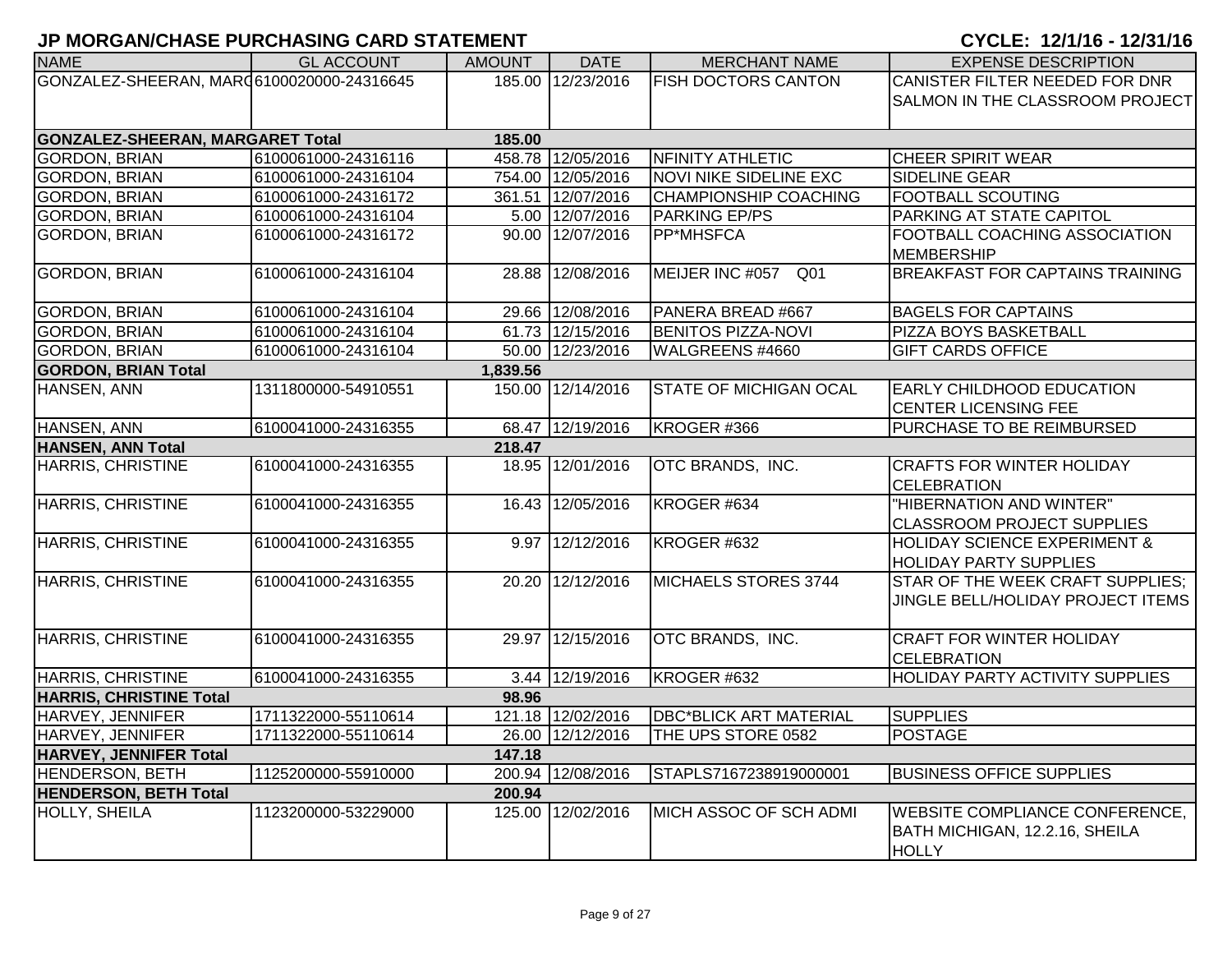| <b>NAME</b>                 | <b>GL ACCOUNT</b>   | <b>AMOUNT</b> | <b>DATE</b>       | <b>MERCHANT NAME</b>          | <b>EXPENSE DESCRIPTION</b>                         |
|-----------------------------|---------------------|---------------|-------------------|-------------------------------|----------------------------------------------------|
| <b>HOLLY, SHEILA</b>        | 1128200000-53220000 |               | 50.00 12/02/2016  | MICH ASSOC OF SCH ADMI        | MSPRA 2016 WINTER DRIVE-IN                         |
|                             |                     |               |                   |                               | CONFERENCE, 12.2.16, BILL ROOSE                    |
| HOLLY, SHEILA               | 1123100000-57910000 |               | 116.04 12/02/2016 | PAYPAL *ENGRAVINGAW           | <b>BOARD OF EDUCATION SUPPLIES,</b>                |
|                             |                     |               |                   |                               | <b>BOARD PRESIDENT</b>                             |
| HOLLY, SHEILA               | 1123100000-53220000 |               | 180.00 12/05/2016 | <b>MASB</b>                   | CBA COURSES 343 AND 358, 12.10.16,                 |
|                             |                     |               |                   |                               | <b>BOBBIE MURPHY</b>                               |
| HOLLY, SHEILA               | 1123100000-53220000 |               | 90.00 12/05/2016  | <b>MASB</b>                   | CBA COURSE 109, 12.10.16, WILLY                    |
|                             |                     |               | 360.00 12/21/2016 | <b>MASB</b>                   | <b>MENA</b><br>CBA COURSES 106, 102, 104, AND 103, |
| HOLLY, SHEILA               | 1123100000-53220000 |               |                   |                               | 2.10-11-16, KATHY HOOD                             |
| <b>HOLLY, SHEILA</b>        | 1123200000-53220000 |               | 325.00 12/22/2016 | MICH ASSOC OF SCH ADMI        | MASA MIDWINTER CONFERENCE, 1.25-                   |
|                             |                     |               |                   |                               | 27.17, STEVE MATTHEWS                              |
| HOLLY, SHEILA               | 1123200000-55910000 |               | 97.94 12/23/2016  | STAPLS7168091633000001        | OFFICE SUPPLIES, SUPERINTENDENT                    |
|                             |                     |               |                   |                               |                                                    |
| HOLLY, SHEILA               | 1123200000-55910000 |               | 28.34 12/23/2016  | STAPLS7168093508000001        | OFFICE SUPPLIES, SUPERINTENDENT                    |
| <b>HOLLY, SHEILA Total</b>  |                     | 1,372.32      |                   |                               |                                                    |
| <b>HOSKINS, DIANE</b>       | 6100025000-24316301 |               | 83.97 12/01/2016  | <b>BENITOS PIZZA-NOVI</b>     | <b>STUDENT DINNER</b>                              |
| HOSKINS, DIANE              | 1122700331-55910751 |               | 103.86 12/02/2016 | <b>AMAZON MKTPLACE PMTS</b>   | <b>OFFICE SUPPLIES</b>                             |
| HOSKINS, DIANE              | 1113200331-55110000 |               | 53.73 12/05/2016  | <b>GREAT LAKES ACE HDWE</b>   | <b>OFFICE SUPPLIES/ESL SUPPLIES</b>                |
| <b>HOSKINS, DIANE</b>       | 6100025000-24316301 |               | 107.03 12/06/2016 | PANERA BREAD #608009          | <b>STUDENT DINNER</b>                              |
| HOSKINS, DIANE              | 6100025000-24316301 |               | 107.12 12/08/2016 | <b>COTTAGE INN PIZZA - LI</b> | <b>STUDENT DINNER</b>                              |
| HOSKINS, DIANE              | 6100025000-24316301 |               | 55.94 12/13/2016  | SAMSCLUB #6657                | <b>ESL PARTY</b>                                   |
| HOSKINS, DIANE              | 6100025000-24316301 |               | 67.17 12/15/2016  | <b>COTTAGE INN PIZZA - NO</b> | <b>STUDENT DINNER</b>                              |
| HOSKINS, DIANE              | 6100025000-24316301 |               | 120.99 12/15/2016 | COTTAGE INN PIZZA - NO        | <b>STUDENT DINNER</b>                              |
| HOSKINS, DIANE              | 6100025000-24316301 |               | 24.77 12/15/2016  | PANERA BREAD #667             | <b>STUDENT SNACK -SPORTS</b>                       |
| HOSKINS, DIANE              | 6100025000-24316301 |               | 200.16 12/16/2016 | <b>BUCA DI BEPPO-LIVONIA</b>  | <b>STAFF LUNCHEON</b>                              |
| HOSKINS, DIANE              | 6100025000-24316301 |               | 181.18 12/19/2016 | SAMS CLUB #6657               | <b>ESL PARTY</b>                                   |
| HOSKINS, DIANE              | 6100025000-24316301 |               | 76.88 12/21/2016  | <b>BENITOS PIZZA-NOVI</b>     | <b>STUDENT DINNER</b>                              |
| HOSKINS, DIANE              | 6100025000-24316301 |               | 37.50 12/21/2016  | <b>CRANBROOK EDUCATIONAL</b>  | <b>ESL FIELD TRIP</b>                              |
| HOSKINS, DIANE              | 6100025000-24316301 |               | 181.29 12/26/2016 | <b>BENITOS PIZZA-NOVI</b>     | <b>ESL PARTY</b>                                   |
| <b>HOSKINS, DIANE Total</b> |                     | 1,401.59      |                   |                               |                                                    |
| <b>HOURIGAN, MARK</b>       | 1111322000-55110723 |               | 500.84 12/06/2016 | J W PEPPER AND SON INC        | <b>MUSIC AND SCORES FOR MSBOA</b>                  |
|                             |                     |               |                   |                               | <b>DISTRICT FESTIVAL - ALL THREE</b>               |
|                             |                     |               |                   |                               | <b>BANDS</b>                                       |
| <b>HOURIGAN, MARK</b>       | 1111322000-55110723 |               | 58.59 12/12/2016  | SHEETMUSICPLUS.COM            | <b>FESTIVAL TUNE FOR JAZZ ENSEMBLE</b>             |
| <b>HOURIGAN, MARK Total</b> |                     | 559.43        |                   |                               |                                                    |
| JANTZ, ANGELA               | 6100015000-24316275 |               | 6.00 12/05/2016   | MEIJER INC#227                | CANDY CANES FOR STAFF MEETING                      |
| JANTZ, ANGELA               | 1111115000-55110799 |               | 300.44 12/05/2016 | STAPLS7167063310000001        | KLEENEX, ENVELOPES,                                |
|                             |                     |               |                   |                               | <b>CONSTRUCTION PAPER, BUBBLE</b>                  |
|                             |                     |               |                   |                               | <b>WRAP AND 3 TAB FOLDERS</b>                      |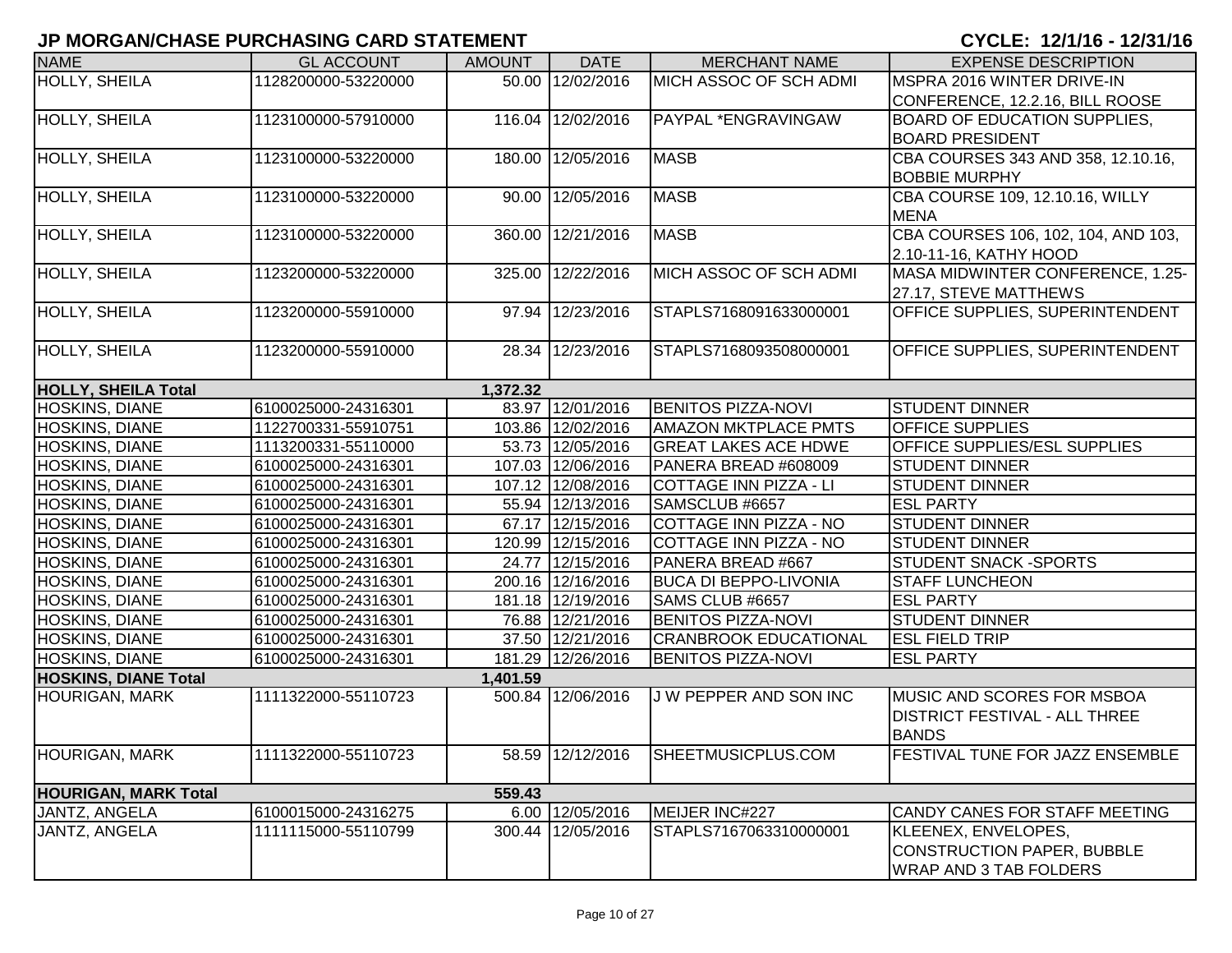| <b>NAME</b>                | <b>GL ACCOUNT</b>   | <b>AMOUNT</b> | <b>DATE</b>       | <b>MERCHANT NAME</b>          | <b>EXPENSE DESCRIPTION</b>                                  |
|----------------------------|---------------------|---------------|-------------------|-------------------------------|-------------------------------------------------------------|
| JANTZ, ANGELA              | 6100015000-24316275 |               | 76.32 12/06/2016  | BATH & BODY WORKS 1380        | HAND SOAPS FOR NOON AIDE                                    |
|                            |                     |               |                   |                               | <b>HOLIDAY GIFTS</b>                                        |
| JANTZ, ANGELA              | 6100015000-24316275 |               | 23.83 12/06/2016  | MEIJER INC#227                | TISSUE PAPER AND GIFT BAGS FOR                              |
|                            |                     |               |                   |                               | <b>STAFF HOLIDAY MEETING</b>                                |
| JANTZ, ANGELA              | 1111115000-57410000 |               | 13.04 12/06/2016  | UPS*00000029Y1E6496           | SHIPPING TO SEND ONE BUILDING                               |
|                            |                     |               |                   |                               | <b>WALKIE TALKIE TO COMPANY FOR</b>                         |
|                            |                     |               |                   |                               | PROGRAM TO BE READ AND STORED                               |
|                            |                     |               |                   |                               |                                                             |
| JANTZ, ANGELA              | 6100015000-24316275 |               | 20.00 12/12/2016  | JIMMY JOHNS - 1185            | <b>GIFT CARDS FOR STAFF HOLIDAY</b>                         |
|                            |                     |               |                   |                               | <b>MEETING</b>                                              |
| JANTZ, ANGELA              | 6100015000-24316275 |               | 95.00 12/12/2016  | 00019711<br><b>TARGET</b>     | <b>STARBUCKS GIFT CARDS FOR NOON</b>                        |
|                            |                     |               |                   |                               | AIDE HOLIDAY GIFTS AND STAFF                                |
|                            |                     |               |                   |                               | <b>HOLIDAY MEETING</b>                                      |
| JANTZ, ANGELA              | 6100015000-24316275 |               | 10.00 12/13/2016  | PANERA BREAD #750             | <b>GIFT CARD FOR STAFF HOLIDAY</b>                          |
|                            |                     |               |                   |                               | <b>MEETING</b>                                              |
| JANTZ, ANGELA              | 1111115000-53220000 |               | 125.00 12/15/2016 | OAKLAND SCHOOLS-RC INT        | <b>REGISTRATION FOR 5 STAFF</b>                             |
|                            |                     |               |                   |                               | MEMBERS TO ATTEND THE CULTURES                              |
|                            |                     |               |                   |                               | OF THINKING EDUCATORS INTRO                                 |
|                            |                     |               |                   |                               | <b>SEMINAR</b>                                              |
| <b>JANTZ, ANGELA</b>       | 6100015000-24316275 |               | 48.35 12/15/2016  | PANERA BREAD #667             | <b>BREAKFAST FOR STAFF HOLIDAY</b>                          |
|                            |                     |               | 34.00 12/16/2016  |                               | <b>MEETING</b>                                              |
| <b>JANTZ, ANGELA</b>       | 1111115000-55110708 |               |                   | STAPLS7167236515000001        | JUDY CLOCKS FOR SECOND GRADE                                |
| JANTZ, ANGELA              | 1111115000-57410000 |               | 27.78 12/21/2016  | UPS*00000029Y1E6506           | SHIPPING FOR NEW WALKIE TALKIES                             |
|                            |                     |               |                   |                               | TO HAVE THEM PROGRAMMED BY THE                              |
|                            |                     |               |                   |                               | <b>COMPANY</b>                                              |
| JANTZ, ANGELA              | 6100015000-24316275 |               | 35.84 12/23/2016  | PANERA BREAD #600667          | LUNCH FOR OFFICE STAFF AND<br>PRINCIPAL FOR MONTHLY MEETING |
| <b>JANTZ, ANGELA Total</b> |                     | 815.60        |                   |                               |                                                             |
| JUOPPERI, JOHN             | 1126160000-55992000 |               | 332.80 12/01/2016 | <b>REDFORD LOCK COMPANY I</b> | HS RM 239 HINGE, VO REKEY RM 25                             |
| <b>JUOPPERI, JOHN</b>      | 1126160000-55992000 |               | 229.70 12/06/2016 | <b>REDFORD LOCK COMPANY I</b> | <b>ECEC KEYS, NM5 REKEY</b>                                 |
| <b>JUOPPERI, JOHN</b>      | 1126160000-55730000 |               | 54.00 12/07/2016  | HAROLDS FRAME SHOP INC        | MTCE 2006 FORD F-350 ALIGNMENT                              |
| JUOPPERI, JOHN             | 1127170000-54220000 |               | 109.72 12/09/2016 | <b>WW GRAINGER</b>            | <b>NM5 &amp; 6 KITCHEN EYE WASH</b>                         |
| JUOPPERI, JOHN             | 1126160000-55992000 |               | 142.43 12/14/2016 | <b>LAWSON PRODUCTS</b>        | <b>MTCE SUPPLIES</b>                                        |
| JUOPPERI, JOHN             | 1126160000-55992000 |               | 29.00 12/14/2016  | <b>REDFORD LOCK COMPANY I</b> | PV RM 124 RE-KEY                                            |
| <b>JUOPPERI, JOHN</b>      | 1126160000-55992000 |               | 79.27 12/19/2016  | THE HOME DEPOT #2737          | <b>MTCE SUPPLIES</b>                                        |
| JUOPPERI, JOHN Total       |                     | 976.92        |                   |                               |                                                             |
| KORTLANDT, PATRICIA        | 1111111000-55110708 | 71.21         | 12/01/2016        | <b>SSI*SCHOOL SPECIALTY</b>   | WHISTLES FOR CRISIS BAGS. CLIP                              |
|                            |                     |               |                   |                               | <b>BOARDS FOR PRASAD-HEINTZ</b>                             |
| KORTLANDT, PATRICIA        | 1111111000-55110729 | 380.00        | 12/05/2016        | <b>SCHOLASTIC BOOK CLUB</b>   | BINGO NIGHT BOOK PRIZES-BUILDING                            |
|                            |                     |               |                   |                               |                                                             |
| KORTLANDT, PATRICIA        | 6100011000-24316501 |               | 150.00 12/05/2016 | <b>SCHOLASTIC BOOK CLUB</b>   | <b>BINGO NIGHT BOOK PRIZES-VOICE</b>                        |
| KORTLANDT, PATRICIA        | 1124111000-55990000 |               | 844.72 12/14/2016 | ULINE *SHIP SUPPLIES          | <b>BOOT MATS FOR HALLWAYS</b>                               |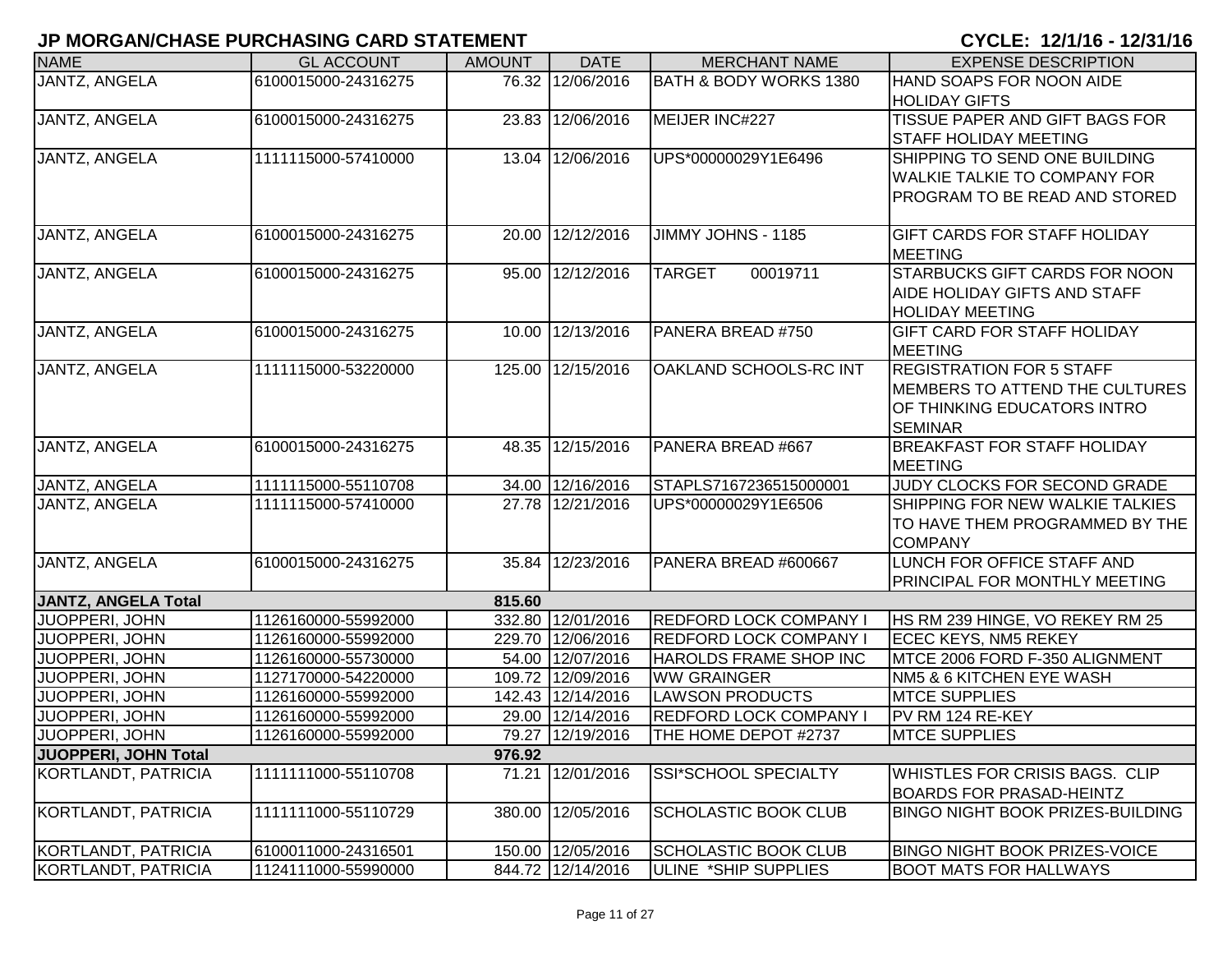| <b>NAME</b>                      | <b>GL ACCOUNT</b>   | <b>AMOUNT</b> | <b>DATE</b>         | <b>MERCHANT NAME</b>          | <b>EXPENSE DESCRIPTION</b>                                          |
|----------------------------------|---------------------|---------------|---------------------|-------------------------------|---------------------------------------------------------------------|
| <b>KORTLANDT, PATRICIA Total</b> |                     | 1,445.93      |                     |                               |                                                                     |
| LAINE, MARGARET                  | 1711322000-55110614 |               | 29.01 12/19/2016    | <b>AMAZON MKTPLACE PMTS</b>   | <b>IB RESOURCES FOR WORLD HISTORY</b>                               |
| LAINE, MARGARET                  | 1711322000-55110614 |               | 92.22 12/19/2016    | AMAZON.COM                    | <b>IB RESOURCES FOR WORLD HISTORY</b>                               |
| <b>LAINE, MARGARET Total</b>     |                     | 121.23        |                     |                               |                                                                     |
| LALONDE, LUCAS                   | 1129900000-55990000 |               | 21.51 12/07/2016    | <b>MENARDS WIXOM MI</b>       | LIGHT BULBS FOR MS SAFETY LIGHTS                                    |
| LALONDE, LUCAS                   | 1129900000-55990000 |               | 49.60 12/23/2016    | THE HOME DEPOT #2737          | <b>GRINDER AND METAL CUTTING</b><br><b>BLADES FOR HS SCENE SHOP</b> |
| LALONDE, LUCAS                   | 1129900000-55990000 |               | 96.89 12/26/2016    | THE HOME DEPOT #2737          | HARDWARE, MEASURING DEVICE, AND<br>MULTI TOOL FOR HS AUD/SCENE SHOP |
| <b>LALONDE, LUCAS Total</b>      |                     | 168.00        |                     |                               |                                                                     |
| LAMBERT, ELIZABETH               | 1126160000-55990000 |               | 51.59 12/01/2016    | CINTAS 721                    | <b>MTCE STAFF UNIFORM</b>                                           |
| LAMBERT, ELIZABETH               | 1126111000-54910000 |               | 28.00 12/01/2016    | JCE*EHRLICH-RENTOKIL          | <b>VO PEST MANAGEMENT</b>                                           |
| LAMBERT, ELIZABETH               | 1126122000-54910000 |               | 33.00 12/01/2016    | JCE*EHRLICH-RENTOKIL          | <b>HS PEST MANAGEMENT</b>                                           |
| LAMBERT, ELIZABETH               | 1126113000-54910000 |               | 28.00 12/01/2016    | JCE*EHRLICH-RENTOKIL          | <b>NW PEST MANAGEMENT</b>                                           |
| LAMBERT, ELIZABETH               | 1126118000-54910000 |               | 28.00 12/01/2016    | JCE*EHRLICH-RENTOKIL          | <b>NM6 PEST MANAGEMENT</b>                                          |
| LAMBERT, ELIZABETH               | 1126101000-54910000 |               | 43.00 12/01/2016    | JCE*EHRLICH-RENTOKIL          | <b>ESB PEST MANAGEMENT</b>                                          |
| LAMBERT, ELIZABETH               | 1126103000-54910000 |               | 28.00 12/01/2016    | JCE*EHRLICH-RENTOKIL          | <b>ITC PEST MANAGEMENT</b>                                          |
| LAMBERT, ELIZABETH               | 1126118000-54910000 |               | 28.00 12/01/2016    | JCE*EHRLICH-RENTOKIL          | <b>NM5 PEST MANAGEMENT</b>                                          |
| LAMBERT, ELIZABETH               | 1126105000-54910000 |               | 31.00 12/01/2016    | JCE*EHRLICH-RENTOKIL          | <b>NATC PEST MANAGEMENT</b>                                         |
| LAMBERT, ELIZABETH               | 1126152000-54910000 |               | 37.00 12/01/2016    | JCE*EHRLICH-RENTOKIL          | <b>ECEC PEST MANAGEMENT</b>                                         |
| LAMBERT, ELIZABETH               | 1126115000-54910000 |               | 28.00 12/01/2016    | JCE*EHRLICH-RENTOKIL          | <b>DF PEST MANAGEMENT</b>                                           |
| LAMBERT, ELIZABETH               | 1126112000-54910000 |               | 28.00 12/01/2016    | JCE*EHRLICH-RENTOKIL          | OH PEST MANAGEMENT                                                  |
| LAMBERT, ELIZABETH               | 1126114000-54910000 |               | 28.00 12/01/2016    | JCE*EHRLICH-RENTOKIL          | PV PEST MANAGEMENT                                                  |
| LAMBERT, ELIZABETH               | 1126120000-54910000 |               | 37.00 12/01/2016    | JCE*EHRLICH-RENTOKIL          | <b>MS PEST MANAGEMENT</b>                                           |
| LAMBERT, ELIZABETH               | 1126160000-55992000 |               | 418.16 12/01/2016   | <b>WW GRAINGER</b>            | <b>ECEC BUILDING SUPPLIES</b>                                       |
| LAMBERT, ELIZABETH               | 1126160000-54910000 |               | 100.00 12/05/2016   | <b>ARC - MI MADISON HGTS</b>  | <b>MTCE SKYSITE MONTHLY FEE</b>                                     |
| LAMBERT, ELIZABETH               | 1126101000-54910000 |               | 154.00 12/05/2016   | <b>DETROIT ELEVATOR COMPA</b> | <b>ESB ELEVATOR MTCE FOR DECEMBER</b>                               |
| LAMBERT, ELIZABETH               | 1126160000-55992000 |               | 275.66 12/05/2016   | <b>LEONARDS SYSRUPS</b>       | HS POOL CO2                                                         |
| LAMBERT, ELIZABETH               | 1126118000-55991000 |               | 408.20 12/05/2016   | <b>NICHOLS</b>                | <b>NM5 CUSTODIAL SUPPLIES</b>                                       |
| LAMBERT, ELIZABETH               | 1126113000-55991000 |               | 436.36 12/05/2016   | <b>NICHOLS</b>                | <b>NW CUSTODIAL SUPPLIES</b>                                        |
| LAMBERT, ELIZABETH               | 1126112000-55991000 |               | 267.64 12/05/2016   | <b>NICHOLS</b>                | <b>OH CUSTODIAL SUPPLIES</b>                                        |
| LAMBERT, ELIZABETH               | 1126160000-55991000 |               | 253.70 12/05/2016   | <b>NICHOLS</b>                | <b>IMTCE CUSTODIAL SUPPLIES</b>                                     |
| LAMBERT, ELIZABETH               | 1126122000-55991000 |               | 2,959.78 12/05/2016 | <b>NICHOLS</b>                | <b>HS CUSTODIAL SUPPLIES</b>                                        |
| LAMBERT, ELIZABETH               | 1126111000-55991000 |               | 533.23 12/05/2016   | <b>NICHOLS</b>                | VO CUSTODIAL SUPPLIES                                               |
| LAMBERT, ELIZABETH               | 1126118000-55991000 |               | 619.03 12/05/2016   | <b>NICHOLS</b>                | NM6 CUSTODIAL SUPPLIES                                              |
| LAMBERT, ELIZABETH               | 1126120000-55991000 |               | 1,224.68 12/05/2016 | <b>NICHOLS</b>                | <b>MS CUSTODIAL SUPPLIES</b>                                        |
| LAMBERT, ELIZABETH               | 1126115000-55991000 |               | 786.44 12/05/2016   | <b>NICHOLS</b>                | <b>DF CUSTODIAL SUPPLIES</b>                                        |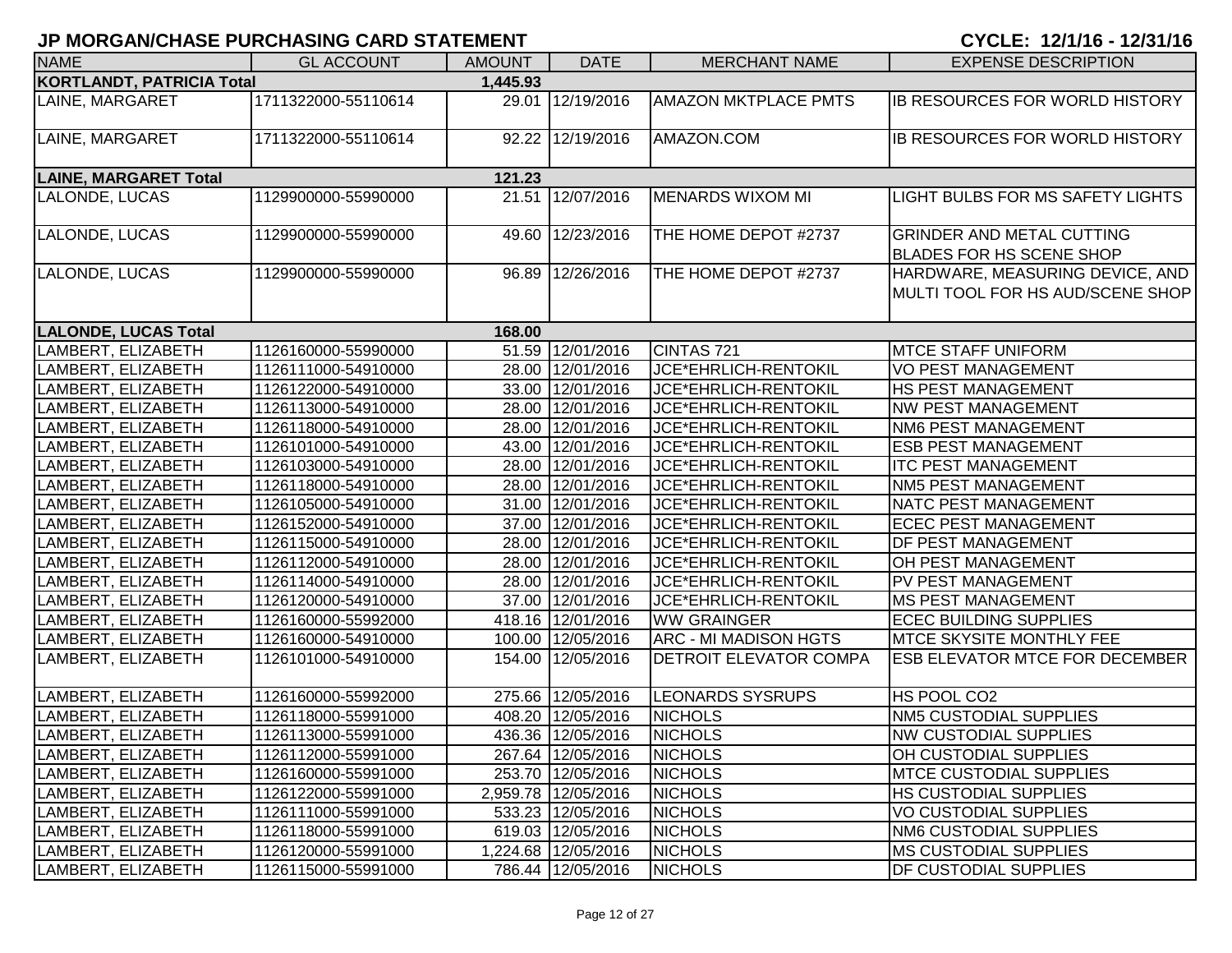| <b>NAME</b>        | <b>GL ACCOUNT</b>   | <b>AMOUNT</b> | <b>DATE</b>         | <b>MERCHANT NAME</b>          | <b>EXPENSE DESCRIPTION</b>              |
|--------------------|---------------------|---------------|---------------------|-------------------------------|-----------------------------------------|
| LAMBERT, ELIZABETH | 1126152000-55991000 |               | 268.43 12/05/2016   | <b>NICHOLS</b>                | <b>ECEC CUSTODIAL SUPPLIES</b>          |
| LAMBERT, ELIZABETH | 1126114000-55991000 |               | 414.04 12/05/2016   | <b>NICHOLS</b>                | PV CUSTODIAL SUPPLIES                   |
| LAMBERT, ELIZABETH | 1126118000-54910000 |               | 200.00 12/05/2016   | REDFORD LOCK COMPANY I        | <b>NM RE-KEY LOCKS</b>                  |
| LAMBERT, ELIZABETH | 1126160000-54910000 |               | 588.00 12/06/2016   | <b>ARCH ENVIRONMENTAL GRO</b> | <b>DISTRICT UST HAZARDOUS MATERIALS</b> |
|                    |                     |               |                     |                               | <b>CONSULTING</b>                       |
| LAMBERT, ELIZABETH | 4126120951-54110000 |               | 6,713.00 12/06/2016 | <b>DE-CAL INC</b>             | <b>MS VALVE LEAK REPAIRS</b>            |
| LAMBERT, ELIZABETH | 1126122000-54910000 |               | 486.00 12/07/2016   | NATIONAL TIME                 | HS FITNESS CENTER AHU-1 PANEL           |
| LAMBERT, ELIZABETH | 1126160000-55992000 |               | 239.00 12/08/2016   | <b>NAPA PARTS M-2</b>         | <b>MTCE DIAGNOSTIC TOOL</b>             |
| LAMBERT, ELIZABETH | 1126160000-55730000 |               | 30.17 12/08/2016    | <b>NAPA PARTS M-2</b>         | MTCE 2 - F550 DUMPS, F350 JOHN'S        |
|                    |                     |               |                     |                               | <b>TRUCK</b>                            |
| LAMBERT, ELIZABETH | 1126160000-55730000 |               | 169.03 12/08/2016   | NAPA PARTS M-2                | <b>MTCE JOHN'S TRUCK</b>                |
| LAMBERT, ELIZABETH | 1126112000-54910000 |               | 170.00 12/08/2016   | <b>NATIONAL TIME</b>          | OH BROKEN PULL STATION                  |
| LAMBERT, ELIZABETH | 1126122000-54910000 |               | 194.00 12/09/2016   | <b>COMMERICAL GLASS,</b>      | HS ROOM 189 WINDOW                      |
| LAMBERT, ELIZABETH | 1126160000-55992000 |               | 260.00 12/09/2016   | IN *AQUATIC SOURCE, LL        | <b>HS POOL CHLORINE</b>                 |
| LAMBERT, ELIZABETH | 1126160000-55730000 |               | 34.58 12/09/2016    | <b>NAPA PARTS M-2</b>         | <b>MTCE HVAC &amp; PLUMBING VANS</b>    |
| LAMBERT, ELIZABETH | 1126161000-53840000 |               | 150.00 12/09/2016   | WASTE MGMT WM EZPAY           | <b>MTCE ROLL OFF</b>                    |
| LAMBERT, ELIZABETH | 1126160000-55992000 |               | 99.40 12/14/2016    | <b>AIRGASS NORTH</b>          | <b>DISTRICT WELDING</b>                 |
| LAMBERT, ELIZABETH | 1126160000-54910000 |               | 926.35 12/14/2016   | ARCH ENVIRONMENTAL GRO        | <b>DISTRICT UNIVERSAL &amp; MEDICAL</b> |
|                    |                     |               |                     |                               | <b>WASTE</b>                            |
| LAMBERT, ELIZABETH | 1126100000-54910829 |               | 1,151.25 12/14/2016 | ARCH ENVIRONMENTAL GRO        | <b>DISTRICT STORM WATER</b>             |
|                    |                     |               |                     |                               | <b>MANAGEMENT</b>                       |
| LAMBERT, ELIZABETH | 1126115000-54910000 |               | 28.00 12/14/2016    | JCE*EHRLICH-RENTOKIL          | <b>DF PEST MANAGEMENT</b>               |
| LAMBERT, ELIZABETH | 1126120000-54910000 |               | 37.00 12/14/2016    | JCE*EHRLICH-RENTOKIL          | <b>IMS PEST MANAGEMENT</b>              |
| LAMBERT, ELIZABETH | 1126122000-54910000 |               | 33.00 12/14/2016    | JCE*EHRLICH-RENTOKIL          | <b>HS PEST MANAGEMENT</b>               |
| LAMBERT, ELIZABETH | 1126114000-54910000 |               | 28.00 12/14/2016    | JCE*EHRLICH-RENTOKIL          | <b>PV PEST MANAGEMENT</b>               |
| LAMBERT, ELIZABETH | 1126113000-54910000 |               | 28.00 12/14/2016    | JCE*EHRLICH-RENTOKIL          | <b>NW PEST MANAGEMENT</b>               |
| LAMBERT, ELIZABETH | 1126118000-54910000 |               | 28.00 12/14/2016    | JCE*EHRLICH-RENTOKIL          | <b>NM6 PEST MANAGEMENT</b>              |
| LAMBERT, ELIZABETH | 1126101000-54910000 |               | 43.00 12/14/2016    | JCE*EHRLICH-RENTOKIL          | <b>ESB PEST MANAGEMENT</b>              |
| LAMBERT, ELIZABETH | 1126118000-54910000 |               | 28.00 12/14/2016    | JCE*EHRLICH-RENTOKIL          | <b>NM5 PEST MANAGEMENT</b>              |
| LAMBERT, ELIZABETH | 1126111000-54910000 |               | 28.00 12/14/2016    | JCE*EHRLICH-RENTOKIL          | <b>VO PEST MANAGEMENT</b>               |
| LAMBERT, ELIZABETH | 1126112000-54910000 |               | 28.00 12/14/2016    | JCE*EHRLICH-RENTOKIL          | OH PEST MANAGEMENT                      |
| LAMBERT, ELIZABETH | 1126160000-55730000 |               | 46.17 12/14/2016    | <b>NAPA PARTS M-2</b>         | <b>MTCE PLUMBING VAN</b>                |
| LAMBERT, ELIZABETH | 1126160000-55730000 |               | 17.68 12/14/2016    | <b>NAPA PARTS M-2</b>         | <b>MTCE ELECTRICAL VAN</b>              |
| LAMBERT, ELIZABETH | 1126160000-55992000 |               | 287.49 12/14/2016   | SQU*SQ *H & H ENTERPRI        | <b>MS BLEACHER PARTS</b>                |
| LAMBERT, ELIZABETH | 1126160000-55710000 |               | 595.48 12/15/2016   | CORRIGAN OIL #2 - BRI         | <b>MTCE FUEL</b>                        |
| LAMBERT, ELIZABETH | 1126161000-53840000 |               | 1,963.22 12/20/2016 | <b>WASTE MGMT WM EZPAY</b>    | <b>DISTRICT WASTE REMOVAL</b>           |
| LAMBERT, ELIZABETH | 2326161000-53840000 |               | 654.41 12/20/2016   | WASTE MGMT WM EZPAY           | <b>DISTRICT WASTE REMOVAL REC</b>       |
|                    |                     |               |                     |                               | <b>MILAGE</b>                           |
| LAMBERT, ELIZABETH | 1126161000-53840000 |               | 610.00 12/20/2016   | WASTE MGMT WM EZPAY           | <b>HS TEMP ROLL OFF</b>                 |
| LAMBERT, ELIZABETH | 1126160000-55710000 |               | 579.70 12/22/2016   | CORRIGAN OIL #2 - BRI         | <b>MTCE FUEL</b>                        |
| LAMBERT, ELIZABETH | 1126122000-54910000 |               | 88.00 12/23/2016    | <b>BASS</b>                   | HS VAV C-163 ISSUES                     |
| LAMBERT, ELIZABETH | 1126103000-54910000 |               | 194.00 12/23/2016   | <b>BASS</b>                   | <b>ITC NO HOT WATER FOR HEATING</b>     |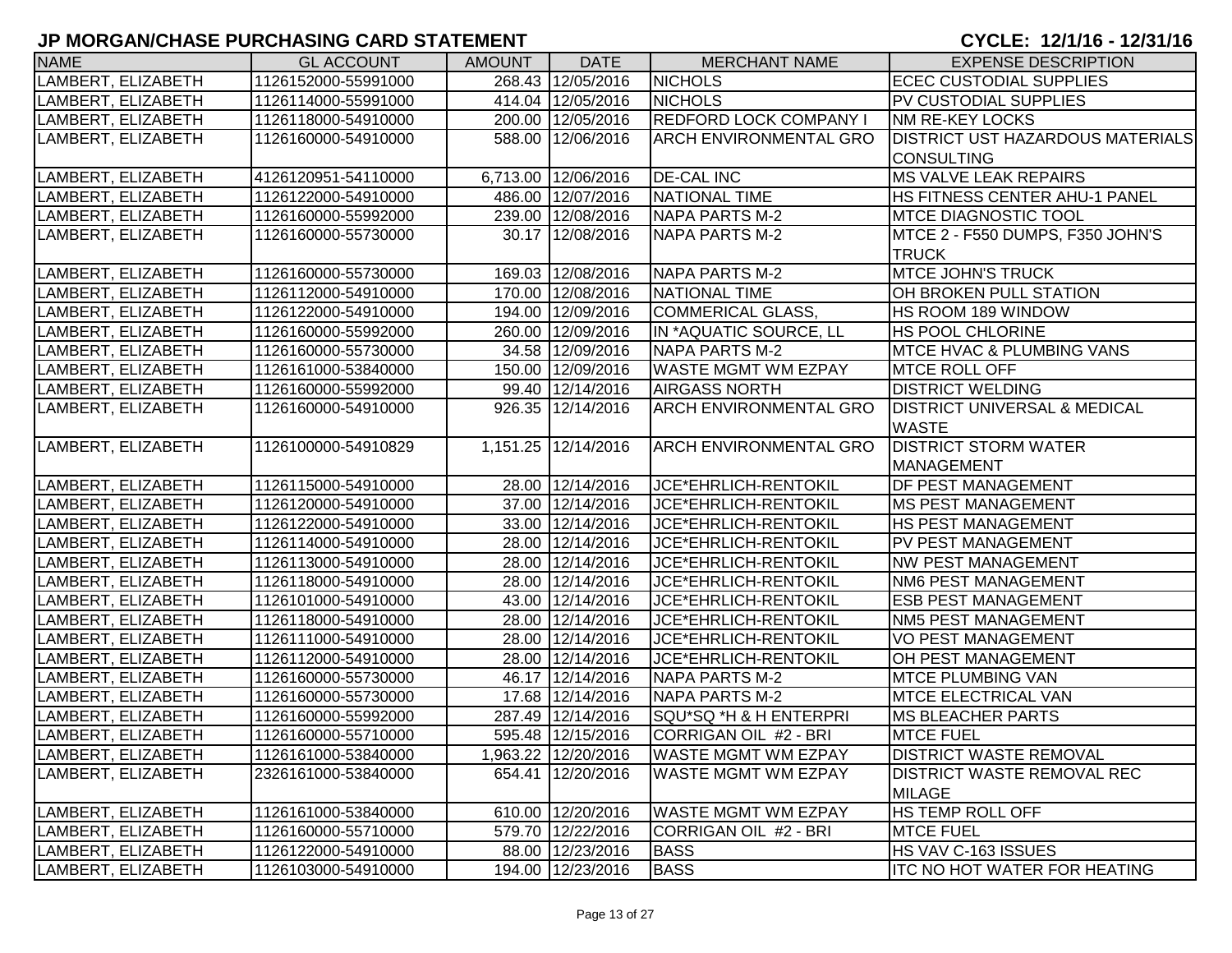| <b>NAME</b>                     | <b>GL ACCOUNT</b>   | <b>AMOUNT</b> | <b>DATE</b>         | <b>MERCHANT NAME</b>              | <b>EXPENSE DESCRIPTION</b>                                             |
|---------------------------------|---------------------|---------------|---------------------|-----------------------------------|------------------------------------------------------------------------|
| LAMBERT, ELIZABETH              | 1126170000-54910000 |               | 226.00 12/23/2016   | IN *SECURE DOORS LLC              | TRANS DOOR STUCK OPEN                                                  |
| LAMBERT, ELIZABETH              | 1126160000-55730000 |               | 50.94 12/23/2016    | <b>NAPA PARTS M-2</b>             | MTCE F-250 PARTS                                                       |
| LAMBERT, ELIZABETH              | 1126170000-54910000 |               | 19.99 12/23/2016    | <b>QUALITY FIRST AID &amp; SA</b> | TRANS FIRST AID KIT REFILL                                             |
| LAMBERT, ELIZABETH              | 1126160000-54910000 |               | 14.99 12/23/2016    | <b>QUALITY FIRST AID &amp; SA</b> | MTCE FIRST AID KIT REFILL                                              |
| LAMBERT, ELIZABETH              | 1126114000-55991000 |               | 703.86 12/26/2016   | <b>NICHOLS</b>                    | PV CUSTODIAL SUPPLIES                                                  |
| LAMBERT, ELIZABETH              | 1126160000-55991000 |               | 421.55 12/26/2016   | <b>NICHOLS</b>                    | <b>MTCE CUSTODIAL SUPPLIES</b>                                         |
| LAMBERT, ELIZABETH              | 1126122000-55991000 |               | 1,408.38 12/26/2016 | <b>NICHOLS</b>                    | HS CUSTODIAL SUPPLIES                                                  |
| LAMBERT, ELIZABETH              | 1126113000-55991000 |               | 1,089.57 12/26/2016 | <b>NICHOLS</b>                    | <b>NW CUSTODIAL SUPPLIES</b>                                           |
| LAMBERT, ELIZABETH              | 1126120000-55991000 |               | 895.15 12/26/2016   | <b>NICHOLS</b>                    | <b>MS CUSTODIAL SUPPLIES</b>                                           |
| LAMBERT, ELIZABETH              | 1126112000-55991000 |               | 107.46 12/26/2016   | <b>NICHOLS</b>                    | OH FREIGHT ON CUSTODIAL SUPPLIES                                       |
| LAMBERT, ELIZABETH              | 1126112000-55991000 |               | 245.30 12/26/2016   | <b>NICHOLS</b>                    | OH CUSTODIAL SUPPLIES                                                  |
| LAMBERT, ELIZABETH              | 1126115000-55991000 |               | 373.99 12/26/2016   | <b>NICHOLS</b>                    | DF CUSTODIAL SUPPLIES                                                  |
| LAMBERT, ELIZABETH              | 1126118000-55991000 |               | 137.08 12/26/2016   | <b>NICHOLS</b>                    | <b>NM6 CUSTODIAL SUPPLIES</b>                                          |
| LAMBERT, ELIZABETH              | 1126118000-55991000 |               | 61.31 12/26/2016    | <b>NICHOLS</b>                    | NM6 CUSTODIAL ORDER FREIGHT                                            |
| LAMBERT, ELIZABETH              | 1126160000-55992000 | 444.41        | 12/30/2016          | <b>AERO FILTER INC</b>            | <b>HS AIR FILTERS</b>                                                  |
| <b>LAMBERT, ELIZABETH Total</b> |                     | 32,531.85     |                     |                                   |                                                                        |
| LANEY, CHRISTOPHER              | 6100020000-24316247 |               | 180.05 12/01/2016   | <b>STAPLES</b><br>00115659        | <b>SUPPLIES FOR 8TH GRADE STEM</b><br><b>CLASS</b>                     |
| <b>LANEY, CHRISTOPHER Total</b> |                     | 180.05        |                     |                                   |                                                                        |
| <b>LASH, NANCY</b>              | 1111114000-55110708 |               | 13.48 12/01/2016    | OTC BRANDS, INC.                  | <b>CLASSROOM SUPPLIES</b>                                              |
| LASH, NANCY                     | 1124114000-57410000 |               | 1,500.00 12/05/2016 | OAKLAND SCHOOLS-RC INT            | COHORT - CULTURES OF THINKING<br><b>LEADERSHIP TRAINING</b>            |
| <b>LASH, NANCY</b>              | 1111114000-55110708 |               | 8.49 12/09/2016     | STAPLS7166698665000002            | <b>CLASSROOM SUPPLIES</b>                                              |
| <b>LASH, NANCY</b>              | 6100014000-24316268 | 109.99        | 12/14/2016          | AMAZON MKTPLACE PMTS              | <b>BOWLING RAMP FOR SPEC ED -</b><br><b>CLASSROOM SUPPLY/EQUIPMENT</b> |
| <b>LASH, NANCY</b>              | 6100014000-24316501 |               | 85.23 12/14/2016    | <b>BSN*SPORT SUPPLY GROUP</b>     | <b>PE/GYM EQUIPMENT - PTO PAYING</b><br>FOR                            |
| <b>LASH, NANCY</b>              | 6100014000-24316501 |               | 827.16 12/14/2016   | <b>BSN*SPORT SUPPLY GROUP</b>     | PE/GYM EQUIPMENT - PAID BY THE<br><b>PTO</b>                           |
| <b>LASH, NANCY</b>              | 6100014000-24316275 | 125.94        | 12/15/2016          | 00014654<br><b>TARGET</b>         | JENIFER MICHOS - PRINCIPAL - GIFTS<br><b>FOR STAFF</b>                 |
| <b>LASH, NANCY</b>              | 1111114000-55110708 |               | 15.86 12/16/2016    | STAPLS7167754615000001            | <b>CLASSROOM SUPPLIES</b>                                              |
| <b>LASH, NANCY</b>              | 1111114000-55110708 |               | 28.80 12/22/2016    | STAPLS7168113720000001            | <b>CLASSROOM SUPPLY</b>                                                |
| <b>LASH, NANCY</b>              | 1124114000-57410000 |               | 225.00 12/26/2016   | OAKLAND SCHOOLS-RC INT            | <b>EMBEDDING FORMATIVE ASSESSMENT</b><br><b>TRAINING</b>               |
| <b>LASH, NANCY</b>              | 6100014000-24316268 |               | 99.99 12/26/2016    | STAPLS7167754615000002            | PV WALL CLOCK - SPECIAL                                                |
| <b>LASH, NANCY Total</b>        |                     | 3,039.94      |                     |                                   |                                                                        |
| LUSSENDEN, ASHLEY               | 1311800000-55110551 |               | 103.61 12/12/2016   | <b>AMAZON MKTPLACE PMTS</b>       | <b>HOLIDAY CRAFT</b>                                                   |
| <b>LUSSENDEN, ASHLEY Total</b>  |                     | 103.61        |                     |                                   |                                                                        |
| MARRA, KELLY                    | 1611851343-55110000 |               | 16.00 12/05/2016    | <b>DOLLAR TREE</b>                | <b>SUPPLIES</b>                                                        |
| MARRA, KELLY                    | 1611851343-55110000 |               | 3.15 12/05/2016     | MEIJER #260                       | <b>SUPPLIES</b>                                                        |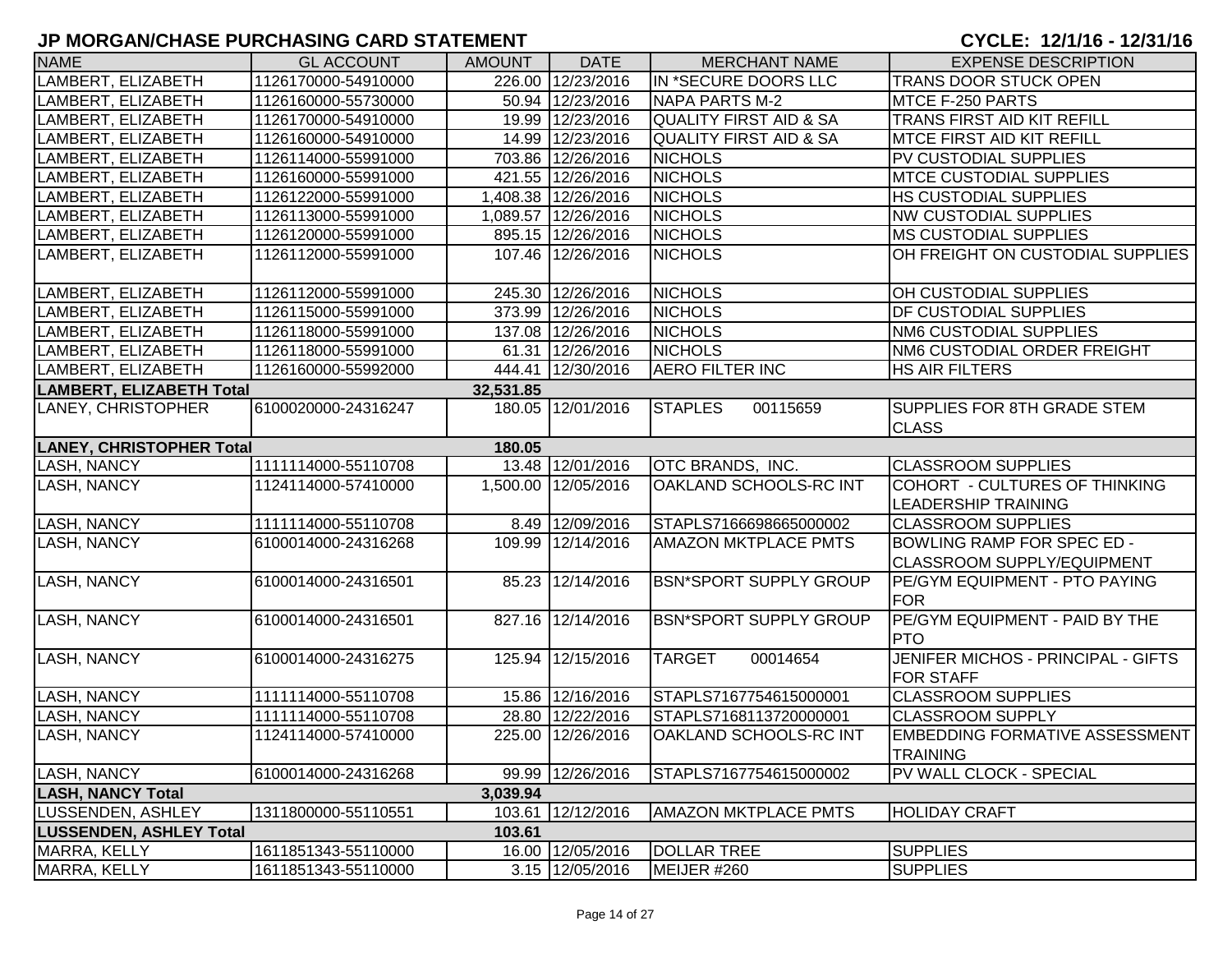| <b>NAME</b>               | <b>GL ACCOUNT</b>   | <b>AMOUNT</b> | <b>DATE</b>           | <b>MERCHANT NAME</b>           | <b>EXPENSE DESCRIPTION</b>                      |
|---------------------------|---------------------|---------------|-----------------------|--------------------------------|-------------------------------------------------|
| MARRA, KELLY              | 1611851343-54910000 | 159.00        | 12/09/2016            | <b>PATRON *MISCIENCECTR</b>    | 50% FOR THE FIELD TRIP TO THE                   |
|                           |                     |               |                       |                                | <b>MICHIGAN SCIENCE CENTER</b>                  |
| MARRA, KELLY              | 1611851343-55110000 |               | 98.68 12/12/2016      | MICHAELS STORES 3744           | <b>SUPPLIES</b>                                 |
| <b>MARRA, KELLY</b>       | 1611851343-55110000 |               | $(100.00)$ 12/12/2016 | OAKLAND SCHOOLS-RC INT         | THIS WAS A REFUND FOR TRAINING AT               |
|                           |                     |               |                       |                                | <b>OAKLAND SCHOOLS</b>                          |
| MARRA, KELLY              | 1611851343-55110000 |               | $(100.00)$ 12/23/2016 | OAKLAND SCHOOLS-RC INT         | THIS WAS A REFUND FOR TRAINING AT               |
|                           |                     |               |                       |                                | <b>OAKLAND SCHOOLS</b>                          |
| <b>MARRA, KELLY Total</b> |                     | 76.83         |                       |                                |                                                 |
| <b>MATSON, MELISSA</b>    | 1637100776-54910748 |               | (225.00) 12/05/2016   | COLLEGEBOARD*PRODUCTS          | <b>REFUND OF REGISTRATION FOR</b>               |
|                           |                     |               |                       |                                | PROFESSIONAL DEVELOPMENT                        |
|                           |                     |               |                       |                                | (CATHOLIC CENTRAL - STEVEN                      |
|                           |                     |               |                       |                                | LEMIEUX)                                        |
| <b>MATSON, MELISSA</b>    | 1722100000-53220611 | 100.00        | 12/05/2016            | OAKLAND SCHOOLS-RC INT         | <b>REGISTRATION FOR OAKLAND</b>                 |
|                           |                     |               |                       |                                | <b>SCHOOLS PROFESSIONAL</b>                     |
|                           |                     |               |                       |                                | DEVELOPMENT - IMMERSION K-2 (A.                 |
|                           |                     |               |                       |                                | SMITH AND D. STOTLER)                           |
| <b>MATSON, MELISSA</b>    | 1722100000-53220611 | 25.00         | 12/05/2016            | <b>OAKLAND SCHOOLS-RC INT</b>  | <b>REGISTRATION FOR OAKLAND</b>                 |
|                           |                     |               |                       |                                | <b>SCHOOLS PROFESSIONAL</b>                     |
|                           |                     |               |                       |                                | <b>DEVELOPMENT (HIV CERTIFICATION -</b>         |
|                           |                     |               |                       |                                | D. COSMAN)                                      |
| <b>MATSON, MELISSA</b>    | 1722100000-53220611 |               | 25.00 12/05/2016      | OAKLAND SCHOOLS-RC INT         | <b>REGISTRATION PAYMENT FOR</b>                 |
|                           |                     |               |                       |                                | OAKLAND SCHOOLS PROFESSIONAL                    |
|                           |                     |               |                       |                                | DEVELOPMENT (HIV CERTIFICATION -                |
|                           |                     |               |                       |                                | CHIP MCDONALD)                                  |
| <b>MATSON, MELISSA</b>    | 1722100000-53220611 |               | 220.00 12/07/2016     | MICHIGAN READING ASSOC         | <b>REGISTRATION PAYMENT FOR</b>                 |
|                           |                     |               |                       |                                | <b>IMICHIGAN READING ASSOCIATION</b>            |
|                           |                     |               |                       |                                | ANNUAL CONFERENCE (P. HARE)                     |
| <b>MATSON, MELISSA</b>    | 1722100000-53220611 | 220.00        | 12/07/2016            | <b>MICHIGAN READING ASSOC</b>  | <b>REGISTRATION PAYMENT FOR</b>                 |
|                           |                     |               |                       |                                | <b>MICHIGAN READING ASSOCIATION</b>             |
|                           |                     |               |                       |                                | ANNUAL CONFERENCE (D. STOTLER)                  |
| <b>MATSON, MELISSA</b>    | 1722100000-53220611 | 265.00        | 12/07/2016            | <b>IMICHIGAN READING ASSOC</b> | <b>REGISTRATION PAYMENT FOR</b>                 |
|                           |                     |               |                       |                                | <b>MICHIGAN READING ASSOCIATION</b>             |
|                           |                     |               |                       |                                | <b>ANNUAL CONFERENCE (M. TURCHI)</b>            |
| <b>MATSON, MELISSA</b>    | 1722100000-53220611 | 25.00         | 12/07/2016            | OAKLAND SCHOOLS-RC INT         | <b>REGISTRATION PAYMENT FOR</b>                 |
|                           |                     |               |                       |                                | <b>OAKLAND SCHOOLS PROFESSIONAL</b>             |
|                           |                     |               |                       |                                | DEVELOPMENT (HIV CERTIFICATION -                |
|                           |                     |               |                       |                                | L. CONDON)                                      |
| <b>MATSON, MELISSA</b>    | 1722100000-55990630 | 213.39        | 12/12/2016            | AMAZON.COM                     | TEXTS FOR ADMINISTRATORS (RJ                    |
|                           |                     |               |                       |                                | WEBBER)                                         |
| <b>MATSON, MELISSA</b>    | 1722100000-55990630 | 330.00        | 12/12/2016            |                                | REI*GREENWOODHEINEMANN BOOKS FOR IMPROVEMENT OF |
|                           |                     |               |                       |                                | <b>INSTRUCTION</b>                              |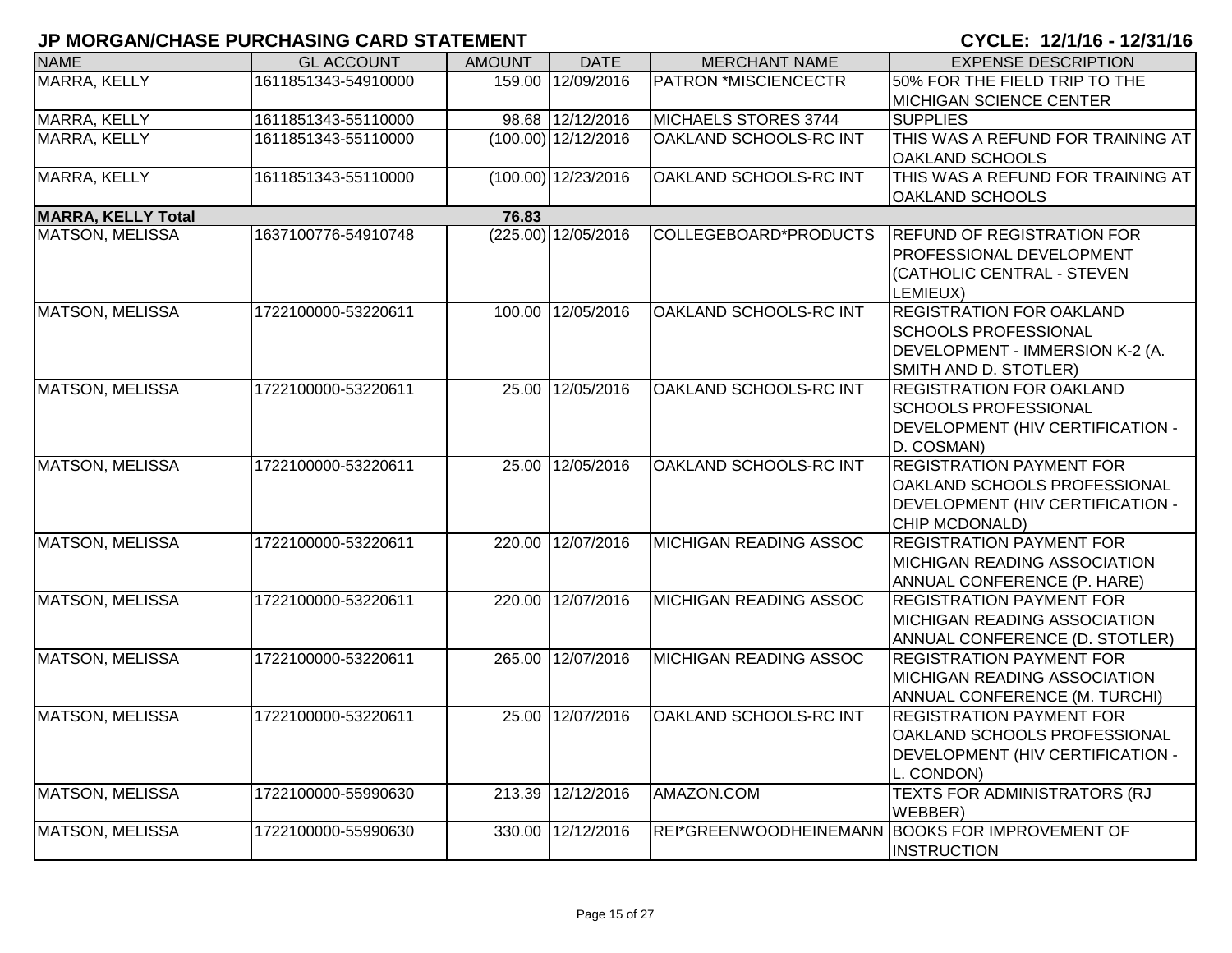| <b>NAME</b>            | <b>GL ACCOUNT</b>   | <b>AMOUNT</b> | <b>DATE</b>           | <b>MERCHANT NAME</b>          | <b>EXPENSE DESCRIPTION</b>                                                                                                                   |
|------------------------|---------------------|---------------|-----------------------|-------------------------------|----------------------------------------------------------------------------------------------------------------------------------------------|
| <b>MATSON, MELISSA</b> | 1637100776-54910748 |               | $(225.00)$ 12/13/2016 | COLLEGEBOARD*PRODUCTS         | <b>REFUND FOR REGISTRATION OF</b><br>PROFESSIONAL DEVELOPMENT<br><b>COURSE FOR CATHOLIC CENTRAL</b><br><b>STAFF (BEN HERMAN)</b>             |
| <b>MATSON, MELISSA</b> | 1711322000-54910651 | 325.00        | 12/14/2016            | <b>MICHIGAN VIRTUAL U</b>     | <b>REGISTRATION PAYMENT FOR MIVHS</b><br>COURSE (NOVI MEADOWS - P.<br><b>BRYKALOVA)</b>                                                      |
| <b>MATSON, MELISSA</b> | 1722100000-53220611 |               | 50.00 12/16/2016      | OAKLAND SCHOOLS-RC INT        | <b>REGISTRATION FOR OAKLAND</b><br><b>SCHOOLS PROFESSIONAL</b><br>DEVELOPMENT (IMMERSION K-2) - P.<br><b>HARE</b>                            |
| <b>MATSON, MELISSA</b> | 1722100000-53220611 |               | 1,630.00 12/21/2016   | <b>READING RECOVERY COUNC</b> | PAYMENT FOR READING RECOVERY<br>COUNCIL OF NORTH AMERICA<br>CONFERENCE (J. BEDFORD, M.<br>TURCHI, A. SANCHEZ)                                |
| <b>MATSON, MELISSA</b> | 1711111000-55210000 | 97.06         | 12/21/2016            | THE BOOKSOURCE                | TEXTBOOKS FOR VILLAGE OAKS (D.<br>STOTLER)                                                                                                   |
| <b>MATSON, MELISSA</b> | 1722100000-53220611 |               | 75.00 12/22/2016      | OAKLAND SCHOOLS-RC INT        | <b>REGISTRATION FOR OAKLAND</b><br><b>SCHOOLS PROFESSIONAL</b><br>DEVELOPMENT (EMBEDDING<br><b>FORMATIVE ASSESSMENT - D.</b><br>HOPPENSTEDT) |
| <b>MATSON, MELISSA</b> | 1722200000-54910611 |               | 1,500.00 12/22/2016   | PAYPAL *JSTOR                 | PURCHASE OF JSTOR SERVICES (B.<br><b>BRATNEY)</b>                                                                                            |
| <b>MATSON, MELISSA</b> | 1722100000-53220611 |               | 540.00 12/22/2016     | <b>READING RECOVERY COUNC</b> | <b>REGISTRATION PAYMENT FOR</b><br><b>READING RECOVERY COUNCIL OF</b><br>NORTH AMERICA PROFESSIONAL<br>DEVELOPMENT (J. FUNFGELD)             |
| <b>MATSON, MELISSA</b> | 1722100000-53450000 |               | 7,000.00 12/22/2016   | <b>RUBICON INTERNATIONAL</b>  | PURCHASE OF CURRICULUM<br><b>EFFECTIVENESS REVIEW SERVICES</b><br>SOFTWARE (RJ WEBBER)                                                       |
| <b>MATSON, MELISSA</b> | 1722100000-53220611 |               | 75.00 12/23/2016      | OAKLAND SCHOOLS-RC INT        | <b>REGISTRATION FOR OAKLAND</b><br><b>SCHOOLS PROFESSIONAL</b><br>DEVELOPMENT (EMBEDDING<br>FORMATIVE ASSESSMENT - A. SMITH)                 |
| <b>MATSON, MELISSA</b> | 1722100000-53220611 |               | $(25.00)$ 12/23/2016  | OAKLAND SCHOOLS-RC INT        | <b>REFUND FOR CANCELLATION OF</b><br>OAKLAND SCHOOLS PROFESSIONAL<br>DEVELOPMENT (HIV CERTIFICATION -<br>L. CONDON)                          |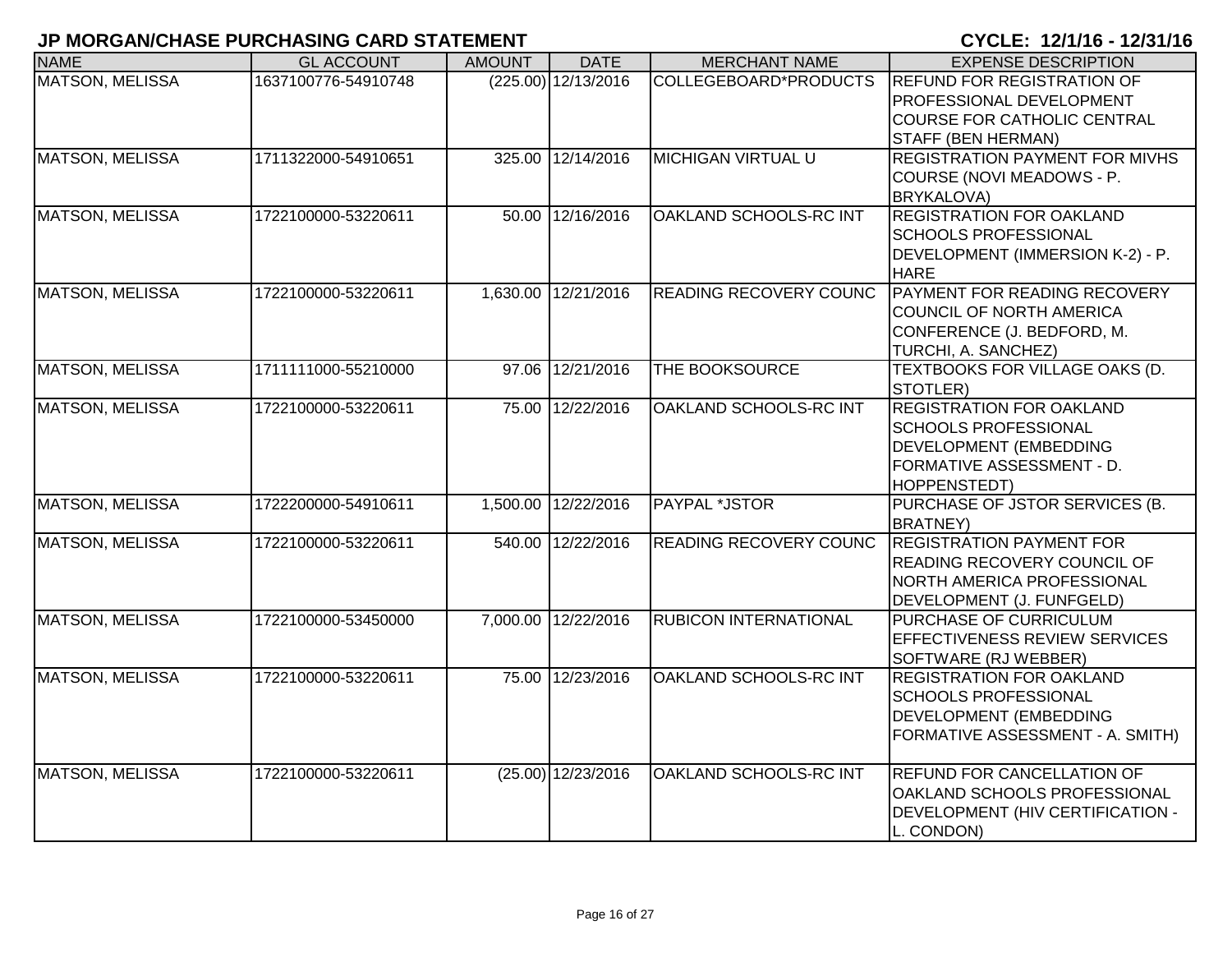| <b>NAME</b>                   | <b>GL ACCOUNT</b>   | <b>AMOUNT</b> | <b>DATE</b>          | <b>MERCHANT NAME</b>              | <b>EXPENSE DESCRIPTION</b>                                                   |
|-------------------------------|---------------------|---------------|----------------------|-----------------------------------|------------------------------------------------------------------------------|
| <b>MATSON, MELISSA</b>        | 1711118000-55110611 |               | 444.42 12/27/2016    | <b>AMAZON MKTPLACE PMTS</b>       | PURCHASE OF TEACHING SUPPLIES                                                |
|                               |                     |               |                      |                                   | FOR NOVI MEADOWS 6TH GRADE                                                   |
|                               |                     |               |                      |                                   | HOUSE (C. TYRPAK)                                                            |
| <b>MATSON, MELISSA Total</b>  |                     | 12,684.87     |                      |                                   |                                                                              |
| MCDOUGALL, BARBARA            | 1126122000-55991000 |               | 259.00 12/02/2016    | IRONCOMPANY.COM, INC.             | <b>WIPES FOR FITNESS CENTER</b>                                              |
| MCDOUGALL, BARBARA            | 6100061000-24316104 |               | 31.19 12/05/2016     | KROGER #615                       | 12/3 FIRE UP CHEER COMPETITION                                               |
| MCDOUGALL, BARBARA            | 6100061000-24316104 |               | 691.60 12/05/2016    | <b>NOVI NIKE SIDELINE EXC</b>     | SIDELINE GEAR FOR ATHLETIC AIDES<br><b>AND TRAINER JEFF</b>                  |
| MCDOUGALL, BARBARA            | 6100061000-24316104 |               | 28.00 12/08/2016     | CVS/PHARMACY #08262               | <b>CAPTAIN'S MEETING</b>                                                     |
| MCDOUGALL, BARBARA            | 6100061000-24316104 |               | 11.98 12/08/2016     | KROGER #615                       | K-CUPS (COFFEE) FOR THE OFFICE                                               |
| MCDOUGALL, BARBARA            | 6100061000-24316104 |               | 98.12 12/09/2016     | <b>BENITOS PIZZA-NOVI</b>         | <b>CAPTAIN'S MEETING LUNCH</b>                                               |
| MCDOUGALL, BARBARA            | 6100061000-24316275 |               | 116.63 12/12/2016    | <b>CROWNE PLAZA HOTELS</b>        | 12/3 OFFICIALS - FIRE UP CHEER<br><b>COMPETITION</b>                         |
| MCDOUGALL, BARBARA            | 6100061000-24316275 |               | 116.63 12/12/2016    | <b>CROWNE PLAZA HOTELS</b>        | 12/3 OFFICIALS - FIRE UP CHEER<br><b>COMPETITION</b>                         |
| MCDOUGALL, BARBARA            | 6100061000-24316275 |               | 116.63 12/12/2016    | <b>CROWNE PLAZA HOTELS</b>        | 12/3 OFFICIALS FIRE UP CHEER<br><b>COMPETITION</b>                           |
| MCDOUGALL, BARBARA            | 6100061000-24316275 |               | 116.63 12/12/2016    | <b>CROWNE PLAZA HOTELS</b>        | 12/3 OFFICIALS FIRE UP CHEER<br><b>COMPETITION</b>                           |
| MCDOUGALL, BARBARA            | 6100061000-24316275 |               | 116.63 12/12/2016    | <b>CROWNE PLAZA HOTELS</b>        | 12/3 CHEER OFFICIALS - FIRE UP<br><b>COMPETITION</b>                         |
| MCDOUGALL, BARBARA            | 6100061000-24316104 |               | 129.97 12/12/2016    | MEIJER INC #054<br>Q01            | <b>ITEMS FOR ATHLETIC OFFICE</b>                                             |
| MCDOUGALL, BARBARA            | 6100061000-24316114 |               | 1,399.00 12/14/2016  | WWW.KROSSOVER.COM                 | <b>B BASKETBALL</b>                                                          |
| MCDOUGALL, BARBARA            | 6100061000-24316104 |               | 49.00 12/15/2016     | <b>MARIA'S ITALIAN BAKERY</b>     | <b>BIRTHDAY CAKE BRIAN/BILL</b>                                              |
| MCDOUGALL, BARBARA            | 1429300000-55910000 |               | 209.97 12/26/2016    | STAPLS7168236800000001            | INK CARTRIDGES FOR BRIAN'S<br><b>PRINTER</b>                                 |
| MCDOUGALL, BARBARA Total      |                     | 3,490.98      |                      |                                   |                                                                              |
| MICHOS, JENNIFER              | 1124114000-57410000 |               | 129.35 12/12/2016    | <b>GRAND TRAV RESORT &amp; SP</b> | LODGING FOR MEMSPA CONFERENCE<br>DEC 7-9, 2016<br>JENIFER MICHOS - PRINCIPAL |
| <b>MICHOS, JENNIFER Total</b> |                     | 129.35        |                      |                                   |                                                                              |
| MILLER, HELEN                 | 1128300000-55910000 |               | 24.63 12/09/2016     | STAPLS7167334418000001            | <b>OFFICE SUPPLIES</b>                                                       |
| MILLER, HELEN                 | 1128300000-55910000 |               | 75.25 12/16/2016     | PERSONNEL CONCEPTS                | FEDERAL WAGE<br>POSTERS/REQUESTING REFUND                                    |
| MILLER, HELEN                 | 6100001000-24316770 |               | $(26.49)$ 12/19/2016 | <b>MENARDS WIXOM MI</b>           | <b>REFUND ON SHELF UNIT FOR COFFEE</b><br><b>STATION SUPPLIES</b>            |
| MILLER, HELEN                 | 6100001000-24316770 | 24.99         | 12/19/2016           | <b>MENARDS WIXOM MI</b>           | SHELF UNIT FOR COFFEE STATION<br><b>SUPPLIES</b>                             |
| MILLER, HELEN                 | 6100001000-24316770 | 26.49         | 12/19/2016           | <b>MENARDS WIXOM MI</b>           | SHELF UNIT FOR COFFEE STATION<br>SUPPLIES W/TAX TO BE REFUNDED               |
| <b>MILLER, HELEN Total</b>    |                     | 124.87        |                      |                                   |                                                                              |
| <b>NESMITH, RUSSELL</b>       | 1126160000-55992000 |               | 8.44 12/02/2016      | THE HOME DEPOT #2737              | <b>MTCE PLUMBING SUPPLIES</b>                                                |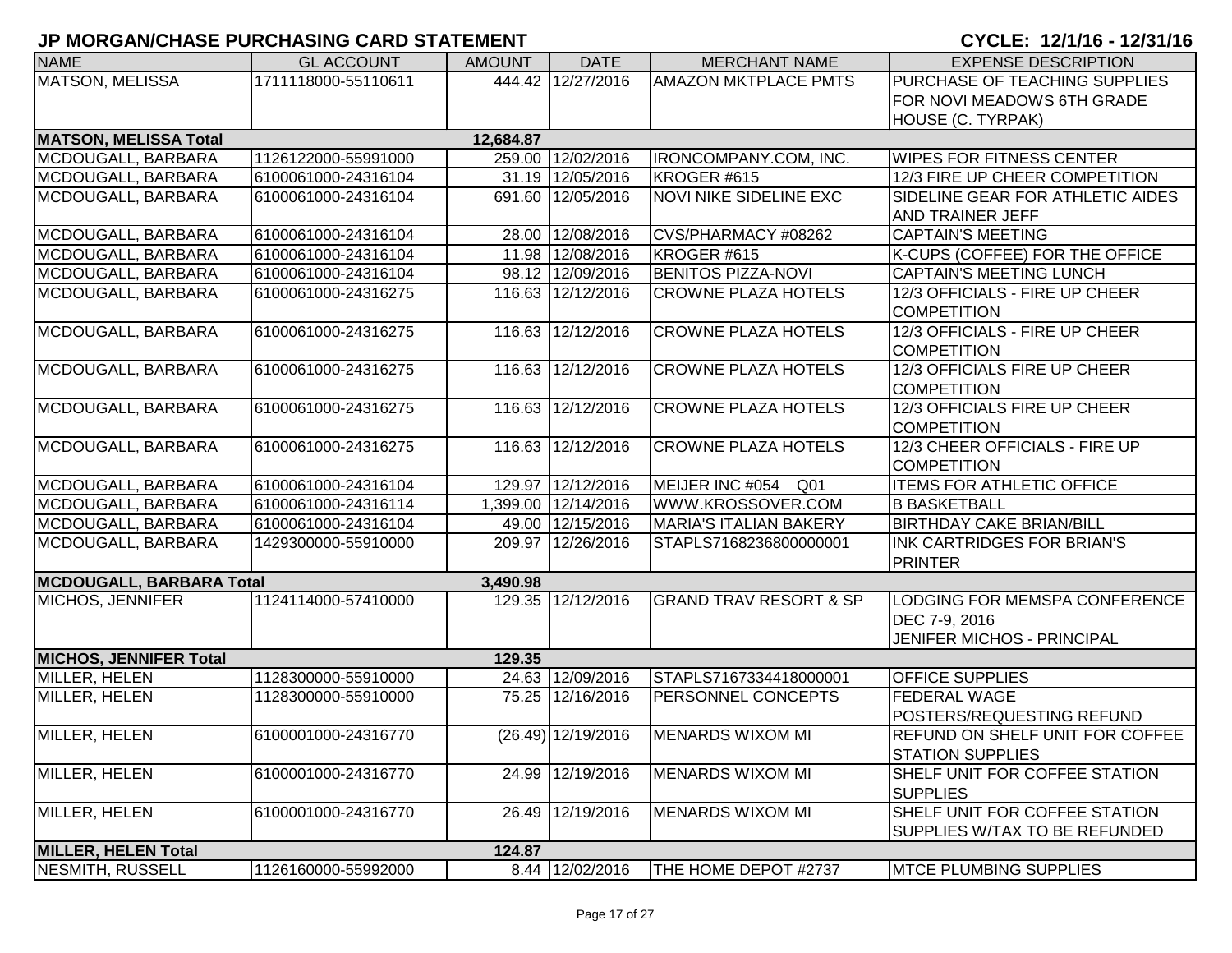| <b>NAME</b>                   | <b>GL ACCOUNT</b>   | <b>AMOUNT</b> | <b>DATE</b>         | <b>MERCHANT NAME</b>          | <b>EXPENSE DESCRIPTION</b>                                         |
|-------------------------------|---------------------|---------------|---------------------|-------------------------------|--------------------------------------------------------------------|
| <b>NESMITH, RUSSELL</b>       | 1126160000-55992000 |               | 10.17 12/05/2016    | THE HOME DEPOT #2737          | <b>NATC SINK REPLACEMENT</b>                                       |
| <b>NESMITH, RUSSELL</b>       | 1126160000-55992000 |               | 39.89 12/05/2016    | THE HOME DEPOT #2737          | <b>NATC SINK REPLACEMENT</b>                                       |
| <b>NESMITH, RUSSELL</b>       | 1126160000-55992000 |               | 38.88 12/05/2016    | THE HOME DEPOT #2737          | <b>NATC SINK REPLACEMENT</b>                                       |
| <b>NESMITH, RUSSELL</b>       | 1126160000-55992000 |               | 85.76 12/06/2016    | <b>BEST PLUMBING SPECIALT</b> | DF AMERICAN STANDARD HANDLES                                       |
| <b>NESMITH, RUSSELL</b>       | 1126160000-54220000 |               | 185.25 12/06/2016   | PENSKE TRK LSG 059110         | <b>MTCE TRUCK RENTAL</b>                                           |
| <b>NESMITH, RUSSELL</b>       | 1126160000-55992000 |               | 204.00 12/07/2016   | HAROLDS FRAME SHOP INC        | <b>GRNDS SNOW PLOW PARTS</b>                                       |
| <b>NESMITH, RUSSELL</b>       | 1126160000-54120000 |               | 232.00 12/07/2016   | HAROLDS FRAME SHOP INC        | <b>MTCE SMALL TRAILER REPAIRS</b>                                  |
| <b>NESMITH, RUSSELL</b>       | 1126160000-55730000 |               | 895.70 12/07/2016   | HAROLDS FRAME SHOP INC        | <b>MTCE SNOW PLOW PARTS</b>                                        |
| <b>NESMITH, RUSSELL</b>       | 1126160000-55992000 |               | 47.22 12/07/2016    | THE HOME DEPOT #2737          | <b>NATC SINKS</b>                                                  |
| <b>NESMITH, RUSSELL</b>       | 1126160000-55992000 |               | 4.80 12/07/2016     | THE HOME DEPOT #2737          | <b>NATC SINKS</b>                                                  |
| <b>NESMITH, RUSSELL</b>       | 1126160000-55992000 |               | 9.80 12/08/2016     | <b>BADER AND SONS CO.</b>     | HS ART ROOM REDUCER FLANGE FOR<br><b>HOOD</b>                      |
| <b>NESMITH, RUSSELL</b>       | 1126160000-55992000 |               | 45.47 12/08/2016    | <b>BEST PLUMBING SPECIALT</b> | PV HANDLE FOR BOYS BATHROOM                                        |
|                               |                     |               |                     |                               | <b>NEAR GYM</b>                                                    |
| <b>NESMITH, RUSSELL</b>       | 1126160000-55992000 |               | 759.00 12/08/2016   | <b>PENCHURA</b>               | NM TIRE SWING REPLACEMENT                                          |
| <b>NESMITH, RUSSELL</b>       | 1126160000-54220000 |               | 67.20 12/09/2016    | <b>CHET'S RENT ALL - NOVI</b> | MTCE RENTAL TO MOVE LIFT FROM MS                                   |
|                               |                     |               |                     |                               | TO VO                                                              |
| <b>NESMITH, RUSSELL</b>       | 1126160000-55730000 |               | 1,589.53 12/09/2016 | HAROLDS FRAME SHOP INC        | MTCE 2000 FORD F350 4WD DULLY<br><b>DUMP</b>                       |
| <b>NESMITH, RUSSELL</b>       | 1126160000-55992000 |               | 29.39 12/20/2016    | <b>BEST PLUMBING SPECIALT</b> | PV ROOM DRINKING FOUNTAINS                                         |
| <b>NESMITH, RUSSELL</b>       | 1126160000-55992000 |               | 64.66 12/22/2016    | <b>BEST PLUMBING SPECIALT</b> | VO KITCHEN EYE WASH CONNECTION                                     |
| <b>NESMITH, RUSSELL</b>       | 1126160000-55992000 |               | 10.88 12/22/2016    | THE HOME DEPOT #2737          | HS BAND STORAGE ROOM STINK PIPE                                    |
| <b>NESMITH, RUSSELL</b>       | 1126160000-55992000 |               | 43.41 12/26/2016    | <b>BEST PLUMBING SPECIALT</b> | <b>HS GARAGE DRAIN</b>                                             |
| <b>NESMITH, RUSSELL</b>       | 1126160000-54220000 |               | 67.20 12/29/2016    | CHET'S RENT ALL - NOVI        | MTCE MOVE LIFT NM5 TO DF                                           |
| <b>NESMITH, RUSSELL</b>       | 1126160000-55992000 |               | 897.42 12/30/2016   | <b>BEST PLUMBING SPECIALT</b> | <b>MS KITCHEN REEL</b>                                             |
| <b>NESMITH, RUSSELL Total</b> |                     | 5,336.07      |                     |                               |                                                                    |
| NEWMAN, MARK                  | 1126160000-55992000 | 561.40        | 12/06/2016          |                               | WADSWORTH CONTROL SYST HS GREENHOUSE SHADE CURTAIN<br><b>PARTS</b> |
| NEWMAN, MARK                  | 1126160000-55992000 |               | 73.73 12/16/2016    | <b>FOUNDATION BLDG 028</b>    | OH CEILING TILES                                                   |
| NEWMAN, MARK                  | 1126160000-55992000 |               | 107.78 12/20/2016   | <b>FOUNDATION BLDG 028</b>    | <b>MS CEILING TILES</b>                                            |
| <b>NEWMAN, MARK Total</b>     |                     | 742.91        |                     |                               |                                                                    |
| <b>NOWICKI, MATTHEW</b>       | 1127170000-57910000 |               | 173.99 12/02/2016   | THE HOME DEPOT #2737          | <b>SAW</b>                                                         |
| NOWICKI, MATTHEW              | 1127170000-57910000 |               | 12.45 12/05/2016    | THE HOME DEPOT #2737          | <b>WRENCHES</b>                                                    |
| NOWICKI, MATTHEW              | 1127170000-53430000 |               | 9.99 12/23/2016     | UPS (800) 811-1648            | <b>RETURN PART</b>                                                 |
| NOWICKI, MATTHEW              | 1127170000-57910000 |               | 14.94 12/26/2016    | THE HOME DEPOT #2737          | <b>WRENCHES</b>                                                    |
| NOWICKI, MATTHEW              | 1127170000-57910000 |               | 14.94 12/30/2016    | THE HOME DEPOT #2737          | <b>WRENCHES</b>                                                    |
| <b>NOWICKI, MATTHEW Total</b> |                     | 226.31        |                     |                               |                                                                    |
| OCONNOR, GAIL                 | 1311800000-55110551 |               | 77.52 12/05/2016    | STAPLS7166965325000001        | <b>TEACHING SUPPLIES</b>                                           |
| OCONNOR, GAIL                 | 1311800000-55110551 |               | 14.36 12/05/2016    | STAPLS7166965325000002        | <b>TEACHING SUPPLIES</b>                                           |
| OCONNOR, GAIL                 | 1311800000-55110551 |               | 35.40 12/05/2016    | STAPLS7167083941000001        | <b>TEACHING SUPPLIES</b>                                           |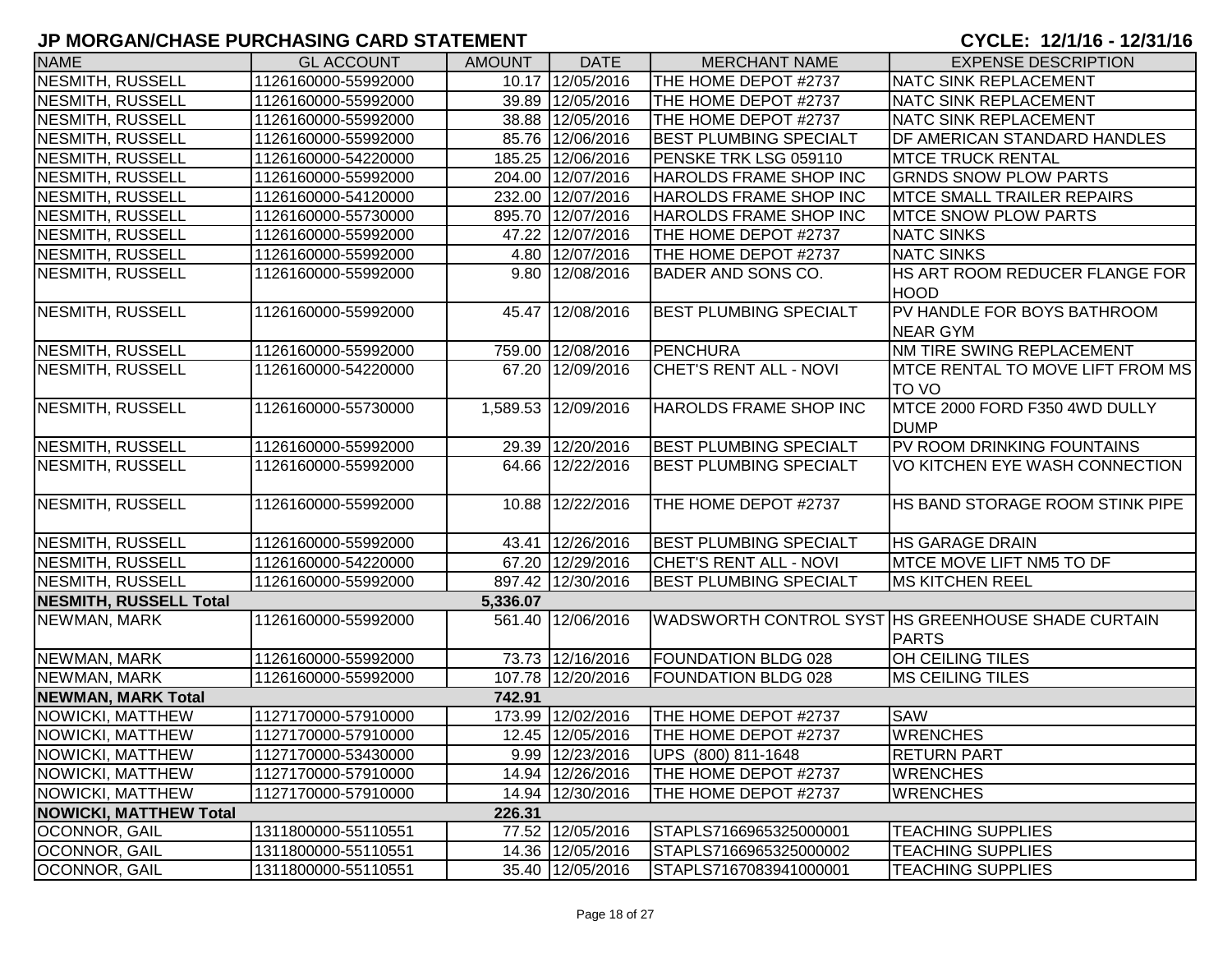| <b>NAME</b>                     | <b>GL ACCOUNT</b>   | <b>AMOUNT</b> | <b>DATE</b>          | <b>MERCHANT NAME</b>              | <b>EXPENSE DESCRIPTION</b>                                                 |
|---------------------------------|---------------------|---------------|----------------------|-----------------------------------|----------------------------------------------------------------------------|
| OCONNOR, GAIL                   | 1311800000-55110551 |               | 15.95 12/07/2016     | STAPLS7166965325002001            | <b>TEACHING SUPPLIES</b>                                                   |
| OCONNOR, GAIL                   | 1311800000-54910551 |               | 1,063.80 12/09/2016  | ANN ARBOR HANDSON ADMN            | IN HOUSE FIELD TRIP                                                        |
| OCONNOR, GAIL                   | 1311800000-54910551 |               | 1,063.80 12/09/2016  | ANN ARBOR HANDSON ADMN            | IN HOUSE FIELD TRIP                                                        |
| OCONNOR, GAIL                   | 1611851343-55110000 |               | 105.80 12/09/2016    | <b>VERITIV</b>                    | <b>TEACHING SUPPLIES</b>                                                   |
| OCONNOR, GAIL                   | 1311800000-55110551 |               | 288.52 12/09/2016    | <b>VERITIV</b>                    | <b>TEACHING SUPPLIES</b>                                                   |
| OCONNOR, GAIL                   | 1311800000-55110551 |               | 93.08 12/15/2016     | STAPLS7167663811000001            | <b>TEACHING SUPPLIES</b>                                                   |
| OCONNOR, GAIL                   | 1311800000-55110551 |               | 200.40 12/15/2016    | STAPLS7167665565000001            | <b>TEACHING SUPPLIES</b>                                                   |
| OCONNOR, GAIL                   | 1311800000-55110551 |               | 9.56 12/15/2016      | STAPLS7167665565000002            | <b>TEACHING SUPPLIES</b>                                                   |
| OCONNOR, GAIL                   | 1311800000-55110551 |               | $(15.95)$ 12/21/2016 | STAPLS7166965325001001            | <b>TEACHING SUPPLIES</b>                                                   |
| <b>OCONNOR, GAIL Total</b>      |                     | 2,952.24      |                      |                                   |                                                                            |
| OSMONSON, KIMBERLY              | 1111220730-55110000 |               | 16.00 12/01/2016     | <b>DOLLAR TREE</b>                | <b>SUPPLIES</b>                                                            |
| OSMONSON, KIMBERLY              | 1111220730-55110000 |               | 20.97 12/08/2016     | <b>PARTY CITY</b>                 | <b>MISCELLANEOUS 8TH SCIENCE LAB</b><br><b>SUPPLIES</b>                    |
| <b>OSMONSON, KIMBERLY Total</b> |                     | 36.97         |                      |                                   |                                                                            |
| PATEL, SHAILEE                  | 1222600000-53220000 |               | 115.00 12/07/2016    | <b>MAASE</b>                      | <b>MAASE WRK SHOP</b>                                                      |
| PATEL, SHAILEE                  | 1222600000-57410000 |               | 80.00 12/07/2016     | <b>PAYPAL *MAASE</b>              | <b>MAASE MEMBERSHIP</b>                                                    |
| <b>PATEL, SHAILEE Total</b>     |                     | 195.00        |                      |                                   |                                                                            |
| QUITIQUIT, PAMELA               | 1111112000-55110708 |               | 246.40 12/12/2016    | <b>GRAND TRAV RESORT &amp; SP</b> | P. QUITIQUIT. HOTEL EXPENSE FOR                                            |
|                                 |                     |               |                      |                                   | <b>CONFERENCE. MEMSPA</b>                                                  |
| <b>QUITIQUIT, PAMELA</b>        | 1111112000-55110708 |               | 75.00 12/21/2016     | OAKLAND SCHOOLS-RC INT            | <b>CONFERENCE - EMBEDDING</b>                                              |
|                                 |                     |               |                      |                                   | <b>FORMATIVE ASSESSMENT</b>                                                |
| <b>QUITIQUIT, PAMELA Total</b>  |                     | 321.40        |                      |                                   |                                                                            |
| <b>REICHLEY, CARRIE</b>         | 6100018000-24316216 |               | 52.72 12/01/2016     | JOANN STORES*JOANN.COM            | <b>CAMP HATS-DEHNE/PHILLIPS</b>                                            |
| <b>REICHLEY, CARRIE</b>         | 1111118000-55110799 |               | 346.64 12/02/2016    | STAPLS7166880520000001            | LAMINATING FILM AND LARGE BROWN                                            |
|                                 |                     |               |                      |                                   | <b>ENVELOPES FOR OFFICE A. ALSPAUGH-</b>                                   |
|                                 |                     |               |                      |                                   | <b>CLASSROOM SUPPLIES</b>                                                  |
| <b>REICHLEY, CARRIE</b>         | 6100018000-24316275 |               | 31.03 12/05/2016     | <b>AMAZON MKTPLACE PMTS</b>       | SENSORY ROOM SUPPLIES-M. MASON                                             |
| REICHLEY, CARRIE                | 6100018000-24316501 |               | 339.56 12/05/2016    | HOWELL CONFERENCE AND             | <b>BIRDS OF PREY ASSEMBLY</b>                                              |
| REICHLEY, CARRIE                | 1111118000-55110708 |               | 181.61 12/05/2016    | <b>SSI*SCHOOL SPECIALTY</b>       | <b>OFFICE SUPPLIES &amp; BANDAIDS</b>                                      |
| REICHLEY, CARRIE                | 6100018000-24316275 |               | 382.62 12/05/2016    | <b>THERAPY SHOPPE</b>             | SENSORY ROOM SUPPLIES-M. MASON                                             |
|                                 |                     |               |                      |                                   |                                                                            |
| <b>REICHLEY, CARRIE</b>         | 6100018000-24316275 |               | 109.31 12/06/2016    | <b>AMAZON MKTPLACE PMTS</b>       | SENSORY ROOM SUPPLIES-M. MASON                                             |
| <b>REICHLEY, CARRIE</b>         | 6100018000-24316216 |               | $(17.97)$ 12/06/2016 | JOANN STORES*JOANN.COM            | <b>CREDIT FOR RETURNED MATERIAL-</b><br><b>DEHNE/PHILLIPS</b>              |
| <b>REICHLEY, CARRIE</b>         | 6100018000-24316216 |               | 81.50 12/06/2016     | JOANN STORES*JOANN.COM            | <b>CAMP HAT MATERIALS FOR</b><br>CAMPOS/BURNSIDE/GRIM<br><b>CLASSROOMS</b> |
| <b>REICHLEY, CARRIE</b>         | 6100018000-24316275 |               | 200.33 12/07/2016    | <b>AMAZON MKTPLACE PMTS</b>       | SENSORY ROOM SUPPLIES-M. MATSON                                            |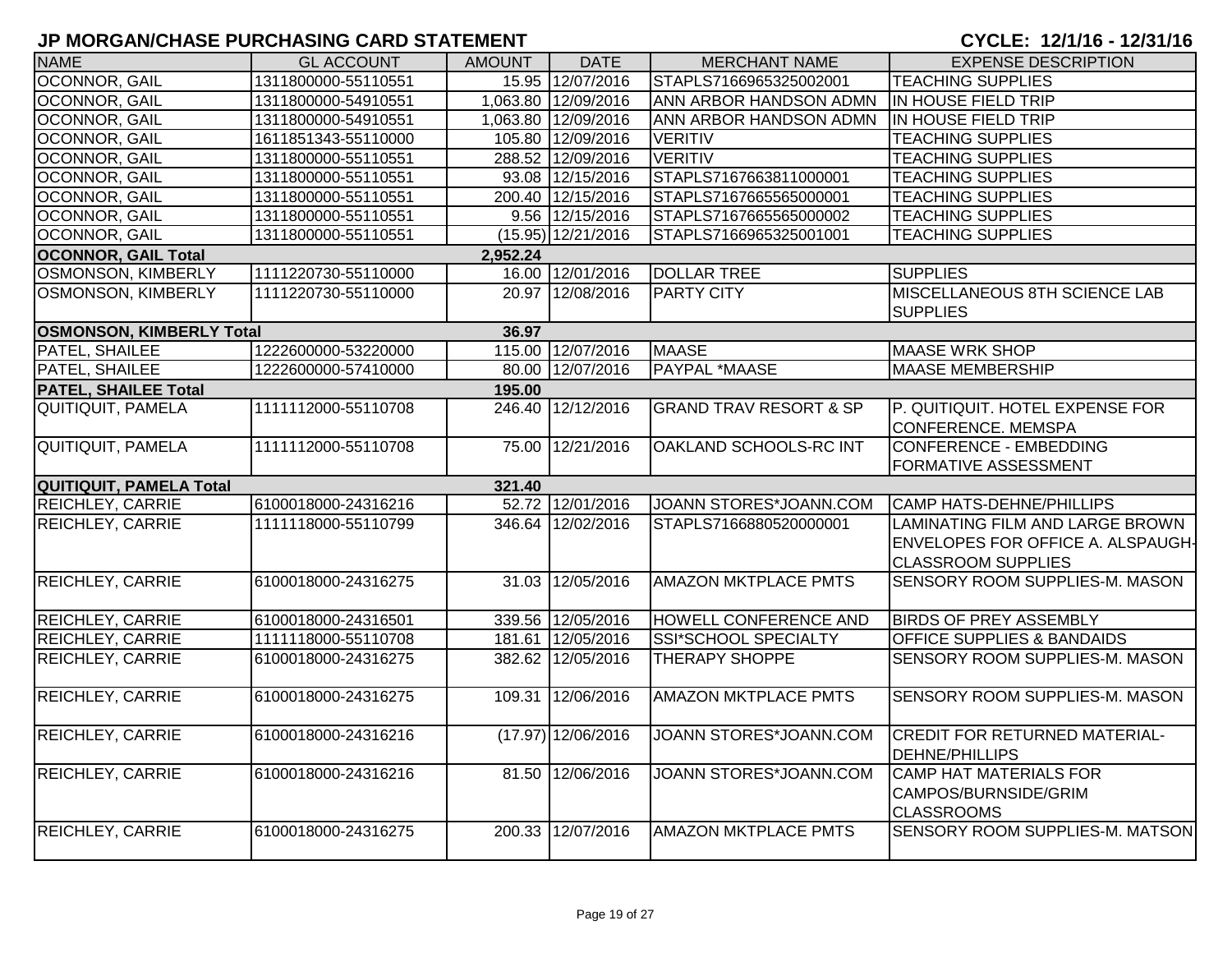| <b>NAME</b>                   | <b>GL ACCOUNT</b>   | <b>AMOUNT</b> | <b>DATE</b>          | <b>MERCHANT NAME</b>          | <b>EXPENSE DESCRIPTION</b>                                                                  |
|-------------------------------|---------------------|---------------|----------------------|-------------------------------|---------------------------------------------------------------------------------------------|
| <b>REICHLEY, CARRIE</b>       | 6100018000-24316275 |               | 26.86 12/07/2016     | <b>AMAZON MKTPLACE PMTS</b>   | SENSORY ROOM SUPPLIES-M. MATSON                                                             |
| <b>REICHLEY, CARRIE</b>       | 6100018000-24316216 |               | 14.82 12/07/2016     | JOANN STORES*JOANN.COM        | <b>CAMP HAT MATERIALS FOR</b><br>CAMPOS/BURNSIDE/GRIM<br><b>CLASSROOMS</b>                  |
| <b>REICHLEY, CARRIE</b>       | 6100018000-24316275 | 262.20        | 12/07/2016           | <b>SOUTHPAW ENTERPRISES I</b> | SENSORY ROOM SUPPLIES-M. MATSON                                                             |
| <b>REICHLEY, CARRIE</b>       | 6100018000-24316275 |               | (2.38) 12/12/2016    | <b>AMAZON MKTPLACE PMTS</b>   | <b>REFUND OF TAXES CHARGED FOR</b><br><b>SENSORY ROOM SUPPLIES</b>                          |
| <b>REICHLEY, CARRIE</b>       | 6100018000-24316229 |               | $(3.72)$ 12/12/2016  | AMAZON.COM                    | <b>REFUND OF TAXES CHARGED FOR</b><br><b>BOOKS PURCHASED-INFUSED</b><br>LEARNING-E. JENKINS |
| <b>REICHLEY, CARRIE</b>       | 6100018000-24316229 |               | $(0.52)$ 12/12/2016  | AMAZON.COM                    | <b>REFUND OF TAXES CHARGED FOR</b><br><b>BOOKS PURCHASED-INFUSED</b><br>LEARNING-E. JENKINS |
| <b>REICHLEY, CARRIE</b>       | 6100018000-24316229 |               | $(0.74)$ 12/12/2016  | AMAZON.COM                    | <b>REFUND OF TAXES CHARGED FOR</b><br><b>BOOKS PURCHASED-INFUSED</b><br>LEARNING-J. JENKINS |
| <b>REICHLEY, CARRIE</b>       | 6100018000-24316229 |               | $(1.54)$ 12/12/2016  | AMAZON.COM                    | <b>REFUND OF TAXES CHARGED FOR</b><br><b>BOOKS PURCHASED-INFUSED</b><br>LEARNING-E. JENKINS |
| <b>REICHLEY, CARRIE</b>       | 6100018000-24316229 |               | $(2.08)$ 12/12/2016  | AMAZON.COM                    | <b>REFUND OF TAXES CHARGED FOR</b><br><b>BOOKS PURCHASED-INFUSED</b><br>LEARNING-E. JENKINS |
| <b>REICHLEY, CARRIE</b>       | 1111118000-55110719 |               | 300.00 12/15/2016    | SQ *SQ *ASCEND EDUCATI        | <b>SUBSCRIPTION-J. PAYNE</b>                                                                |
| <b>REICHLEY, CARRIE</b>       | 6100018000-24316216 |               | $(19.77)$ 12/21/2016 | JOANN STORES*JOANN.COM        | <b>CREDIT FOR RETURNED FABRIC -</b><br><b>DEHNE/PHILLIPS</b>                                |
| <b>REICHLEY, CARRIE</b>       | 1111118000-55110708 |               | 57.10 12/21/2016     | STAPLS7167933236000001        | <b>OFFICE SUPPLIES &amp; A. AKCASU</b><br><b>CLASSROOM SUPPLIES</b>                         |
| <b>REICHLEY, CARRIE</b>       | 1111118000-55110799 |               | 15.00 12/22/2016     | <b>RIZZO SERVICES</b>         | RECYCLING PAYMENT FOR 12/1/16-<br>2/28/17                                                   |
| <b>REICHLEY, CARRIE</b>       | 1111118000-55110799 |               | 40.00 12/26/2016     | <b>SAFEWAY SHREDDING</b>      | SHREDDING-FLAT RATE FOR BIN                                                                 |
| <b>REICHLEY, CARRIE Total</b> |                     | 2,392.58      |                      |                               |                                                                                             |
| RODRIGUEZ, SANDRA             | 1111113000-55110708 |               | 675.00 12/02/2016    | OAKLAND SCHOOLS-RC INT        | TEACHER CONFERENCE "EMBEDDING<br><b>FORMATIVE ASSESSMENT - STARTS</b><br>2/1/17 8:30 - 3:00 |
| RODRIGUEZ, SANDRA             | 1111113000-55110708 |               | 135.00 12/21/2016    | MI INST FOR ED MGT            | CONFERENCE PAYMENT - "MICHIGAN<br><b>INSTITUTE FOR EDUCATIONAL</b><br>MANAGEMENT" 2/14/17   |
| RODRIGUEZ, SANDRA             | 1111113000-55110708 |               | 201.02 12/21/2016    | SSI*SCHOOL SPECIALTY          | SCHOOL TISSUE AND PACKING TAPE -<br><b>OFFICE</b>                                           |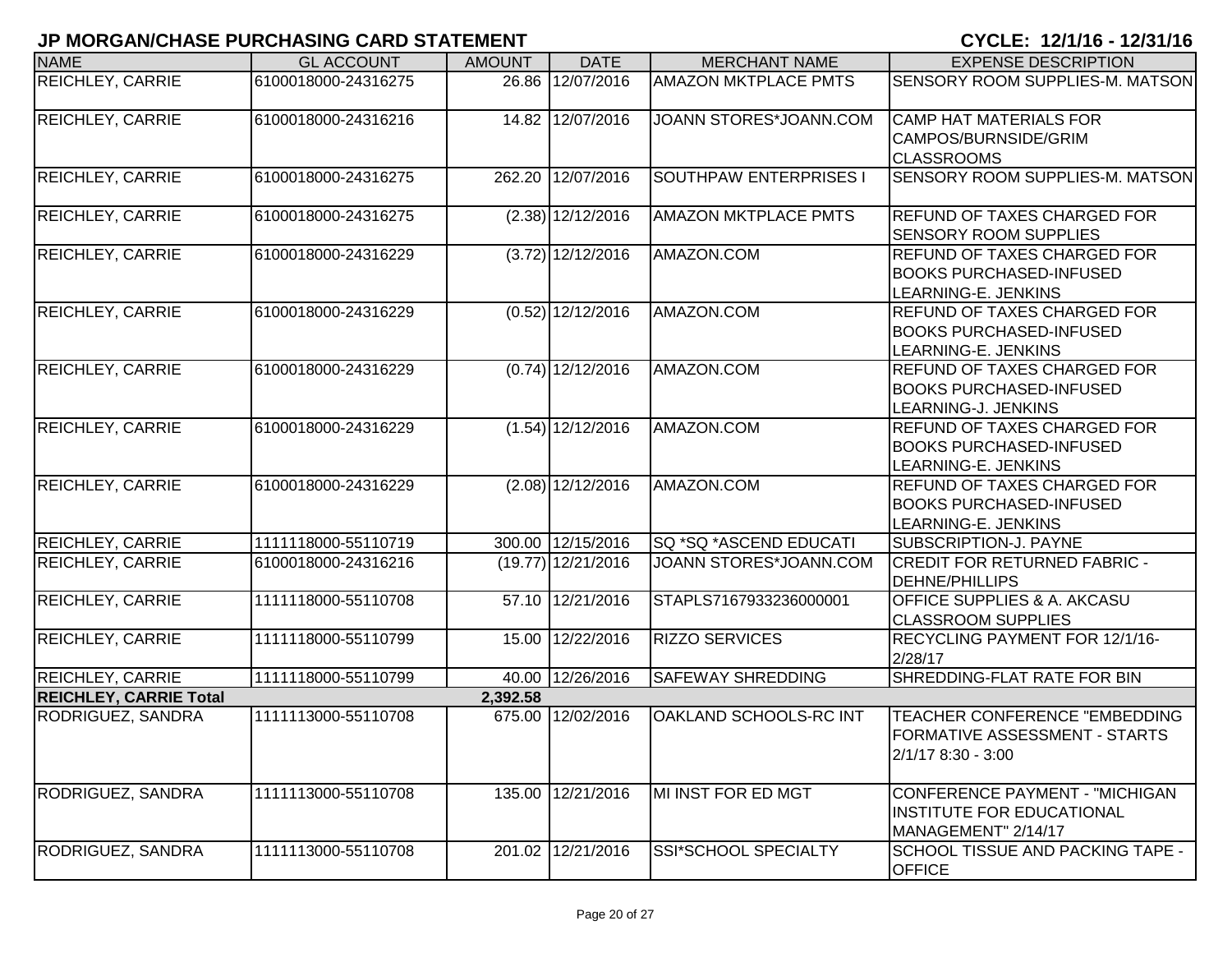| <b>NAME</b>                            | <b>GL ACCOUNT</b>                          | <b>AMOUNT</b> | <b>DATE</b>                          | <b>MERCHANT NAME</b>                     | <b>EXPENSE DESCRIPTION</b>                             |
|----------------------------------------|--------------------------------------------|---------------|--------------------------------------|------------------------------------------|--------------------------------------------------------|
| RODRIGUEZ, SANDRA                      | 1111113000-55110708                        |               | 84.92 12/22/2016                     | <b>ARK THERAPEUTIC</b>                   | <b>SABER CHEWABLES - RESOURCE</b>                      |
|                                        |                                            |               |                                      |                                          | <b>ROOM - PENCIL TOPPERS</b>                           |
| RODRIGUEZ, SANDRA                      | 1111113000-55110708                        |               | 18.99 12/26/2016                     | <b>AMAZON MKTPLACE PMTS</b>              | RESOURCE ROOM - VELCRO TAPE                            |
|                                        |                                            |               |                                      |                                          | <b>LOOP ROLL</b>                                       |
| <b>RODRIGUEZ, SANDRA Total</b>         |                                            | 1,114.93      |                                      |                                          |                                                        |
| <b>ROSS, NICOLE</b>                    | 6100022000-24316129                        |               | 2,397.60 12/06/2016                  | <b>LEAGUE OF CHAMPIONS</b>               | DANCE COMPETITION FEES FOR                             |
|                                        |                                            |               |                                      |                                          | DANCE COMPANY/STUDENTS PAY                             |
|                                        |                                            |               |                                      |                                          | <b>FULL AMOUNT</b>                                     |
| <b>ROSS, NICOLE</b>                    | 1111322000-55110720                        |               | 23.56 12/22/2016                     | VISTAPR*VISTAPRINT.COM                   | YARD SIGN TO DIRECT PARENTS                            |
|                                        |                                            |               |                                      |                                          | WHERE TO GO FOR DANCE COMPANY                          |
|                                        |                                            |               |                                      |                                          | KIDS DANCE WORKSHOP FUNDRAISER                         |
|                                        |                                            |               |                                      |                                          |                                                        |
| <b>ROSS, NICOLE Total</b>              |                                            | 2,421.16      |                                      |                                          |                                                        |
| SALTZMAN, DANA                         | 1311800000-55110551                        |               | 11.60 12/02/2016                     | <b>DOLLAR TREE</b>                       | <b>TEACHING SUPPLIES</b>                               |
| SALTZMAN, DANA                         | 1311800000-55110551                        |               | 5.46 12/05/2016                      | AMAZON.COM                               | <b>TEACHING SUPPLIES</b>                               |
| <b>SALTZMAN, DANA</b>                  | 1311800000-55110551                        |               | 25.20 12/05/2016                     | MEIJER INC #034<br>Q01                   | <b>TEACHING SUPPLIES</b>                               |
| SALTZMAN, DANA                         | 1311800000-55110551                        |               | 4.49 12/07/2016                      | <b>AMAZON MKTPLACE PMTS</b>              | <b>TEACHING SUPPLIES</b>                               |
| SALTZMAN, DANA                         | 1311800000-55110551                        |               | 11.78 12/07/2016                     | AMAZON.COM                               | <b>TEACHING SUPPLIES</b>                               |
| SALTZMAN, DANA                         | 1311800000-55110551                        |               | 35.00 12/07/2016                     | <b>DOLLAR TREE</b>                       | <b>TEACHING SUPPLIES</b>                               |
| SALTZMAN, DANA                         | 1311800000-55110551                        |               | 3.00 12/16/2016                      | TEACHERSPAYTEACHERS.CO TEACHING SUPPLIES |                                                        |
| SALTZMAN, DANA                         | 1311800000-55110551                        |               | 10.97 12/19/2016                     | <b>AMAZON MKTPLACE PMTS</b>              | <b>TEACHING SUPPLIES</b>                               |
| <b>SALTZMAN, DANA Total</b>            |                                            | 107.50        |                                      |                                          |                                                        |
| SAMMUT, CHRISTINA<br>SAMMUT, CHRISTINA | 1311800000-55110551<br>1311800000-55110551 |               | 11.16 12/02/2016<br>77.04 12/15/2016 | WAL-MART #5048<br>WM SUPERCENTER #5048   | <b>CLASSROOM SUPPLIES</b><br><b>CLASSROOM SUPPLIES</b> |
| SAMMUT, CHRISTINA                      | 1311800000-55110551                        |               | 40.44 12/19/2016                     | CVS/PHARMACY #01748                      | <b>CLASSROOM SUPPLIES</b>                              |
| <b>SAMMUT, CHRISTINA</b>               | 1311800000-55110551                        |               | 22.45 12/19/2016                     | <b>TARGET</b><br>00014654                | <b>CLASSROOM SUPPLIES</b>                              |
| SAMMUT, CHRISTINA                      | 1311800000-55110551                        |               | 36.45 12/21/2016                     | WM SUPERCENTER #5048                     | <b>CLASSROOM SUPPLIES</b>                              |
| <b>SAMMUT, CHRISTINA Total</b>         |                                            | 187.54        |                                      |                                          |                                                        |
| <b>SCHRINER, STEPHANIE</b>             | 6100020000-24316275                        |               | 100.00 12/01/2016                    | PAYPAL *OAKLANDCOUN                      | <b>SCIENCE OLYMPIAD REGISTRATION</b>                   |
| <b>SCHRINER, STEPHANIE</b>             | 6100020000-24316275                        |               | 252.79 12/08/2016                    | <b>VWR INTERNATIONAL INC</b>             | <b>SCIENCE OLYMPIAD</b>                                |
| <b>SCHRINER, STEPHANIE</b>             | 6100020000-24316275                        |               | 21.68 12/08/2016                     | <b>VWR INTERNATIONAL INC</b>             | <b>SCIENCE OLYMPIAD</b>                                |
| <b>SCHRINER, STEPHANIE</b>             | 6100020000-24316275                        |               | 165.51 12/23/2016                    | SAMS CLUB #6657                          | <b>BREAKFAST REWARD FOR INTERACT</b>                   |
|                                        |                                            |               |                                      |                                          | <b>FUNDRAISER</b>                                      |
| <b>SCHRINER, STEPHANIE</b>             | 6100020000-24316237                        |               | 312.84 12/29/2016                    | OTC BRANDS, INC.                         | <b>CLASSROOM SUPPLIES FOR OLWEUS</b>                   |
|                                        |                                            |               |                                      |                                          | <b>CLASS MEETING</b>                                   |
| <b>SCHRINER, STEPHANIE Total</b>       |                                            | 852.82        |                                      |                                          |                                                        |
| <b>SCHULZ, STEPHANIE</b>               | 1311800000-55110551                        | 32.50         | 12/16/2016                           | <b>SCHOLASTIC BOOK FAIRS</b>             | 13 BOOKS FOR END OF THE YEAR                           |
|                                        |                                            |               |                                      |                                          | <b>GIFTS</b>                                           |
| <b>SCHULZ, STEPHANIE Total</b>         |                                            | 32.50         |                                      |                                          |                                                        |
| <b>SCHURIG, CLAIRE</b>                 | 6100022000-24316122                        |               | 30.49 12/01/2016                     | J W PEPPER AND SON INC                   | <b>MUSIC FOR FESTIVAL</b>                              |
| <b>SCHURIG, CLAIRE</b>                 | 6100022000-24316122                        |               | 6.10 12/08/2016                      | J W PEPPER AND SON INC                   | <b>MUSIC FOR SPRING</b>                                |
| <b>SCHURIG, CLAIRE</b>                 | 6100022000-24316122                        |               | 659.45 12/15/2016                    | <b>ROSEDALE CLEANERS</b>                 | DRY CLEANING OF UNIFORMS                               |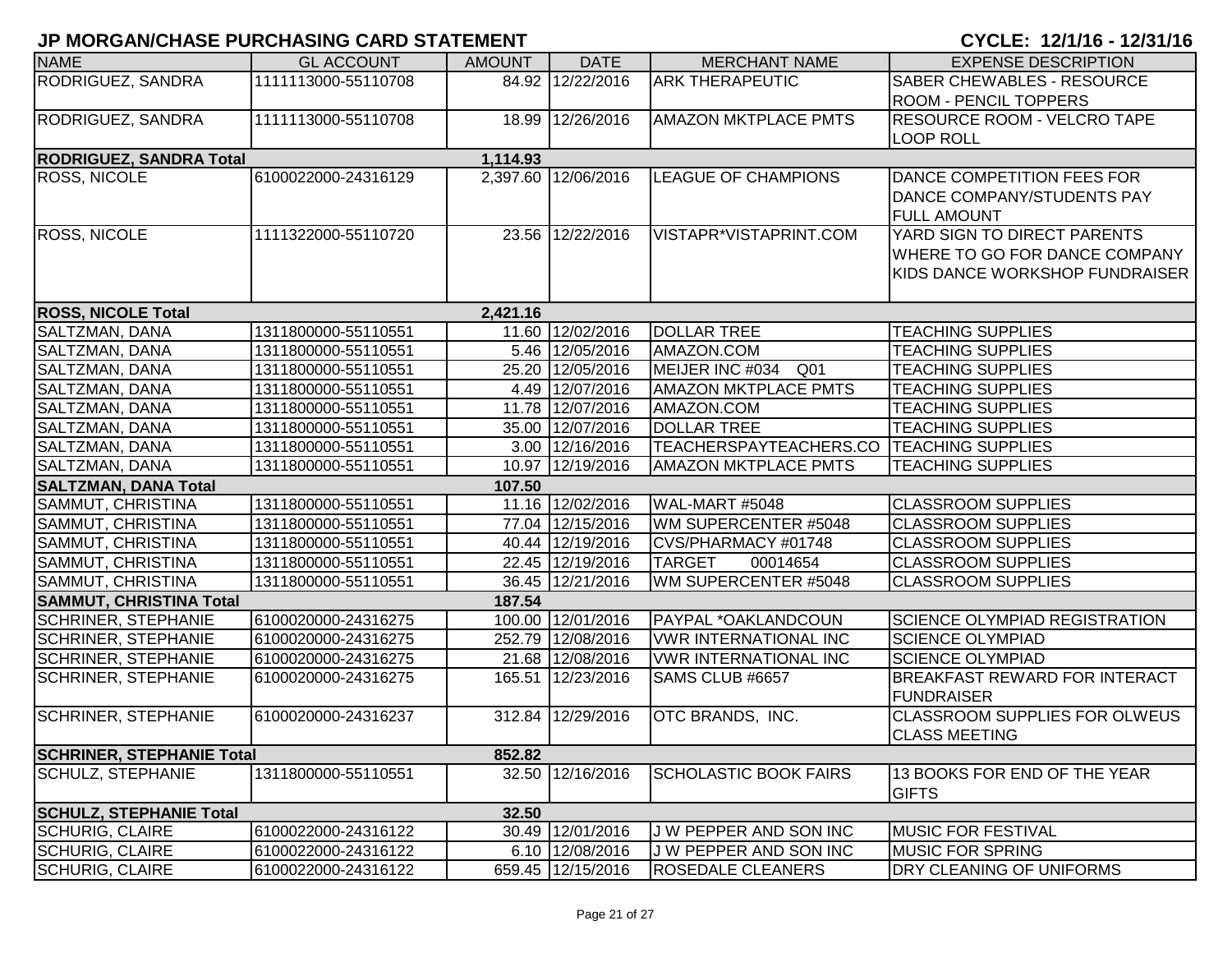| <b>NAME</b>                            | <b>GL ACCOUNT</b>   | <b>AMOUNT</b> | <b>DATE</b>         | <b>MERCHANT NAME</b>              | <b>EXPENSE DESCRIPTION</b>             |  |  |  |
|----------------------------------------|---------------------|---------------|---------------------|-----------------------------------|----------------------------------------|--|--|--|
| <b>SCHURIG, CLAIRE Total</b><br>696.04 |                     |               |                     |                                   |                                        |  |  |  |
| <b>SHAFER, RACHELLE</b>                | 6100012000-24316271 |               | 665.28 12/02/2016   | <b>BAKERS OF MILFORD INC</b>      | <b>STAFF HOLIDAY PARTY</b>             |  |  |  |
| <b>SHAFER, RACHELLE</b>                | 6100012000-24316501 |               | 103.75 12/05/2016   | <b>IMAGESTUFF.COM</b>             | <b>PTO EXPENSE-DOG TAGS</b>            |  |  |  |
| <b>SHAFER, RACHELLE</b>                | 1111112000-55110708 |               | 67.00 12/05/2016    | STAPLS7167003867000001            | OFFICE SUPPLIES. PENCILS AND TAPE      |  |  |  |
|                                        |                     |               |                     |                                   | <b>DISPENSERS</b>                      |  |  |  |
| <b>SHAFER, RACHELLE</b>                | 6100012000-24316289 | 233.00        | 12/06/2016          | IN *ROVIN CERAMICS                | ART SUPPLIES FOR ART CLASS.            |  |  |  |
|                                        |                     |               |                     |                                   | <b>SIEVERT GRANT</b>                   |  |  |  |
| <b>SHAFER, RACHELLE</b>                | 6100012000-24316501 |               | 35.00 12/09/2016    | <b>BIG FROG CUSTOM T-S</b>        | PTO EXPENSE. SURCHARGES FOR            |  |  |  |
|                                        |                     |               |                     |                                   | <b>WEBSITE SET UP</b>                  |  |  |  |
| <b>SHAFER, RACHELLE</b>                | 1111112000-55110708 |               | 2,020.00 12/09/2016 | <b>VERITIV</b>                    | <b>COPY PAPER ORDER</b>                |  |  |  |
| <b>SHAFER, RACHELLE</b>                | 1111112000-55110708 |               | 30.65 12/12/2016    | STAPLS7167413013000001            | <b>BATTERIES FOR THE OFFICE</b>        |  |  |  |
| <b>SHAFER, RACHELLE</b>                | 1111112000-55110708 |               | 142.50 12/13/2016   | SSI*SCHOOL SPECIALTY              | <b>BANDAGES FOR THE OFFICE</b>         |  |  |  |
| <b>SHAFER, RACHELLE</b>                | 1111112000-55110708 |               | 60.48 12/19/2016    | STAPLS7167855805000001            | <b>ERASERS FOR THE CLASSROOMS</b>      |  |  |  |
| <b>SHAFER, RACHELLE</b>                | 6100012000-24316271 |               | 75.00 12/23/2016    | RITE AID STORE - 4534             | GIFT CARDS FOR THE CUSTODIANS          |  |  |  |
| SHAFER, RACHELLE                       | 6100012000-24316275 |               | 267.06 12/26/2016   | OLIVE GARDEN 00013300             | HOLIDAY LUNCHEON FOR THE STAFF         |  |  |  |
| <b>SHAFER, RACHELLE Total</b>          |                     | 3,699.72      |                     |                                   |                                        |  |  |  |
| SHAW, AMBER                            | 1221800063-55110000 |               | 20.61 12/08/2016    | <b>AMAZON MKTPLACE PMTS</b>       | <b>HOME MESSAGE CENTER PICTURE</b>     |  |  |  |
|                                        |                     |               |                     |                                   | <b>FOR STUDENT USE</b>                 |  |  |  |
| <b>SHAW, AMBER Total</b>               |                     | 20.61         |                     |                                   |                                        |  |  |  |
| SHPAKOFF, KATHLEEN                     | 1335100000-55110553 |               | 9.00 12/08/2016     | <b>DOLLAR TREE</b>                | <b>TEACHING MATERIALS</b>              |  |  |  |
| SHPAKOFF, KATHLEEN                     | 1335100000-55110553 |               | 48.02 12/08/2016    | <b>TARGET</b><br>00014654         | <b>TEACHING MATERIALS</b>              |  |  |  |
| <b>SHPAKOFF, KATHLEEN</b>              | 6100041000-24316355 |               | 73.98 12/19/2016    | TGI FRIDAY'S 1591                 | <b>STAFF LUNCH PER ANN HANSEN</b>      |  |  |  |
| <b>SHPAKOFF, KATHLEEN Total</b>        |                     | 131.00        |                     |                                   |                                        |  |  |  |
| <b>SMITH, CHRISTIN</b>                 | 1311800000-55110551 |               | 24.00 12/05/2016    | <b>DOLLAR TREE</b>                | <b>CLASSROOM SUPPLIES</b>              |  |  |  |
| SMITH, CHRISTIN                        | 1311800000-55110551 |               | 44.13 12/05/2016    | MICHAELS STORES 2071              | <b>CLASSROOM SUPPLIES</b>              |  |  |  |
| SMITH, CHRISTIN                        | 1311800000-55110551 |               | 18.72 12/05/2016    | <b>TARGET</b><br>00008961         | <b>CLASSROOM SUPPLIES</b>              |  |  |  |
| <b>SMITH, CHRISTIN Total</b>           |                     | 86.85         |                     |                                   |                                        |  |  |  |
| SOVEL, SHEILA                          | 6100041000-24316355 |               | 21.23 12/02/2016    | MICHAELS STORES 2071              | <b>CLASSROOM TEACHING SUPPLIES</b>     |  |  |  |
| SOVEL, SHEILA                          | 6100041000-24316355 |               | 33.69 12/05/2016    | <b>TARGET</b><br>00008961         | <b>CLASSROOM TEACHING SUPPLIES</b>     |  |  |  |
| SOVEL, SHEILA                          | 6100041000-24316355 |               | $(4.45)$ 12/12/2016 | MICHAELS STORES 2071              | <b>REFUND</b>                          |  |  |  |
| <b>SOVEL, SHEILA Total</b>             |                     | 50.47         |                     |                                   |                                        |  |  |  |
| <b>TURNER, NANCY</b>                   | 1212215194-55110000 |               | 656.00 12/02/2016   | <b>AMAZON MKTPLACE PMTS</b>       | <b>WALKIE TALKIES FOR DEERFIELD</b>    |  |  |  |
| <b>TURNER, NANCY</b>                   | 1222600000-55910000 |               | 396.96 12/05/2016   | DMI* DELL BUS ONLINE              | TONER FOR SPECIAL ED PRINTER           |  |  |  |
| <b>TURNER, NANCY</b>                   | 1212215194-55110000 |               | 600.00 12/07/2016   | <b>MEDICAL SUPPLIES &amp; EQU</b> | CHANGING TABLE FOR DEERFIELD           |  |  |  |
| <b>TURNER, NANCY</b>                   | 1222600000-53220000 |               | 120.00 12/21/2016   | PAYPAL *MAASE                     | <b>REGISTRATION D HOPPENSTEDT SLIP</b> |  |  |  |
|                                        |                     |               |                     |                                   | <b>CONF</b>                            |  |  |  |
| <b>TURNER, NANCY</b>                   | 1222600000-53220000 |               | 120.00 12/21/2016   | PAYPAL *MAASE                     | SLIP CONF FOR DIRECTOR                 |  |  |  |
| <b>TURNER, NANCY</b>                   | 1222600000-57410000 |               | 80.00 12/21/2016    | PAYPAL *MAASE                     | <b>DIRECTOR MAASE MEMBERSHIP</b>       |  |  |  |
| <b>TURNER, NANCY Total</b>             |                     | 1,972.96      |                     |                                   |                                        |  |  |  |
| <b>VALENTINE, CYNTHIA</b>              | 1127170000-57910000 |               | 83.87 12/09/2016    | GFS STORE #1985                   | <b>TISSUE/PAPER TOWELS</b>             |  |  |  |
| <b>VALENTINE, CYNTHIA</b>              | 1127170000-55910000 |               | 40.14 12/15/2016    | STAPLS7167702136000001            | <b>OFFICE SUPPLIES</b>                 |  |  |  |
| <b>VALENTINE, CYNTHIA</b>              | 1127170000-57910000 |               | 100.00 12/19/2016   | NEW HUDSON INN                    | <b>APPS - XMAS PARTY</b>               |  |  |  |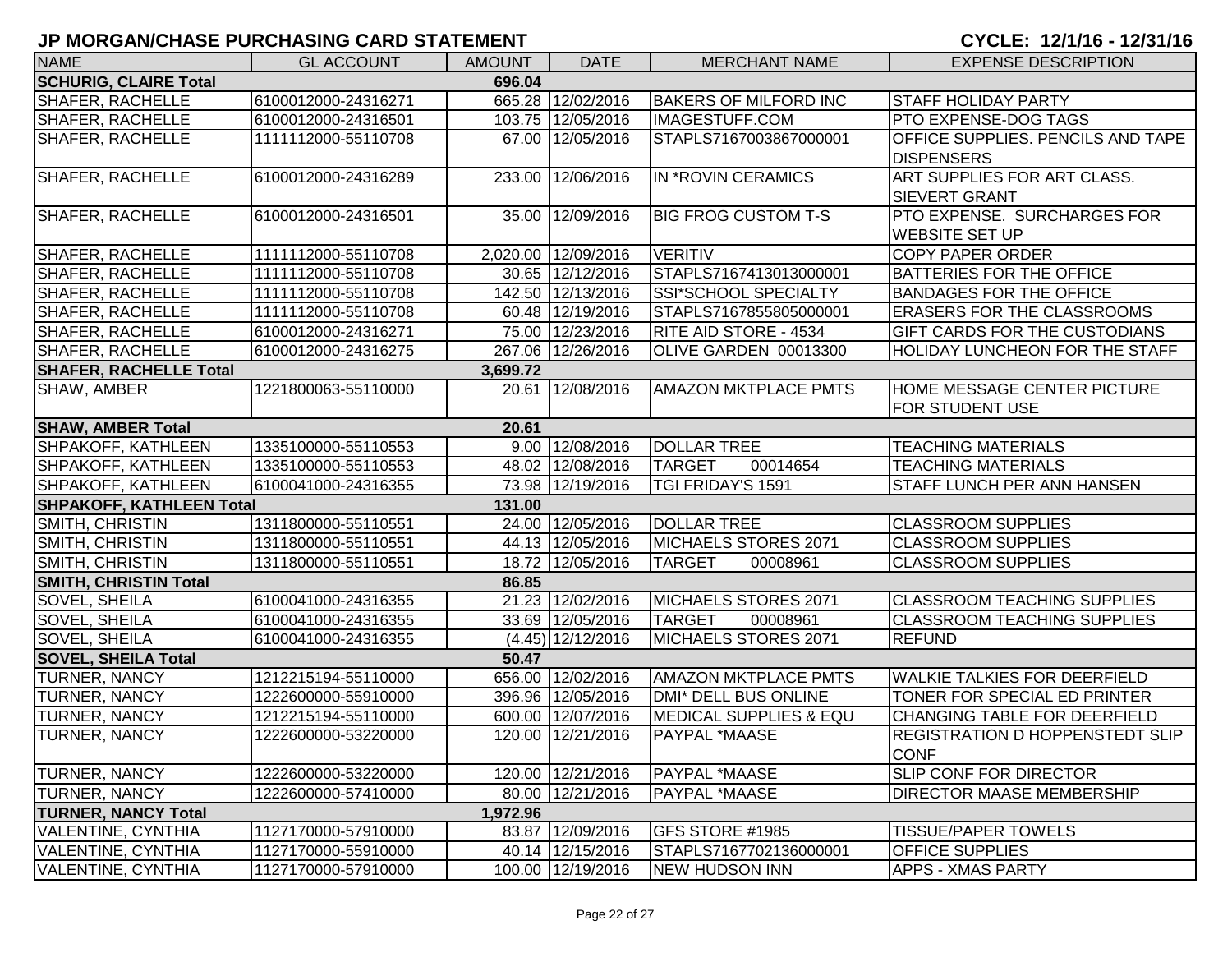| <b>NAME</b>                     | <b>GL ACCOUNT</b>   | <b>AMOUNT</b> | <b>DATE</b>         | <b>MERCHANT NAME</b>          | <b>EXPENSE DESCRIPTION</b>                                         |
|---------------------------------|---------------------|---------------|---------------------|-------------------------------|--------------------------------------------------------------------|
| <b>VALENTINE, CYNTHIA Total</b> |                     | 224.01        |                     |                               |                                                                    |
| <b>VANEIZENGA, JAMES</b>        | 1111322725-55110000 |               | 344.83 12/15/2016   | <b>LUCKS MUSIC LIBRARY IN</b> | <b>MUSIC FOR FESTIVAL</b>                                          |
| VANEIZENGA, JAMES               | 1111322725-55110000 |               | 59.40 12/28/2016    | <b>LUCKS MUSIC LIBRARY IN</b> | <b>MUSIC FOR FESTIVAL</b>                                          |
| <b>VANEIZENGA, JAMES Total</b>  |                     | 404.23        |                     |                               |                                                                    |
| <b>VUICHARD, TATIANA</b>        | 1331100000-55910000 |               | 123.36 12/01/2016   | HOBBY-LOBBY #645              | <b>HOLIDAY ECEC BUILDING SUPPLIES</b>                              |
| <b>VUICHARD, TATIANA</b>        | 1331100000-55910000 |               | 13.74 12/02/2016    | HOBBY-LOBBY #645              | HOLIDAY ECEC BUILDING SUPPLIES                                     |
| <b>VUICHARD, TATIANA</b>        | 1331100000-57910000 |               | 61.43 12/05/2016    | <b>NOVI CONEY ISLAND</b>      | STAFF DINNER - LIGHT UP THE NIGHT,<br>CITY OF NOVI, CRAFT WORKSHOP |
|                                 |                     |               |                     |                               |                                                                    |
| <b>VUICHARD, TATIANA</b>        | 1311800000-55110551 |               | 341.10 12/12/2016   | <b>VERITIV</b>                | PRESCHOOL COLOR PAPER ORDER                                        |
| <b>VUICHARD, TATIANA</b>        | 1331100000-55910000 |               | 736.30 12/12/2016   | <b>VERITIV</b>                | COMMUNITY ED COLOR PAPER ORDER                                     |
| <b>VUICHARD, TATIANA</b>        | 1331100000-55990000 |               | 151.60 12/12/2016   | <b>VERITIV</b>                | COMMUNITY ED COLOR PAPER ORDER                                     |
| <b>VUICHARD, TATIANA</b>        | 1311800000-55110551 |               | 113.70 12/12/2016   | <b>VERITIV</b>                | <b>PRESCHOOL COLOR PAPER ORDER</b>                                 |
| <b>VUICHARD, TATIANA</b>        | 1331100000-55990000 |               | 65.00 12/14/2016    | <b>PRINTNOLOGY INC</b>        | TENNIS FENCE SIGNS FOR TENNIS<br><b>COURTS</b>                     |
| <b>VUICHARD, TATIANA</b>        | 1331100000-57910000 | 40.00         | 12/15/2016          | <b>SAFEWAY SHREDDING</b>      | <b>ECEC - COMMUNITY ED OFFICE</b><br><b>SHREDDING SERVICE</b>      |
| <b>VUICHARD, TATIANA</b>        | 1331100000-55990000 |               | 62.88 12/20/2016    | SAMS CLUB #6657               | <b>SHARED TIME HOLIDAY GIFTS</b>                                   |
| <b>VUICHARD, TATIANA</b>        | 2332100000-53610000 |               | 6,081.10 12/22/2016 | <b>GRAND BLANC PRINTING I</b> | <b>CE WINTER BROCHURE</b>                                          |
| <b>VUICHARD, TATIANA</b>        | 1331100000-55990000 |               | 49.90 12/22/2016    | SAMSCLUB #6657                | <b>CUSTODIAN HOLIDAY APPRECIATION</b><br><b>GIFTS</b>              |
| <b>VUICHARD, TATIANA</b>        | 1331100000-57910000 |               | 40.00 12/26/2016    | <b>SAFEWAY SHREDDING</b>      | <b>ECEC/CE OFFICE SHREDDING SERVICE</b>                            |
| <b>VUICHARD, TATIANA Total</b>  |                     | 7,880.11      |                     |                               |                                                                    |
| <b>WARECK, MICHELE</b>          | 6100022000-24316108 |               | 285.00 12/01/2016   | ARC*SERVICES/TRAINING         | CPR CARDS FOR BILL KELP'S<br><b>STUDENTS</b>                       |
| <b>WARECK, MICHELE</b>          | 6100022000-24316175 |               | 31.81 12/01/2016    | WAL-MART #2700                | OFFICE SUPPLIES FOR SECURITY<br><b>OFFICE</b>                      |
| <b>WARECK, MICHELE</b>          | 6100022000-24316186 |               | 54.94 12/01/2016    | WM SUPERCENTER #5893          | VISA GIFT CARD FOR HOST FAMILY                                     |
| <b>WARECK, MICHELE</b>          | 6100022000-24316770 |               | 25.42 12/01/2016    | WM SUPERCENTER #5893          | PRINCIPAL GIFT FOR STAFF MEMBER                                    |
| <b>WARECK, MICHELE</b>          | 1124122000-55990000 |               | 370.08 12/05/2016   | <b>AMAZON MKTPLACE PMTS</b>   | <b>NEW WHITEBOARD FOR CLASSROOM</b>                                |
| <b>WARECK, MICHELE</b>          | 1111322000-54910709 |               | 157.60 12/05/2016   | <b>DINN BROS INCINTERNET</b>  | <b>DEBATE EXPENSES</b>                                             |
| <b>WARECK, MICHELE</b>          | 6100022000-24316148 |               | 207.20 12/05/2016   | <b>IMAGE MARKET</b>           | <b>FRENCH CLUB T-SHIRTS</b>                                        |
| <b>WARECK, MICHELE</b>          | 6100022000-24316770 |               | 58.99 12/06/2016    | <b>EDIBLE ARRANGEMENTS 48</b> | <b>GET WELL GIFT FOR STAFF MEMBER</b>                              |
| <b>WARECK, MICHELE</b>          | 6100022000-24316770 |               | 64.60 12/07/2016    | <b>TARGET</b><br>00021782     | <b>PAY-IT-FORWARD GIFT CARDS</b>                                   |
| <b>WARECK, MICHELE</b>          | 1111322000-55110708 |               | 51.94 12/07/2016    | WAL-MART #2700                | <b>OFFICE SUPPLIES</b>                                             |
| <b>WARECK, MICHELE</b>          | 6100022000-24316105 |               | 190.00 12/12/2016   | COLLEGEBOARD*PRODUCTS         | <b>AP CONFERENCE PAYMENT</b>                                       |
| <b>WARECK, MICHELE</b>          | 6100022000-24316105 |               | 190.00 12/12/2016   | COLLEGEBOARD*PRODUCTS         | <b>AP CONFERENCE PAYMENT</b>                                       |
| <b>WARECK, MICHELE</b>          | 6100022000-24316105 |               | 190.00 12/12/2016   | COLLEGEBOARD*PRODUCTS         | <b>AP CONFERENCE PAYMENT</b>                                       |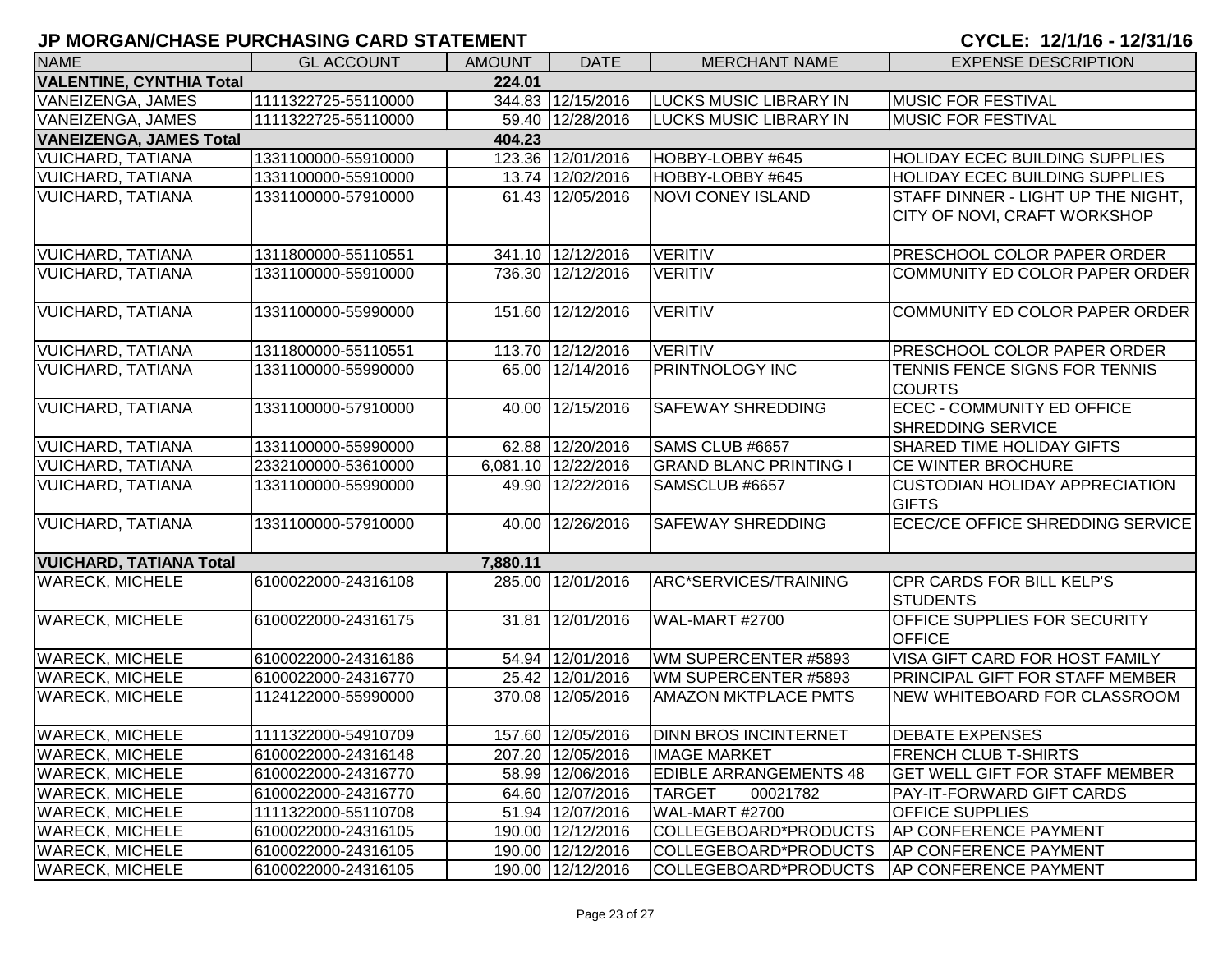| <b>NAME</b>            | <b>GL ACCOUNT</b>   | <b>AMOUNT</b> | <b>DATE</b>             | <b>MERCHANT NAME</b>       | <b>EXPENSE DESCRIPTION</b>           |
|------------------------|---------------------|---------------|-------------------------|----------------------------|--------------------------------------|
| <b>WARECK, MICHELE</b> | 6100022000-24316105 |               | 190.00 12/12/2016       | COLLEGEBOARD*PRODUCTS      | AP CONFERENCE PAYMENT                |
| <b>WARECK, MICHELE</b> | 6100022000-24316105 |               | 190.00 12/12/2016       | COLLEGEBOARD*PRODUCTS      | AP CONFERENCE PAYMENT                |
| <b>WARECK, MICHELE</b> | 6100022000-24316105 |               | 190.00 12/12/2016       | COLLEGEBOARD*PRODUCTS      | <b>AP CONFERENCE PAYMENT</b>         |
| <b>WARECK, MICHELE</b> | 6100022000-24316105 |               | 190.00 12/12/2016       | COLLEGEBOARD*PRODUCTS      | <b>AP CONFERENCE PAYMENT</b>         |
| <b>WARECK, MICHELE</b> | 6100022000-24316105 | 190.00        | 12/12/2016              | COLLEGEBOARD*PRODUCTS      | <b>ADVANCED PLACEMENT CONFERENCE</b> |
|                        |                     |               |                         |                            | <b>PAYMENT</b>                       |
| <b>WARECK, MICHELE</b> | 6100022000-24316105 |               | 190.00 12/12/2016       | COLLEGEBOARD*PRODUCTS      | AP CONFERENCE PAYMENT                |
| <b>WARECK, MICHELE</b> | 6100022000-24316105 |               | 190.00 12/12/2016       | COLLEGEBOARD*PRODUCTS      | <b>AP CONFERENCE PAYMENT</b>         |
| <b>WARECK, MICHELE</b> | 6100022000-24316105 |               | 190.00 12/12/2016       | COLLEGEBOARD*PRODUCTS      | AP CONFERENCE PAYMENT                |
| <b>WARECK, MICHELE</b> | 6100022000-24316122 |               | 22.95 12/12/2016        | USPS PO 2594860387         | <b>CHOIR OVER NIGHT SHIPPING</b>     |
|                        |                     |               |                         |                            | <b>CHARGES</b>                       |
| <b>WARECK, MICHELE</b> | 6100022000-24316105 |               | (190.00) 12/13/2016     | COLLEGEBOARD*PRODUCTS      | <b>CREDIT FOR CANCELLED AP</b>       |
|                        |                     |               |                         |                            | <b>CONFERENCE</b>                    |
| <b>WARECK, MICHELE</b> | 6100022000-24316105 |               | $(190.00)$ 12/13/2016   | COLLEGEBOARD*PRODUCTS      | <b>CREDIT FOR CANCELLED AP</b>       |
|                        |                     |               |                         |                            | <b>CONFERENCE</b>                    |
| <b>WARECK, MICHELE</b> | 6100022000-24316105 |               | $(190.00)$ 12/14/2016   | COLLEGEBOARD*PRODUCTS      | <b>CREDIT FOR CANCELLED AP</b>       |
|                        |                     |               |                         |                            | <b>CONFERENCE</b>                    |
| <b>WARECK, MICHELE</b> | 6100022000-24316105 |               | $(190.00)$ 12/14/2016   | COLLEGEBOARD*PRODUCTS      | <b>CREDIT FOR CANCELLED AP</b>       |
|                        |                     |               |                         |                            | <b>CONFERENCE</b>                    |
| <b>WARECK, MICHELE</b> | 6100022000-24316105 |               | $(190.00)$ 12/14/2016   | COLLEGEBOARD*PRODUCTS      | <b>CREDIT FOR CANCELLED AP</b>       |
|                        |                     |               |                         |                            | <b>CONFERENCE</b>                    |
| <b>WARECK, MICHELE</b> | 6100022000-24316105 |               | $(190.00)$ $12/14/2016$ | COLLEGEBOARD*PRODUCTS      | <b>CREDIT FOR CANCELLED AP</b>       |
|                        |                     |               |                         |                            | <b>CONFERENCE</b>                    |
| <b>WARECK, MICHELE</b> | 6100022000-24316105 |               | $(190.00)$ $12/14/2016$ | COLLEGEBOARD*PRODUCTS      | <b>CREDIT FOR CANCELLED AP</b>       |
|                        |                     |               |                         |                            | <b>CONFERENCE</b>                    |
| <b>WARECK, MICHELE</b> | 6100022000-24316105 |               | $(190.00)$ 12/14/2016   | COLLEGEBOARD*PRODUCTS      | <b>CREDIT FOR CANCELLED AP</b>       |
|                        |                     |               |                         |                            | CONFERENCE                           |
| <b>WARECK, MICHELE</b> | 6100022000-24316190 | 410.00        | 12/15/2016              | <b>GREAT LK MOTORCOACH</b> | DEPOSIT FOR BUS TRANSPORTATION       |
|                        |                     |               |                         |                            | <b>FOR HOSA</b>                      |
| <b>WARECK, MICHELE</b> | 6100022000-24316175 |               | 60.00 12/15/2016        | <b>SAFEWAY SHREDDING</b>   | SHREDDING SERVICES PAYMENT           |
| <b>WARECK, MICHELE</b> | 6100022000-24316166 |               | 217.80 12/16/2016       | <b>GBC*ECOMMERCE</b>       | LAMINATING FILM FOR MACHINES IN      |
|                        |                     |               |                         |                            | <b>LIBRARY</b>                       |
| <b>WARECK, MICHELE</b> | 6100022000-24316175 |               | 467.00 12/19/2016       | PP*JORDANOGRAP             | PRINTING EXPENSES FOR BUILDING       |
| <b>WARECK, MICHELE</b> | 1111322704-55110000 |               | 125.79 12/20/2016       | OFFICEMAX/OFFICEDEPOT6     | TONER FOR BUSINESS DEPARTMENT        |
|                        |                     |               |                         |                            | <b>PRINTER</b>                       |
| <b>WARECK, MICHELE</b> | 6100022000-24316175 | 50.00         | 12/20/2016              | <b>RIZZO SERVICES</b>      | <b>RECYCLING CHARGES</b>             |
| <b>WARECK, MICHELE</b> | 6100022000-24316770 |               | 86.89 12/20/2016        | SAMS CLUB #6657            | STAFF MEMBER CELEBRATION CAKE        |
| <b>WARECK, MICHELE</b> | 6100022000-24316770 | 54.54         | 12/20/2016              | WM SUPERCENTER #5893       | <b>CHRISTMAS STAFF GRAZEFEST</b>     |
|                        |                     |               |                         |                            | <b>SUPPLIES</b>                      |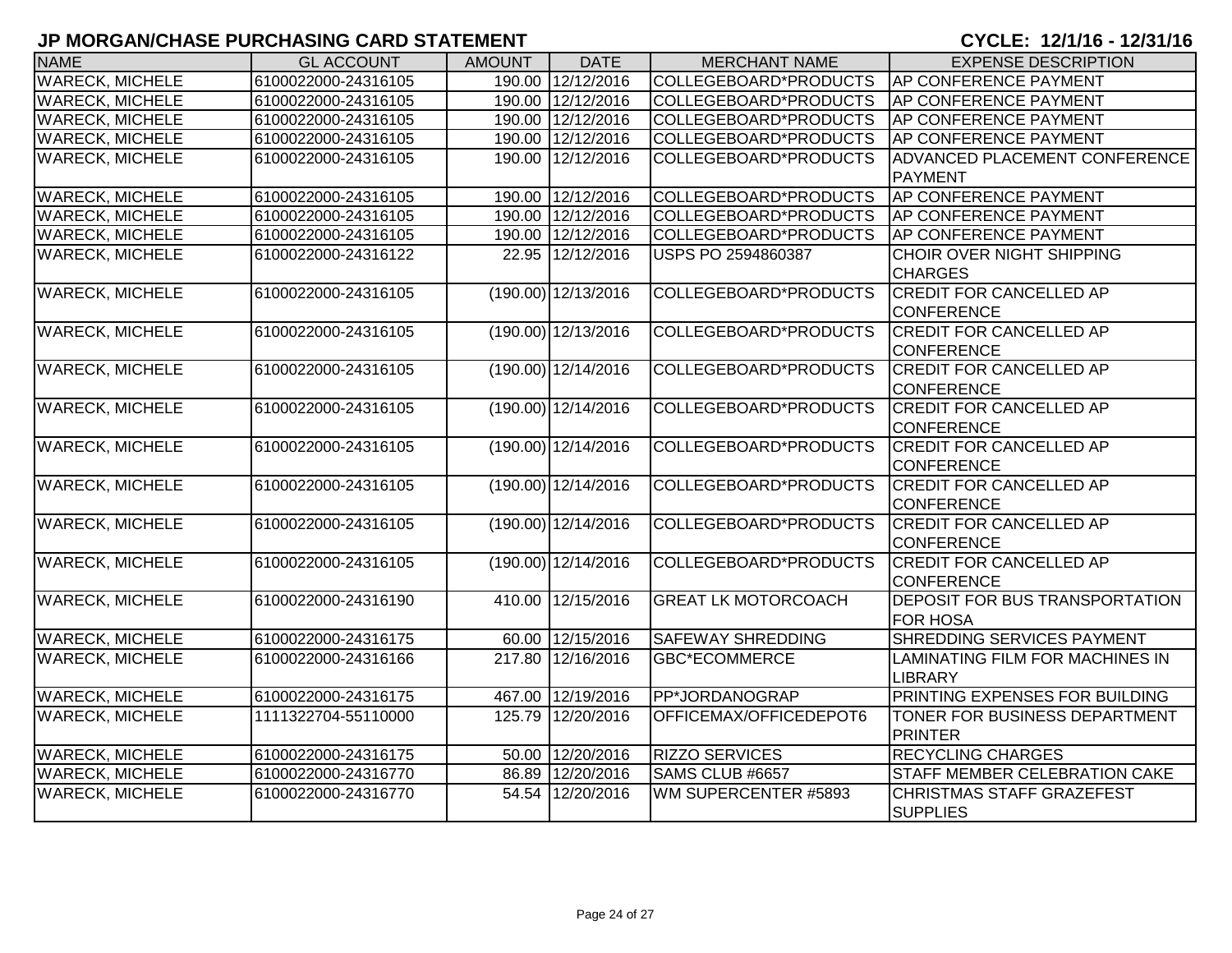| <b>NAME</b>                  | <b>GL ACCOUNT</b>   | <b>AMOUNT</b> | <b>DATE</b>       | <b>MERCHANT NAME</b>                     | <b>EXPENSE DESCRIPTION</b>                                                                                        |
|------------------------------|---------------------|---------------|-------------------|------------------------------------------|-------------------------------------------------------------------------------------------------------------------|
| <b>WARECK, MICHELE</b>       | 1112722998-55110000 |               | 317.99 12/21/2016 | OFFICE DEPOT #1170                       | TONER CARTRIDGE FOR CLASSROOM<br>PRINTER. WILL BE RECEIVING A                                                     |
|                              |                     |               |                   |                                          | <b>CREDIT FOR TAX ON NEXT</b>                                                                                     |
|                              |                     |               |                   |                                          | STATEMENT.                                                                                                        |
| <b>WARECK, MICHELE</b>       | 6100022000-24316770 | 156.96        | 12/21/2016        | SAMSCLUB #6657                           | STAFF HOLIDAY GRAZEFEST SNACKS                                                                                    |
| <b>WARECK, MICHELE</b>       | 6100022000-24316770 | 115.70        | 12/21/2016        | <b>VALUE CENTER MARKET</b>               | <b>FRUIT TRAYS FOR STAFF HOLIDAY</b><br><b>GRAZEFEST</b>                                                          |
| <b>WARECK, MICHELE</b>       | 6100022000-24316186 |               | 14.35 12/21/2016  | WM SUPERCENTER #2700                     | <b>FLOWERS FOR STUDENT COUNCIL</b>                                                                                |
| <b>WARECK, MICHELE</b>       | 6100022000-24316770 | 670.94        | 12/22/2016        | <b>MARIA'S ITALIAN BAKERY</b>            | <b>STAFF LUNCHEON HOLIDAY</b><br><b>GRAZEFEST</b>                                                                 |
| <b>WARECK, MICHELE</b>       | 6100022000-24316770 |               | 39.43 12/22/2016  | MEIJER INC #109<br>Q <sub>01</sub>       | <b>BREAKFAST SNACKS AND DESERT FOR</b><br><b>STAFF HOLIDAY GRAZEFEST</b>                                          |
| <b>WARECK, MICHELE</b>       | 6100022000-24316770 | 50.48         | 12/22/2016        | MEIJER INC#227                           | <b>BREAKFAST SNACKS FOR STAFF</b><br><b>HOLIDAY GRAZEFEST</b>                                                     |
| <b>WARECK, MICHELE</b>       | 6100022000-24316170 |               | 50.00 12/23/2016  | PAYPAL *UNIVERSITYM                      | MODEL UN MEMBERSHIP PAYMENT                                                                                       |
| <b>WARECK, MICHELE</b>       | 6100022000-24316170 |               | 550.00 12/23/2016 | PAYPAL *UNIVERSITYM                      | MODEL UN CONFERENCE PAYMENT                                                                                       |
| <b>WARECK, MICHELE</b>       | 6100022000-24316129 |               | 751.74 12/23/2016 | YANKEE CANDLE 4139                       | PAYMENT FOR DANCE FUNDRAISER<br><b>SUPPLIES</b>                                                                   |
| <b>WARECK, MICHELE</b>       | 6100022000-24316150 |               | 656.08 12/23/2016 | YANKEE CANDLE 4139                       | <b>GERMAN CLUB FUNDRAISER PAYMENT</b>                                                                             |
| <b>WARECK, MICHELE</b>       | 6100022000-24316186 |               | 60.94 12/26/2016  | <b>DUNKIN #349705</b><br>Q               | <b>BREAKFAST SNACKS FOR OFFICE</b><br><b>STAFF PROVIDED BY STUDENT</b><br>COUNCIL                                 |
| <b>WARECK, MICHELE</b>       | 6100022000-24316135 |               | 104.15 12/26/2016 | <b>HUNGRY HOWIES #544</b>                | <b>GSA MEETING FOOD</b>                                                                                           |
| <b>WARECK, MICHELE</b>       | 6100022000-24316770 | 163.67        | 12/26/2016        | KROGER #729                              | <b>GIFT CARDS AND BREAKFAST SNACKS</b>                                                                            |
| <b>WARECK, MICHELE</b>       | 6100022000-24316186 | 23.56         | 12/26/2016        | WM SUPERCENTER #5893                     | <b>SUPPLIES FOR OFFICE STAFF</b><br><b>BREAKFAST</b>                                                              |
| <b>WARECK, MICHELE</b>       | 1111322000-55110707 | 66.64         | 12/27/2016        | <b>AMAZON MKTPLACE PMTS</b>              | TONER CARTRIDGES FOR SPECIAL<br><b>EDUCATION DEPARTMENT</b>                                                       |
| <b>WARECK, MICHELE</b>       | 1112722998-55110000 | 149.95        | 12/30/2016        | <b>AMAZON MKTPLACE PMTS</b>              | TONER CARTRIDGE FOR MARKETING<br><b>CLASSROOM</b>                                                                 |
| <b>WARECK, MICHELE Total</b> |                     | 7,315.13      |                   |                                          |                                                                                                                   |
| <b>WEBBER, RONALD</b>        | 1722100000-57910611 |               | 1.60 12/02/2016   |                                          | INTERNATIONAL TRANSACTION INTERNATIONAL TRANSACTION FOR<br>HOTEL STAY AT RETRO SUITES, INC. -<br><b>RJ WEBBER</b> |
| <b>WEBBER, RONALD</b>        | 1722100000-57910611 | 159.75        | 12/02/2016        | <b>RETRO SUITES INC.</b>                 | LODGING FOR TRIP TO ONTARIO.<br>CANADA WITH OAKLAND SCHOOLS                                                       |
| <b>WEBBER, RONALD</b>        | 1722100000-57910611 |               | 16.98 12/07/2016  | <b>DUNKIN #336551</b><br>Q <sub>35</sub> | NILT MEETING DONUTS - RJ WEBBER                                                                                   |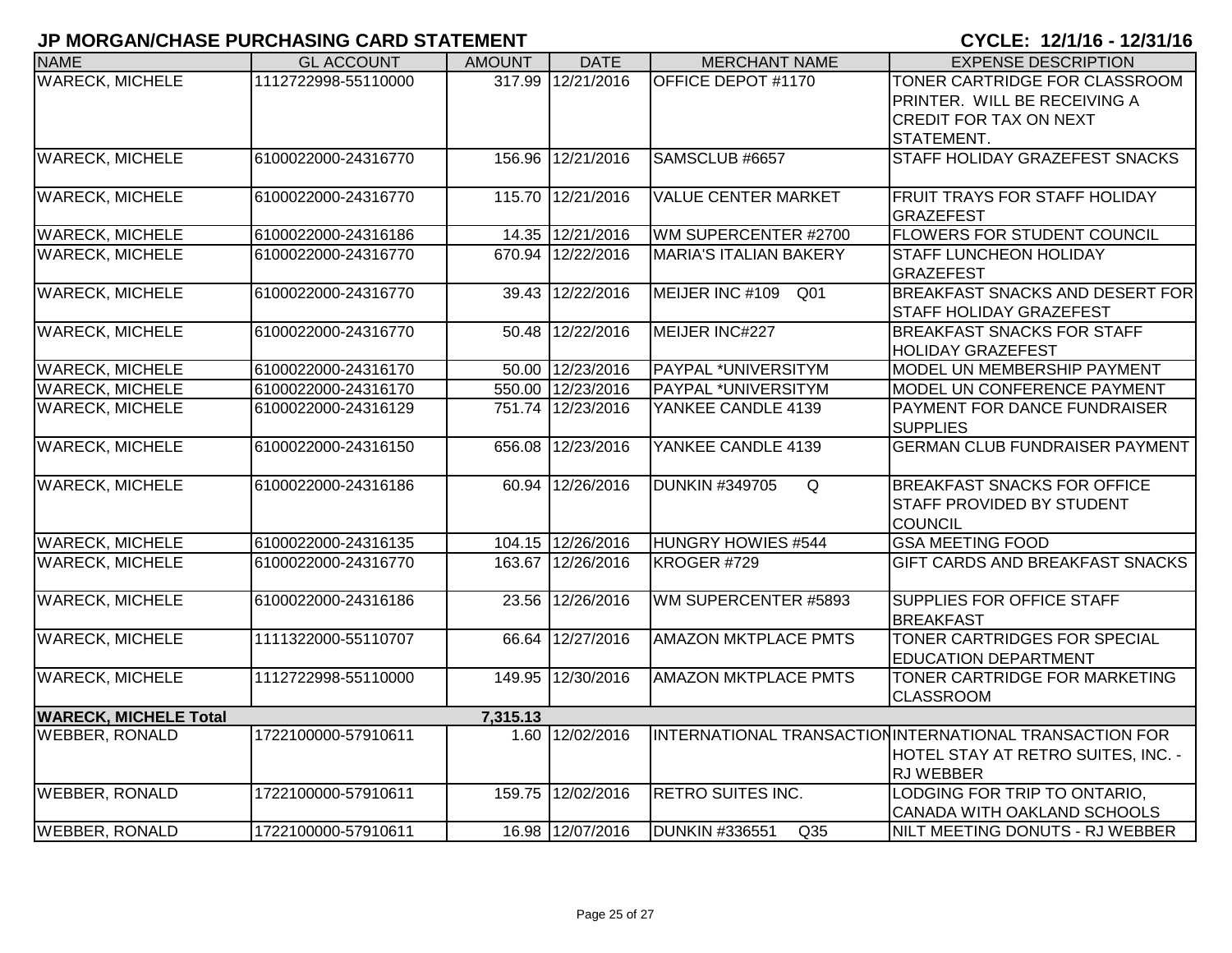| <b>NAME</b>                               | <b>GL ACCOUNT</b>   | <b>AMOUNT</b> | <b>DATE</b>       | <b>MERCHANT NAME</b>         | <b>EXPENSE DESCRIPTION</b>                              |  |  |  |
|-------------------------------------------|---------------------|---------------|-------------------|------------------------------|---------------------------------------------------------|--|--|--|
| <b>WEBBER, RONALD</b>                     | 1722100000-57910611 |               | 2.00 12/08/2016   | <b>PARKING EP/PS</b>         | PARKING FEE FOR 12/07/16                                |  |  |  |
|                                           |                     |               |                   |                              | <b>AT&amp;T/MACUL/MVU STUDENT</b>                       |  |  |  |
|                                           |                     |               |                   |                              | TECHNOLOGY SHOWCASE - RJ                                |  |  |  |
|                                           |                     |               |                   |                              | <b>WEBBER</b>                                           |  |  |  |
| <b>WEBBER, RONALD</b>                     | 1722100000-57910611 |               | 4.99 12/20/2016   | <b>GOPRO PLUS</b>            | PURCHASE OF GOPRO APPLICATION                           |  |  |  |
| <b>WEBBER, RONALD Total</b><br>185.32     |                     |               |                   |                              |                                                         |  |  |  |
| <b>WESNER, KIMBERLY</b>                   | 1122220000-55310000 |               | 123.26 12/05/2016 | AMAZON.COM                   | <b>BOOKS FOR 7TH GRADE INTEGRATED</b><br><b>STUDIES</b> |  |  |  |
| <b>WESNER, KIMBERLY</b>                   | 1122220000-55310000 | 500.83        | 12/07/2016        | <b>SUBSCRIPTION SVCSAMER</b> | MAGAZINE SUBSCRIPTIONS FOR THE<br><b>YEAR</b>           |  |  |  |
| <b>WESNER, KIMBERLY</b>                   | 1122220000-55310000 |               | 290.40 12/08/2016 | GBC*ECOMMERCE                | <b>LAMINATING FILM</b>                                  |  |  |  |
| <b>WESNER, KIMBERLY</b>                   | 6100020000-24316262 |               | 50.00 12/15/2016  | MICHIGAN ASSOCIATION F       | <b>MACUL REGISTRATION</b>                               |  |  |  |
| <b>WESNER, KIMBERLY</b>                   | 1122220000-55310000 |               | 13.71 12/19/2016  | AMAZON.COM                   | <b>BOOKS FOR THE MEDIA CENTER--</b>                     |  |  |  |
|                                           |                     |               |                   |                              | RESEARCHING FOR 8TH GRADE ELA                           |  |  |  |
|                                           |                     |               |                   |                              | <b>LIT CIRCLES</b>                                      |  |  |  |
| <b>WESNER, KIMBERLY</b>                   | 1122220000-55310000 |               | 7.96 12/21/2016   | AMAZON.COM                   | PRIMARY RESOURCE FOR 8TH GRADE                          |  |  |  |
|                                           |                     |               |                   |                              | <b>HISTORY INDUSTRIAL REVOLUTION</b>                    |  |  |  |
|                                           |                     |               |                   |                              | <b>RESEARCH</b>                                         |  |  |  |
| <b>WESNER, KIMBERLY</b>                   | 1122220000-55310000 |               | 374.99 12/23/2016 | <b>AMAZON MKTPLACE PMTS</b>  | <b>HEADPHONES FOR 7TH GRADE ELA-</b>                    |  |  |  |
|                                           |                     |               |                   |                              | <b>PTO TO REIMBURSE</b>                                 |  |  |  |
| <b>WESNER, KIMBERLY</b>                   | 1122220000-55310000 | 320.29        | 12/23/2016        | <b>DEMCO INC</b>             | <b>VARIOUS SUPPLIES FOR MEDIA</b>                       |  |  |  |
|                                           |                     |               |                   |                              | <b>CENTER</b>                                           |  |  |  |
| <b>WESNER, KIMBERLY</b>                   | 1122220000-55310000 |               | 8.74 12/26/2016   | <b>AMAZON MKTPLACE PMTS</b>  | <b>ELA DVD</b>                                          |  |  |  |
| <b>WESNER, KIMBERLY</b>                   | 1122220000-55310000 |               | 17.89 12/27/2016  | <b>AMAZON MKTPLACE PMTS</b>  | 7TH GRADE ELA DVD                                       |  |  |  |
| <b>WESNER, KIMBERLY</b>                   | 1122220000-55310000 |               | 53.86 12/27/2016  | <b>AMAZON MKTPLACE PMTS</b>  | DVDS FOR US HISTORY AND ELA                             |  |  |  |
| <b>WESNER, KIMBERLY</b>                   | 1122220000-55310000 |               | 53.21 12/27/2016  | <b>AMAZON MKTPLACE PMTS</b>  | <b>DVDS FOR US HISTORY</b>                              |  |  |  |
| <b>WESNER, KIMBERLY</b>                   | 1122220000-55310000 |               | 4.95 12/27/2016   | <b>AMAZON MKTPLACE PMTS</b>  | <b>DVD FOR US HISTORY</b>                               |  |  |  |
| <b>WESNER, KIMBERLY</b>                   | 1122220000-55310000 |               | 26.04 12/27/2016  | <b>AMAZON MKTPLACE PMTS</b>  | <b>DVDS FOR US HISTORY</b>                              |  |  |  |
| <b>WESNER, KIMBERLY Total</b><br>1,846.13 |                     |               |                   |                              |                                                         |  |  |  |
| <b>WHEELER, MICHAELA</b>                  | 6100041000-24316355 |               | 29.61 12/08/2016  | HOBBY LOBBY #417             | <b>CLASSROOM ART SUPPLIES</b>                           |  |  |  |
| <b>WHEELER, MICHAELA</b>                  | 1311800000-55110551 |               | 158.75 12/13/2016 | <b>SCHOLASTIC BOOK FAIRS</b> | <b>CLASSROOM BOOKS</b>                                  |  |  |  |
| <b>WHEELER, MICHAELA</b>                  | 1311800000-55110551 |               | 7.24 12/14/2016   | <b>TARGET</b><br>00003541    | <b>CLASSROOM TOYS</b>                                   |  |  |  |
| <b>WHEELER, MICHAELA</b>                  | 6100041000-24316355 |               | 14.58 12/19/2016  | KROGER #671                  | <b>CLASSROOM ART SUPPLIES</b>                           |  |  |  |
| <b>WHEELER, MICHAELA</b>                  | 6100041000-24316355 |               | 10.70 12/20/2016  | MEIJER INC #032<br>Q01       | <b>CLASSROOM ART SUPPLIES</b>                           |  |  |  |
| <b>WHEELER, MICHAELA</b>                  | 6100041000-24316355 |               | 3.98 12/21/2016   | KROGER #671                  | <b>CLASSROOM ART SUPPLIES</b>                           |  |  |  |
| <b>WHEELER, MICHAELA</b>                  | 6100041000-24316355 |               | 15.17 12/22/2016  | HOBBY LOBBY #417             | <b>CLASSROOM ART SUPPLIES</b>                           |  |  |  |
| <b>WHEELER, MICHAELA Total</b><br>240.03  |                     |               |                   |                              |                                                         |  |  |  |
| <b>WILSON, KAREN</b>                      | 1311800000-55110551 |               | 6.76 12/08/2016   | CVS/PHARMACY #08161          | <b>CLASSROOM SUPPLIES</b>                               |  |  |  |
| <b>WILSON, KAREN</b>                      | 1311800000-55110551 |               | 9.73 12/14/2016   | CVS/PHARMACY #08161          | <b>CLASSROOM SUPPLIES</b>                               |  |  |  |
| <b>WILSON, KAREN</b>                      | 1311800000-55110551 |               | 19.05 12/16/2016  | JOANN ETC #1933              | <b>CLASSROOM SUPPLIES</b>                               |  |  |  |
| <b>WILSON, KAREN</b>                      | 1311800000-55110551 |               | 24.69 12/16/2016  | WALGREENS #4454              | <b>CLASSROOM SUPPLIES</b>                               |  |  |  |
| <b>WILSON, KAREN</b>                      | 1311800000-55110551 |               | 15.73 12/19/2016  | KROGER #632                  | <b>CLASSROOM SUPPLIES</b>                               |  |  |  |